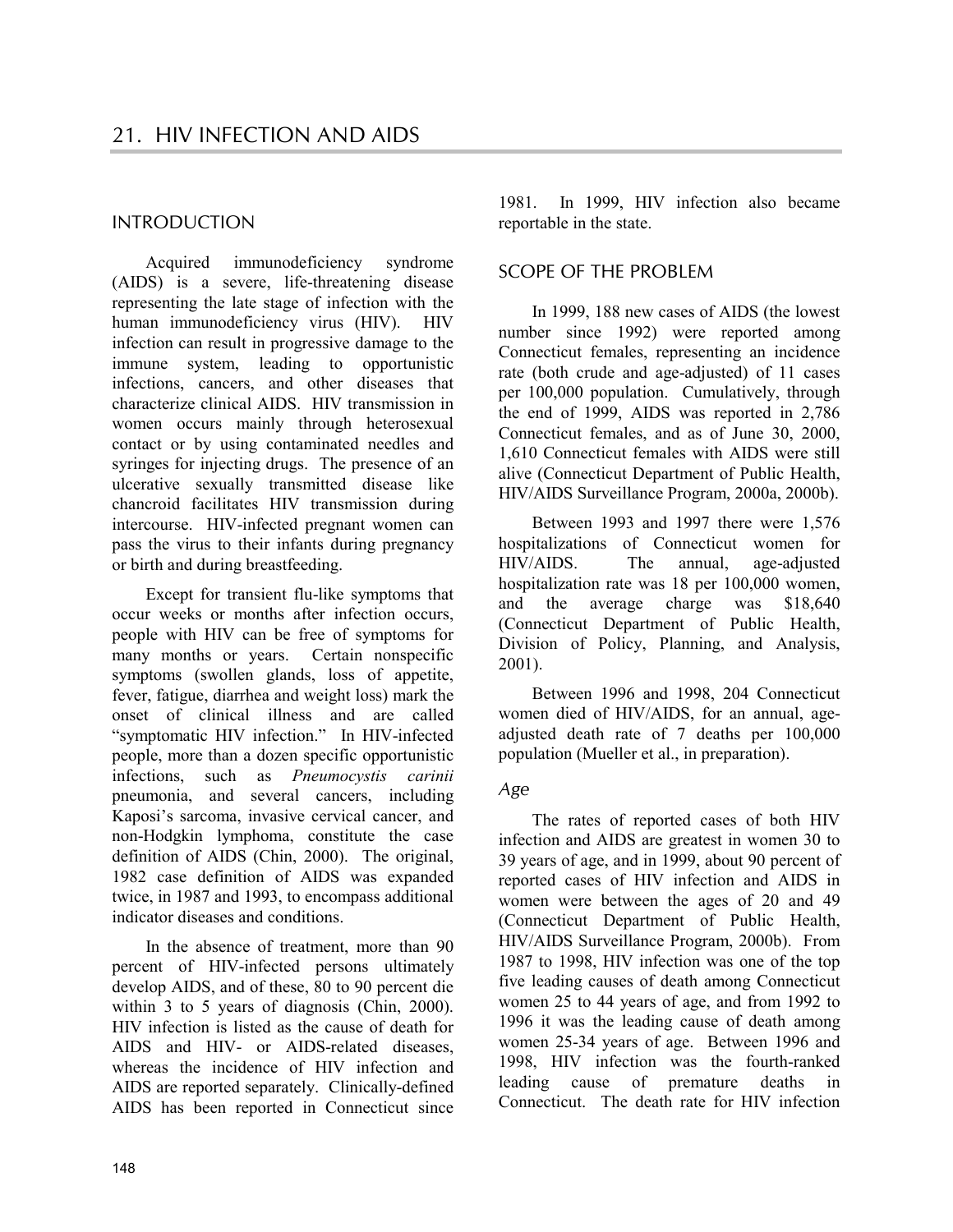

Source: Mueller et al., in preparation.

also is highest among women in their fourth decade (Fig. 21-1).

#### *Race and Ethnicity*

As with sexually transmitted diseases, disproportionate numbers of Connecticut's black and Hispanic females develop AIDS (Table 21- 1). Although blacks make up only 10 percent of Connecticut's female population, they accounted for 39 percent of new AIDS cases in 1999. Similarly, although only 8 percent of Connecticut women are Hispanic, Hispanics represented 29 percent of AIDS cases. Relative to the rate for white females, the AIDS rates in 1999 were 12 times greater for blacks and 10 times greater for Hispanics. Since 1998, the proportions of AIDS cases represented by white and Hispanic women have increased, while cases among black women have decreased (Connecticut Department of Public Health, HIV/AIDS Surveillance Program, 2000b).

In Connecticut, hospitalization and death rates for HIV infection are also disproportionately high among minority women. Relative to non-Hispanic white females, the 1993-1997 age-adjusted hospitalization rate for HIV in non-Hispanic black females (98.0) was 18 times greater, and that for Hispanic females (63.2) was 12 times greater than white females (5.4 per 100,000). These differences were statistically significant (Connecticut Department of Public Health, Division of Policy, Planning, and Analysis, 2001).

Between 1996 and 1998, the age-adjusted death rate for black females was more than 9 times greater than that for white females, and the rate for Hispanic females was nearly 6 times greater (Table 21-2). HIV infection was the fourteenth-ranked leading cause of death among white females. It was the fourth-ranked among Hispanic females and the fifth-ranked among black females (Connecticut Department of Public Health, Division of Policy, Planning, and Analysis, 2001).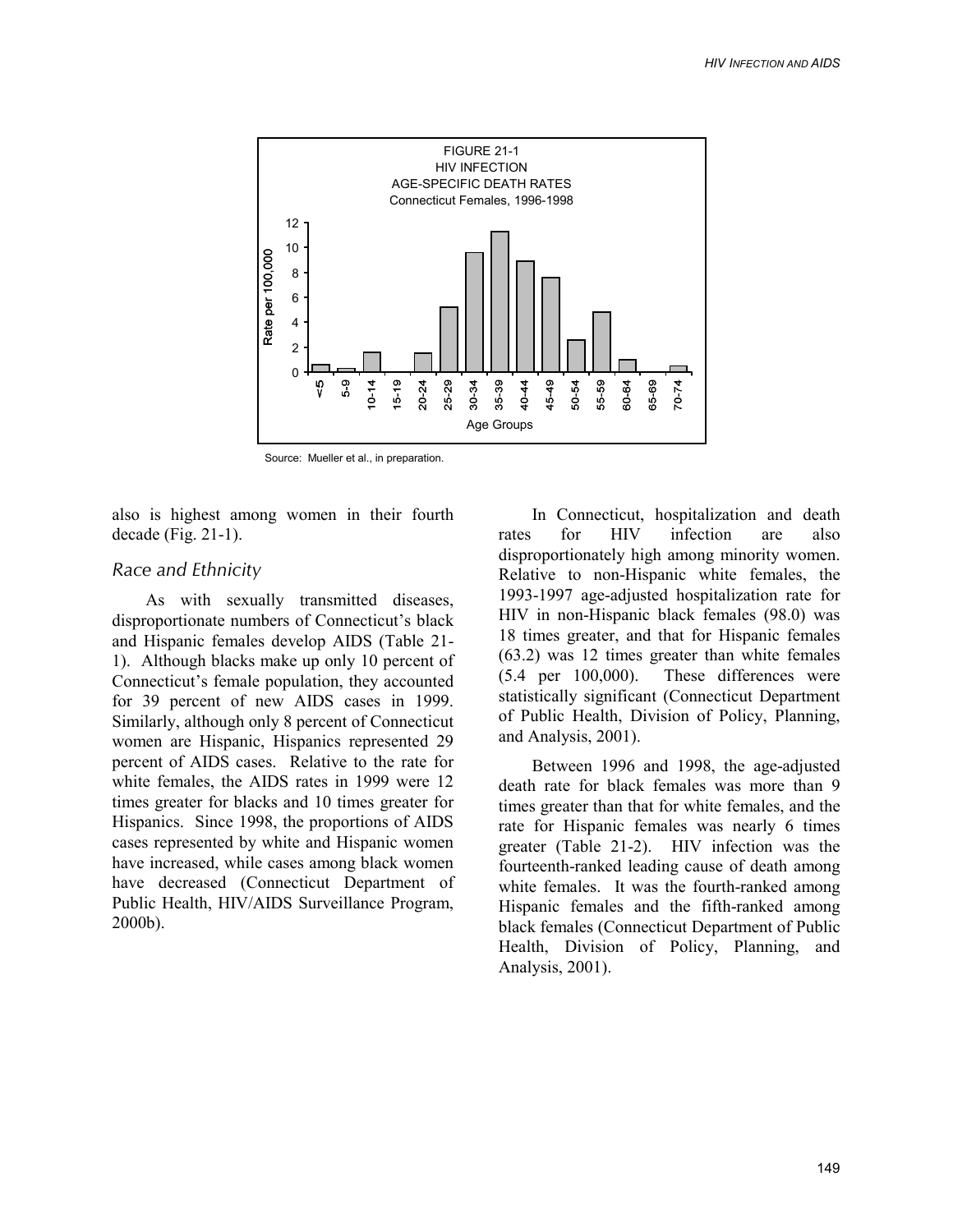|                      | Population                    | No. | Case              | $%$ of     | $%$ of | Relative                |
|----------------------|-------------------------------|-----|-------------------|------------|--------|-------------------------|
|                      | $(1999 \text{ Est.})^a$ Cases |     | Rate <sup>b</sup> | Population | Cases  | <b>Risk<sup>c</sup></b> |
| All races            | 1.689.230                     | 188 | 11.1              | 100.0      | 100.0  |                         |
| White                | 1,479,617                     | 58  | 3.9               | 87.6       | 30.9   | 1.0                     |
| <b>Black</b>         | 161.977                       | 73  | 45.1              | 9.6        | 38.8   | 11.6                    |
| Native American      | 4,037                         |     |                   | 0.2        | 0.2    | 2.4                     |
| Asian & Pacific Isl. | 43.599                        |     |                   | 2.6        | 0.2    | 0.2                     |
| Hispanic             | 142.732                       | 54  | 37.8              | 8.4        | 28.7   | 9.7                     |

#### TABLE 21-1 AIDS INCIDENCE BY RACE & ETHNICITY Connecticut Females, 1999

Sources: Connecticut Department of Public Health, HIV/AIDS Surveillance Program, 2000d;

Connecticut Department of Public Health, Division of Policy, Planning, and Analysis, 2001.

Notes: <sup>a</sup> Population estimates from U.S. Census Bureau (2000).<br><sup>b</sup> Rate expressed as reported cases per 100,000 females.

c Relative risk is estimated as the ratio of the minority group rate to the white group rate.

Percent of cumulative cases 1981-1999 were used to calculate relative risk for Native American and Asian or Pacific Islander, due to 3 or fewer cases in 1999

| TABL F 21-2                                  |
|----------------------------------------------|
| HIV INFECTION DEATHS BY RACE AND ETHNICITY   |
| Connecticut Females, 1989-1991 and 1996-1998 |

|                 | 1989-1991           |                                             | 1996-1998           |                                             |
|-----------------|---------------------|---------------------------------------------|---------------------|---------------------------------------------|
| Race/Ethnicity  | Number<br>of Deaths | Age Adjusted<br>Death Rate<br>(per 100,000) | Number<br>of Deaths | Age Adjusted<br>Death Rate<br>(per 100,000) |
| All races       | 192                 | 3.6                                         | 204                 | 3.9                                         |
| White           | 86                  | 1.8                                         | 102                 | 2.3                                         |
| <b>Black</b>    | 103                 | $21.7^{*}$                                  | 101                 | $21.1^{\ddagger}$                           |
| Hispanic/Latina | 32                  | $9.4^{\ddagger}$                            | 51                  | $13.4^{\ddagger}$                           |

Source: Mueller et al., in preparation.

‡ Rate significantly different from that of whites (p< .05).

Notes: U.S. Census Bureau population estimates used for rate calculations. Rates adjusted to the 2000 U.S. standard million population.

# *Geographic Region*

Table 21-3 shows AIDS rates in females in the United States and Northeastern states from July 1999 through June 2000. Connecticut's rate was above the national average. Connecticut's rate was the third highest among the eight Northeastern states.

TABLE 21-3 AIDS INCIDENCE RATES United States and Northeastern States Females, July 1999 through June 2000

|                      | Incidence per |
|----------------------|---------------|
| State                | 100.000       |
| <b>United States</b> | 9.0           |
| Connecticut          | 17.0          |
| Maine                | 2.0           |
| Massachusetts        | 14.5          |
| New Hampshire        | 1.0           |
| New Jersey           | 18.7          |
| New York             | 27.8          |
| Rhode Island         | 6.3           |
| Vermont              | 0.8           |

Source: Centers for Disease Control, 2000.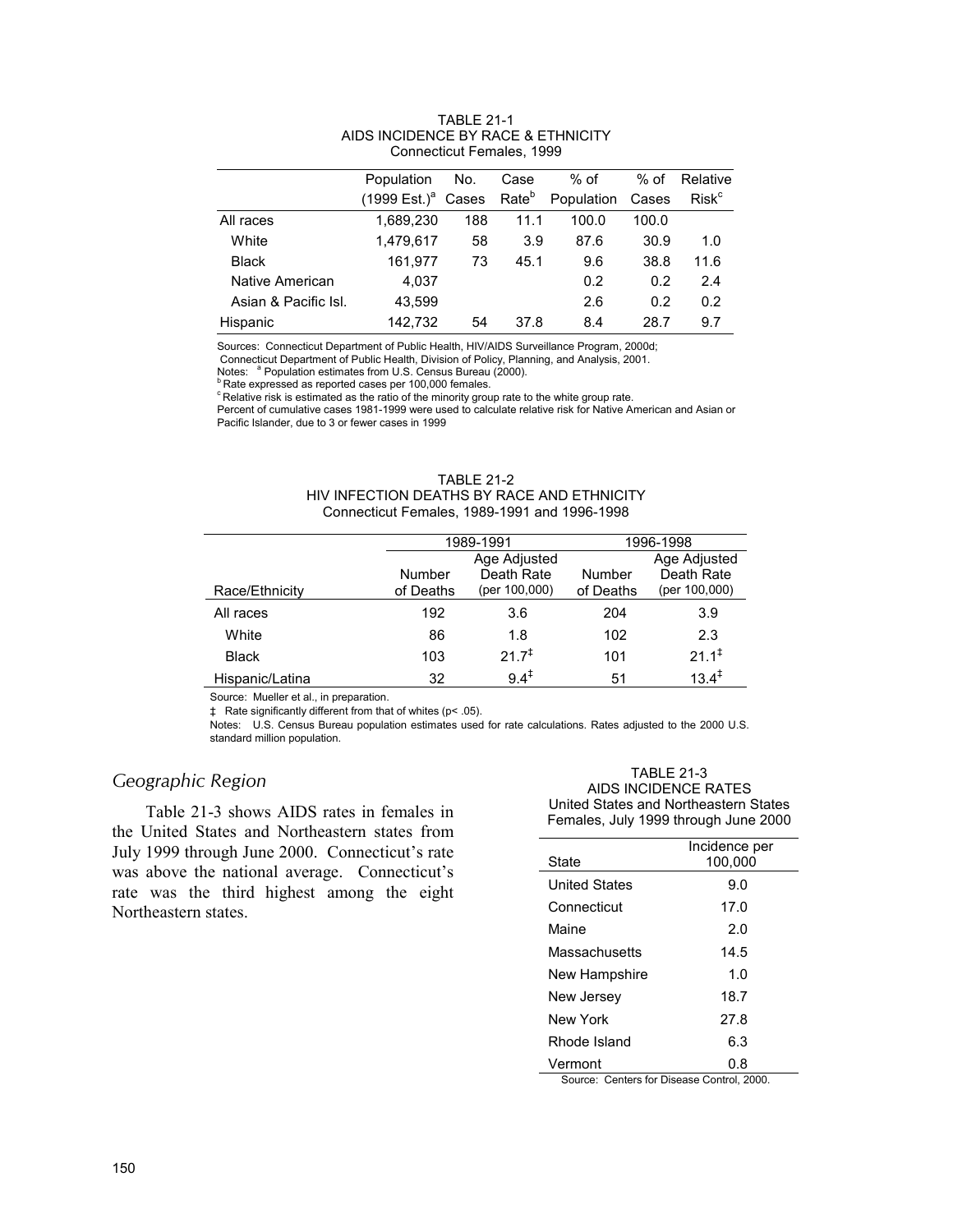#### TRENDS OVER TIME

The Centers for Disease Control and Prevention estimates that two-thirds of people living with HIV have been confidentially tested and know their status, and that HIV reporting is likely to become increasingly representative of trends in infections (Centers for Disease Control and Prevention, 2001). Annual HIV incidence has been roughly constant since 1992 in most US populations with time trend data (Karon et al., 2001).

AIDS rates reflect both the acquisition of HIV and progression of HIV. Highly active antiviral therapy became available in the mid-1990's and had a dramatic impact on delaying the progression of HIV to AIDS (see the treatment section below). The AIDS case definition was expanded in 1993, causing a large increase in reported AIDS in the first quarter of 1993. Nationally, AIDS incidence in men began to decrease beginning in 1994, while it continued to increase in women through 1996. AIDS incidence began to drop earlier among whites than blacks, and dropped among men who have had sex with men, but continued to rise among intravenous drug users, and AIDS acquired through heterosexual transmission. For each of the groups: white, black, and Hispanic women, the annual number of AIDS cases acquired heterosexually surpassed the number acquired through intravenous drug use in the early 1990's (Centers for Disease Control and Prevention, 2001). There were only very slight declines in AIDS in 1998 and 1999. The epidemic

increasingly affects women, blacks, Hispanics, persons infected through heterosexual contacts, intravenous drug users, and the poor. Between 1990 and 1999, there was a four-fold increase in the number of Americans living with AIDS (Karon et al., 2001).

The numbers and rates of new AIDS cases in Connecticut women reported each year decreased between 1997 and 1999. However, for 2000, 225 AIDS cases in females were reported, which were 40 cases more than 1999. The proportion of cases represented by women rose from 14 percent in 1985 to 31 percent in 1999 (Connecticut Department of Public Health, HIV/AIDS Surveillance Program, 2000a).

HIV hospitalizations among Connecticut women more than tripled from 1994 to 1995, peaked in 1996, and then fell by more than onethird in 1997. This is similar to the patterns seen for AIDS incidence and mortality.

The first known deaths to Connecticut women from HIV infection occurred in 1987. From 1987 through 1998, HIV has claimed the lives of 945 women, or 36 percent of those reported with the disease (Connecticut Department of Public Health, Division of Policy, Planning, and Analysis, 2001). The death rate for HIV infection peaked in 1995 and dropped by 68 percent (which was statistically significant) through 1998 (Figure 21-2), with the decline largely attributed to more effective antiviral therapy (Chin, 2000). Between 1995 and 1998, the death rates declined among white, black, and Hispanic females.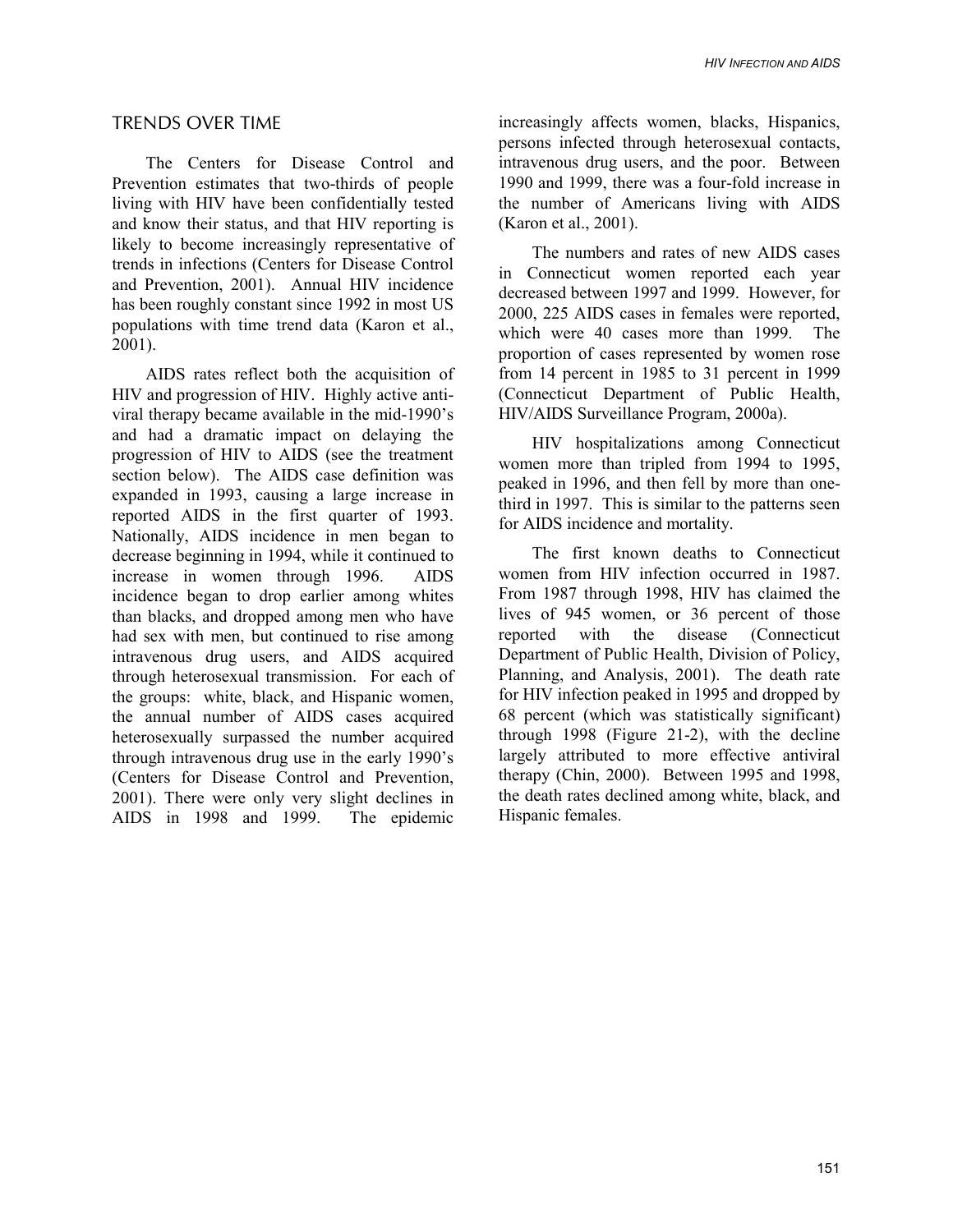

Source: Mueller et al., in preparation.

# RISK FACTORS

HIV is spread mainly through sexual contact and sharing contaminated needles and syringes. It also can be acquired via transfusions of infected blood or blood components, and transplants of infected organs or tissues. Since the mid-1980's the United States has taken vigorous measures to safeguard the blood supply from HIV. The infants of pregnant women with HIV can become infected before, during, or shortly after birth. The epidemic spread of HIV in the black and Hispanic communities is fueled by drug use, including sex with an infected drug user and sex for money (Centers for Disease Control and Prevention, 2001).

Although HIV has been found in the saliva, tears, urine, and bronchial secretions of infected persons, transmission by contact with these substances has never been documented (Centers for Disease Control and Prevention, 1999a).

The most important risk factors for HIV infection among women are injecting-drug use and heterosexual sex with multiple partners and without condoms. The presence of a sexually transmitted disease facilitates the spread of the virus.

# *Injecting Drug Use*

An IDU transmission was the most common route of HIV infection in white women, while heterosexual transmission was the most common route in Hispanic women (Fig. 21-3). Between 1997 and 1999 the AIDS incidence through IDU fell, with a 73 percent decrease among black women, 66 percent among Latinas, and 43 percent among whites (Connecticut Department of Public Health, HIV/AIDS Surveillance Program, 2000c).

Rates are age-adjusted, except that crude rates were used for Hispanic females in 1990, 1991, and 1998 due to small numbers.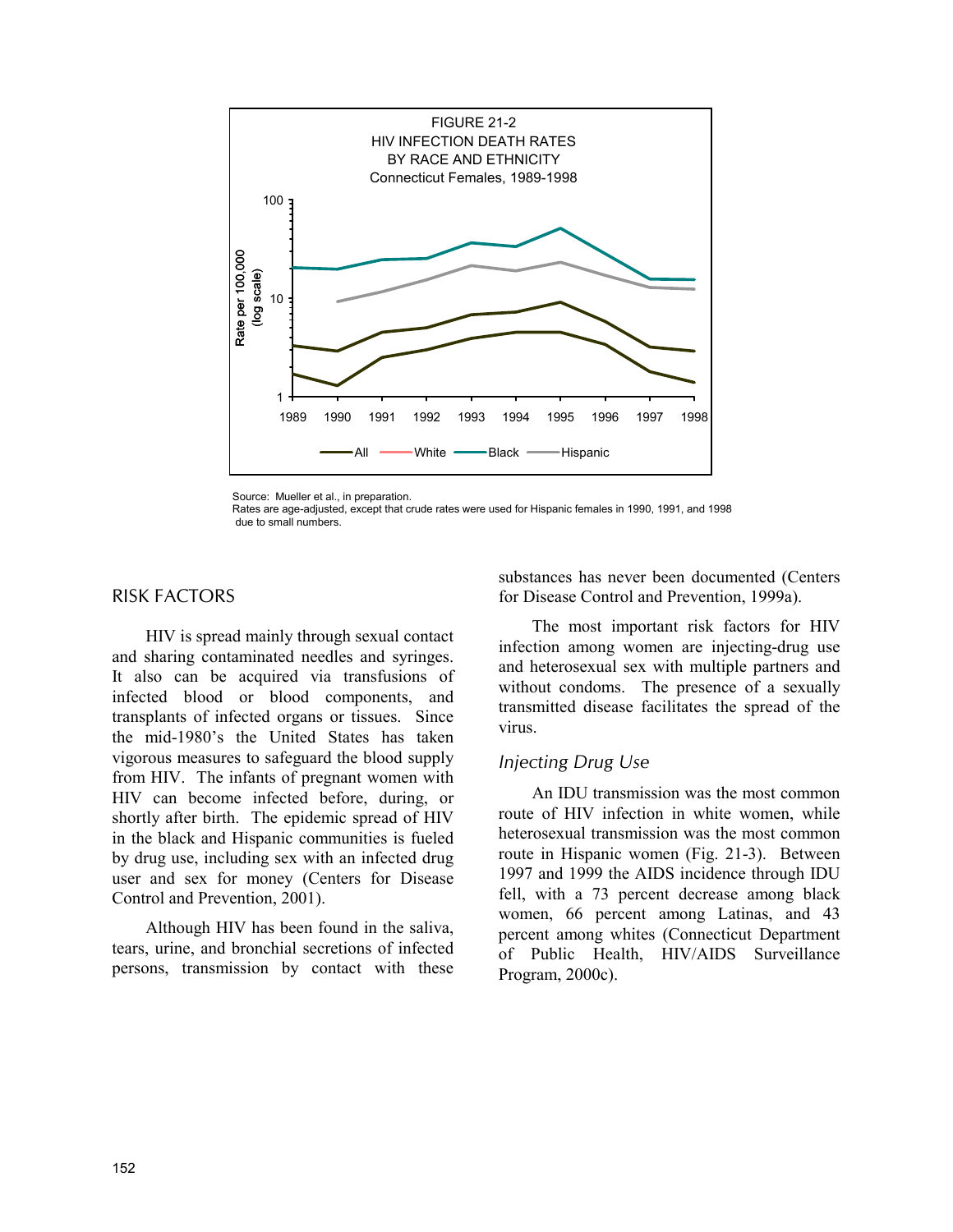

Source: Connecticut Department of Public Health, HIV/AIDS Surveillance Program, 2000b.

The exact number of Connecticut women who use injecting drugs is not known, but estimates have been made using admissions to substance abuse treatment programs. In the most recent 12 months for which data are available (June, 1999 through May, 2000), 25 percent of the adult females admitted to such programs more than 4,800 women or 0.4 percent Connecticut's adult female population—said they were current intravenous drug users (Connecticut Department of Mental Health and Addiction Services, 2000). Adolescents may represent an even larger risk group. In 1999, 1.6 percent of surveyed Connecticut high school girls said they had injected illegal drugs one or more times in their lives (Kann et al., 2000).

#### *Heterosexual Sex*

The percentage of AIDS cases associated with heterosexual sex has been increasing and is consistently higher for Hispanic females than for white or black females. Between 1997 and 1999, a significantly higher percentage of Hispanic females (47 percent) who developed AIDS had a heterosexual sex risk, compared to 38 percent of blacks and 35 percent of whites (Connecticut Department of Public Health, HIV/AIDS Surveillance Program, 2000b; Connecticut Department of Public Health, Division of Policy, Planning, and Analysis, 2001).

In 1998, 8 percent of sexually active Connecticut women 18 to 64 years of age said they had more than one sex partner in the prior year (Connecticut Department of Public Health, AIDS Counseling and Testing Program, 2000). Of these, three out of four said they don't always use condoms, and one in three said they never use condoms. Women with multiple sex partners were almost twice as likely as those with only one sex partner to use condoms all the time (27 percent and 15 percent, respectively).

With regard to condoms usage, similar behavior was reported among Connecticut high school students (Kann et al., 2000). Even though more than nine out of ten girls in grades 9-12 said they were taught about HIV in school, 40 percent reported they had sexual intercourse at least once, 10 percent said they had four or more sex partners in their lifetime, and 30 percent were currently sexually active. Only half said they used a condom during their last sexual intercourse.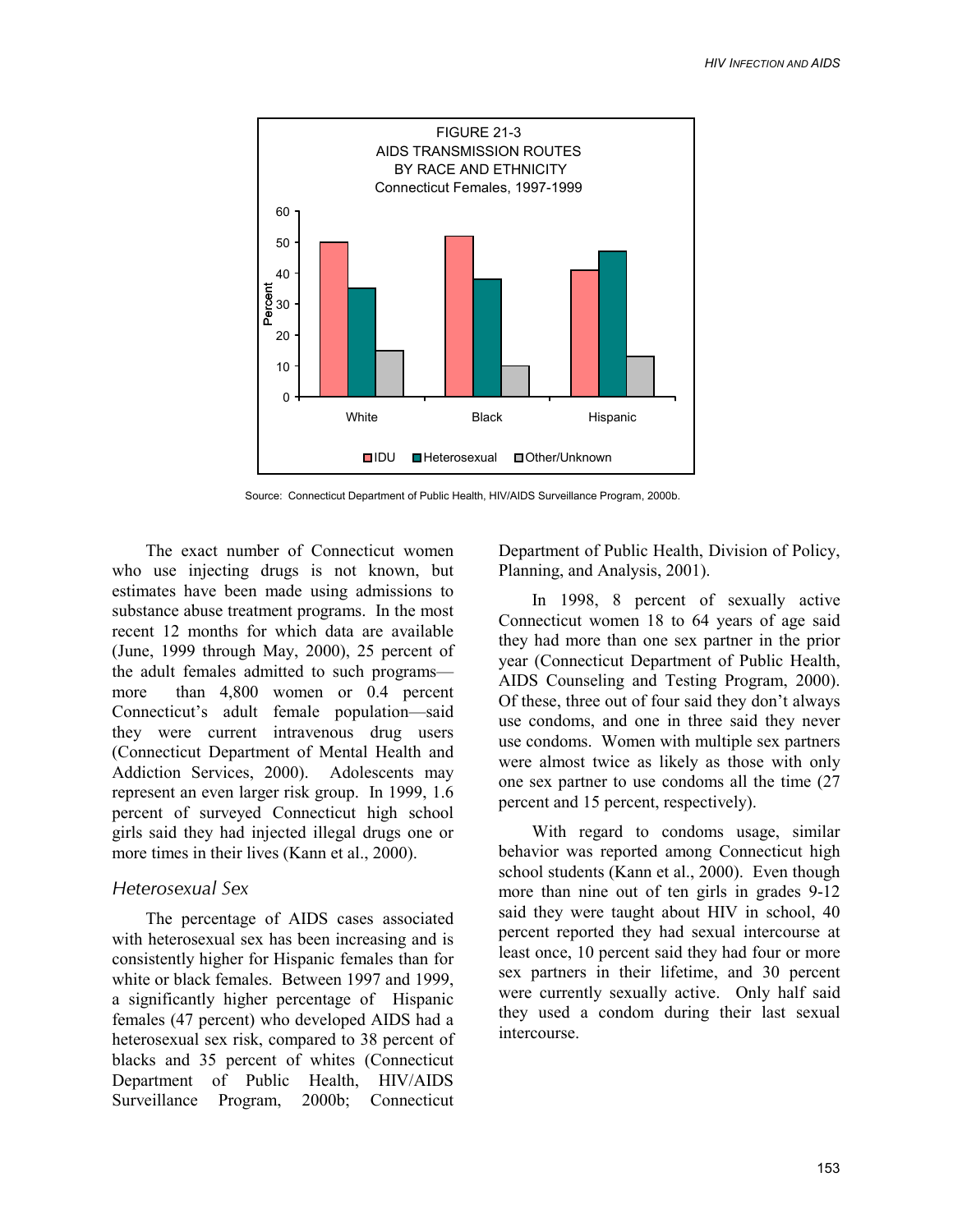# PREVENTION AND RISK REDUCTION

The only effective way to prevent HIV infection is to avoid exposure to the virus. Exposure to HIV can be avoided or reduced by abstaining from injecting-drug use or using only sterile drug paraphernalia, abstaining from sex or practicing low risk or non-risky sexual behaviors (using condoms consistently and correctly, having sex only with an uninfected partner, etc.).

The effectiveness of condoms in preventing heterosexual transmission of HIV has been estimated at 87 percent, which is comparable to or slightly lower than its effectiveness at preventing pregnancy (Davis and Weller, 1999). The spermicide nonoxynol-9 appears, from an observational study, to be at least as effective as condoms in reducing heterosexual transmission of HIV, but it may not be possible to conduct randomized clinical trials (Wittkowski et al., 2001). Studies suggest that condom use in at-risk heterosexuals increased in the 1990's (Catania et al., 2001), but that as many as one in three HIVpositive people continue to have unprotected sex after learning that they are infected (Kalichman et al., 2001).

Medical treatment after exposure to HIV is considered relatively ineffective for preventing infection, compared to preventing exposure altogether. An exception is the use of antiretroviral medications to prevent transmission of HIV from infected mothers to their infants before and after delivery (Centers for Disease Control and Prevention, 1998).

The Connecticut Department of Public Health, AIDS Prevention and Treatment Services program, coordinates counseling and testing services, risk reduction education, outreach to drug users, needle exchange, referral to drug treatment and care, case management, social marketing, and public information campaigns.

The needle exchange program is established in Hartford, Bridgeport, New Haven, Danbury, and Stamford. The program, which also offers education and testing for tuberculosis and hepatitis, and referrals for STD testing and substance abuse treatment, enrolled 1,872 clients between July 1999 and June 2000.

The ATHENA Project at the Yale School of Nursing has begun an effort ("HIV University") to teach HIV positive women about treatment, life skills, peer education, and support groups.

# TESTING AND TREATMENT

# *HIV Testing*

Antibodies to HIV usually develop within one to three months after infection. In Connecticut, blood tests for HIV can done by a woman's own doctor, at a reproductive health clinic, or at 25 publicly funded counseling and testing sites. Strict confidentiality is maintained, and some sites offer anonymous testing. In 1999 a law was passed by the state legislature to promote counseling and testing for pregnant women; the law also addresses the testing of newborns when their mothers have not been tested.

In 2000, 7,361 HIV tests were performed for Connecticut women, of which 9 percent were anonymous, and 90 percent were confidential. About 1 percent of tests was positive. Ninety-six percent of positive tests were followed by counseling sessions, as were 83 percent of negative test results.

# *Treatment*

Effective combination therapy using three or more drugs, known as highly active antiretroviral therapy or HAART, became available routinely in the U.S. in the mid-1990's, and new treatment regimens are still being developed. Specific treatments also are available for pneumonia and other opportunistic infections associated with HIV. Additionally, pregnant women can be treated with AZT and other drugs to prevent *in utero* and perinatal HIV transmission to their children (Chin, 2000).

Barriers to treatment for women include lack of knowledge about AIDS in women by health providers, family responsibilities, and the fear and burden of disclosure (Zorilla and Santiago, 1999).

Although access to care improved among HIV-infected persons in the U.S. in recent years,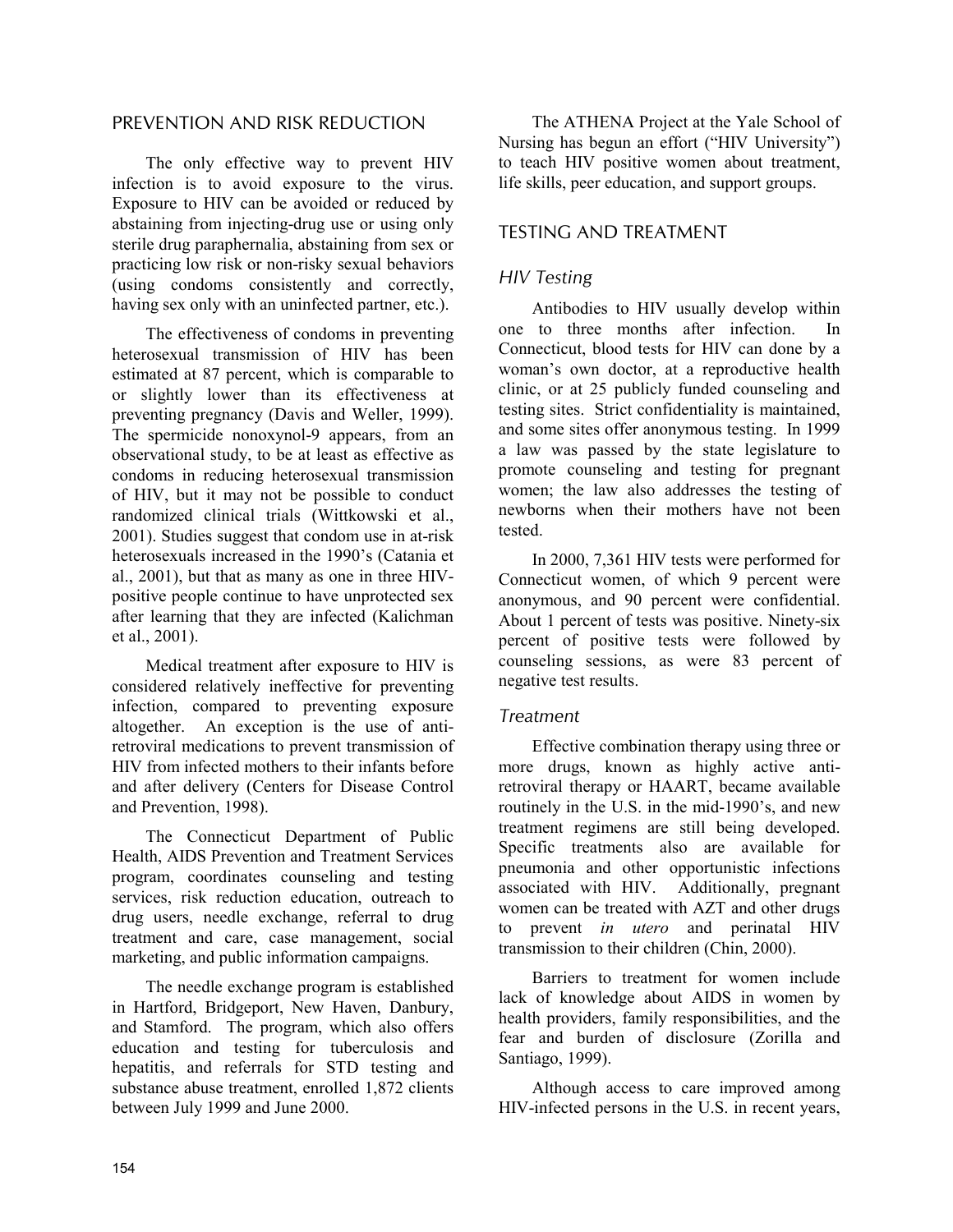women were among those groups with less desirable patterns of care. Relative to men, women were significantly more likely to use hospital emergency rooms and to be hospitalized. They also were significantly less likely to take prophylactic drugs to prevent *Pneumocystis carinii* pneumonia or to receive therapy using protease inhibitors and non-nucleoside reverse transcriptase inhibitors. Persons without insurance and those on Medicaid also were significantly less likely to receive anti-retroviral therapy (Shapiro et al., 1999).

More than half of Connecticut women reported with AIDS through 1999 were injection drug users (Connecticut Department of Public Health, HIV/AIDS Surveillance Program. 2000b). According to one report, while most infected IDUs receive care for HIV, less than half receive highly active antiretroviral therapy (Rogers, 2000). Barriers to HIV care among IDUs include: difficulty finding a health care provider, poverty, homelessness, and incarceration; negative experiences with providers (care refused because of drug use); equating treatment with the disease (having a constant reminder of illness); and concern about treatment drug and street drug interactions.

Treatment for AIDS is recommended to begin before a person's CD4 count falls below a certain threshold. CD4 cells are an important part of the immune system, and people with AIDS have fewer CD4 cells than do healthy people. At the same CD4 count, women have a lower viral load than men—sometimes half as great. Women also have a higher risk of becoming ill at the same CD4 count. These findings have two important implications. First, women may systematically be excluded from clinical trials in which enrollment criteria are based on viral load. Second, it may be important for women to start treatment earlier than men (National Institute of Allergy and Infectious Disease, 2000).

# **REFERENCES**

Catania, J.A., J. Canchola, D. Binson, et al. 2001. National trends in condom use among at-risk

heterosexuals in the United States. *Journal of Acquired Immune Deficiency Syndrome* 27:176- 82.

- Centers for Disease Control and Prevention. 1996, 1999, 2000. *Behavioral Risk Factor Surveillance System: Connecticut Statewide Survey Data - Weighted*. Atlanta: Centers for Disease Control and Prevention, National Center for Chronic Disease Prevention and Health Promotion, Behavioral Surveillance Branch.
- Centers for Disease Control and Prevention. 1999. *HIV/AIDS Surveillance Report. Year End Edition*, Vol. 11, No. 2.
- Centers for Disease Control and Prevention. 1999a. HIV and Its Transmission (fact sheet). Atlanta.
- Centers for Disease Control and Prevention. 1998. Management of possible sexual, injecting-druguse, or other nonoccupational exposure to HIV, including considerations related to antiretroviral therapy. Public Health Service Statement. *Morbidity and Mortality Weekly Report* 47(RR-17), 14 pp.
- Centers for Disease Control and Prevention. 2000. http://www.cdc.gov/hiv/stats/hasr1201/fig1.htm  $(8/7/01)$ .
- Centers for Disease Control and Prevention. 2001. Trends in the HIV and AIDS Epidemic, 1998. http://www.cdc.gov/hiv/stats.htm (8-07-01).
- Chin, J. (Editor). 2000. *Control of Communicable Diseases Manual, Seventeenth Edition*. Washington DC: American Public Health Association.
- Connecticut Department of Mental Health and Addiction Services. 2000. Client Information Collection System, unpublished data.
- Connecticut Department of Public Health, Division of Policy, Planning, and Analysis. 2001. Unpublished data (see *Appendix D*).
- Connecticut Department of Public Health, HIV/AIDS Surveillance Program. 2000a. Connecticut HIV/AIDS statistics through June 30, 2000. Table 3: Connecticut AIDS cases by year of report, sex, race, and risk/ mode of transmission. *http://www.state.ct.us/dph/BCH/Infectious%20Di seases/test3.htm*. (10/30/2000).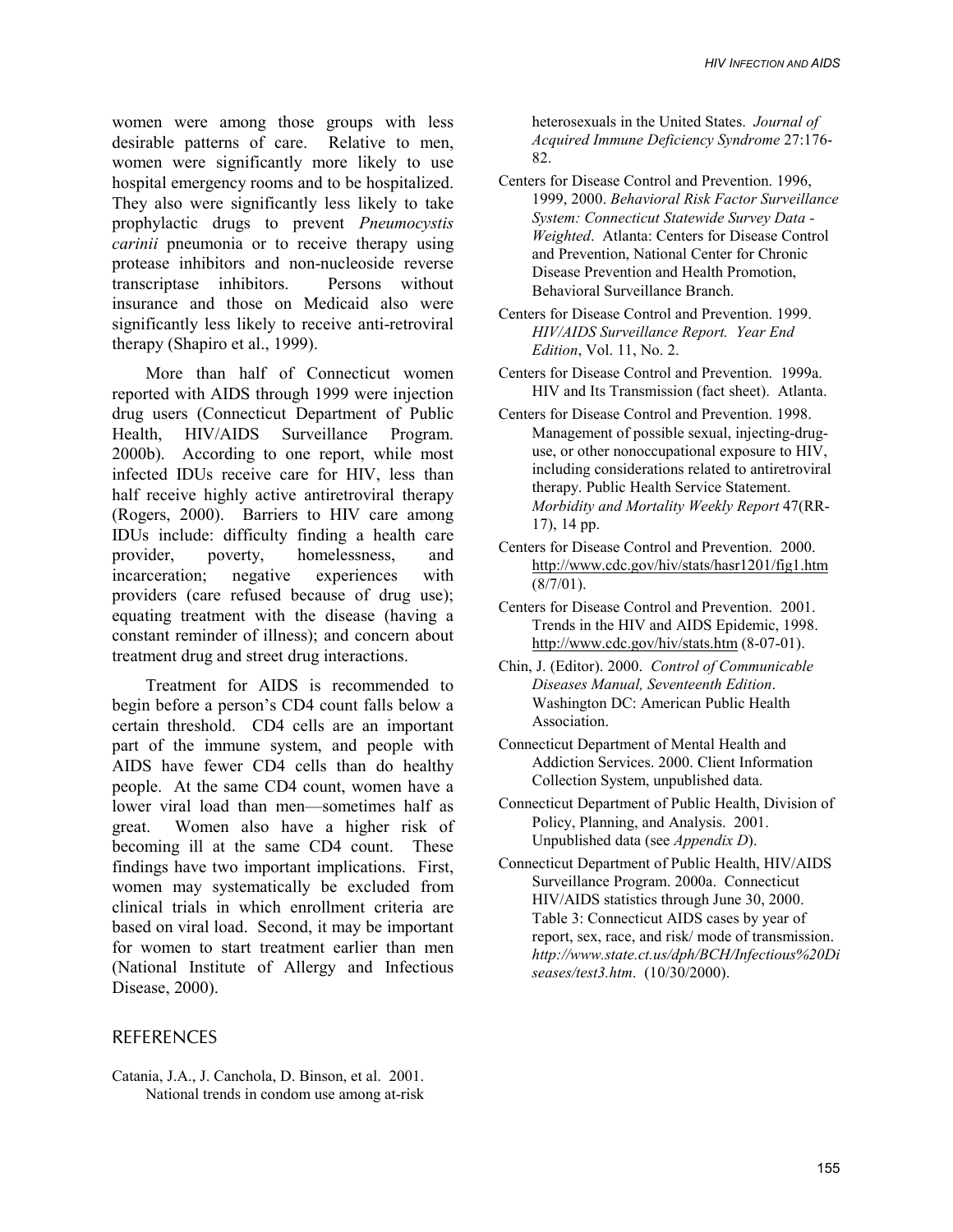Connecticut Department of Public Health, HIV/AIDS Surveillance Program. 2000b. *HIV/AIDS Surveillance Report: Year End Edition, December 31, 1999.* Hartford, CT: Connecticut Department of Public Health, HIV/AIDS Surveillance Program.

Connecticut Department of Public Health, HIV/AIDS Surveillance Program. 2000c. Connecticut HIV/AIDS statistics through June 30, 2000. Table 8: AIDS in adult females by year of report, risk/mode of transmission and race through June 30, 2000. *www.state.ct.us/dph/BCH/Infectious %20Diseases/table8.htm*. (10/30/2000).

Connecticut Department of Public Health, HIV/AIDS Surveillance Program. 2000d. HIV/AIDS Surveillance Data Base, unpublished data.

Davis, K.R., and S.C. Weller. 1999. The effectiveness of condoms in reducing heterosexual transmission of HIV. *Family Planning Perspectives* 31:272-9.

Kalichman, S.C., D. Rompa, M. Cage, et al. 2001. Effectiveness of an intervention to reduce HIV transmission risks in HIV-positive people(1). *American Journal of Preventive Medicine* 21:84- 92.

Kann, L., S.A. Kinchen, B.I. Williams, et al. 2000. Youth Risk Behavior Surveillance --United States, 1999. *Morbidity and Mortality Weekly Report* 49(SS-5), 96 pp.

Karon, J.M., P.L. Fleming, R.W. Steketee, and K.M. De Cock. 2001. HIV in the United States at the turn of the century: an epidemic in transition. *American Journal of Public Health* 91:1060-8.

Mueller, L.M., M.M. Hynes, H. Li, and F. Amadeo. In preparation. *Mortality and Its Risk Factors in Connecticut, 1989-1998*. Hartford, CT: Connecticut Department of Public Health, Division of Policy, Planning, and Analysis (see *Appendix C*).

National Institute of Allergy and Infectious Diseases. 2000. Gender and HIV Viral Load Workshop. *http://www.niaid.nih.gov/daids/adulttrials/gende r\_and\_hiv.htm* (6/20/2001).

Rogers, T. 2000. HIV, Treatment and Substance Use: Report on the Third National Harm Reduction Conference. http://www.catie.ca/reports-e.nsf/

Shapiro, M.F., S.C. Morton, D.F. McCaffrey, J.W. Senterfitt, et al. 1999. Variations in the care of HIV-infected adults in the United States. Results from the HIV cost and services utilization study. *Journal of the American Medical Association* 281: 2305-2315.

U.S. Census Bureau. 2000. Population Estimates for States by Age, Race, Sex, and Hispanic Origin: July 1, 1999. Population Estimates Program, Population Division. Internet release date 8/30/2000. *http://www.census.gov/population/estimates/stat e/sasrh/sasrh99.txt.*

Whitman, S., J. Murphy, M. Cohen, and R. Sherer. 2000. Marked declines in human immunodeficiency virus-related mortality in Chicago in women, African Americans, Hispanics, young adults, and injection drug users, from 1995 through 1997. *Archives of Internal Medicine* 160: 365-369.

Wittkowski, K.M., E. Susser, and K. Dietz. 2001. The protective effect of condoms and nonoxydol-9 against HIV infection. *American Journal of Public Health* 88:590-6.

Zorilla, C.D., and L.E. Santiago. Women and HIV/AIDS: barriers and new challenges. *Puerto Rico Health Science Journal* 12: 397-400.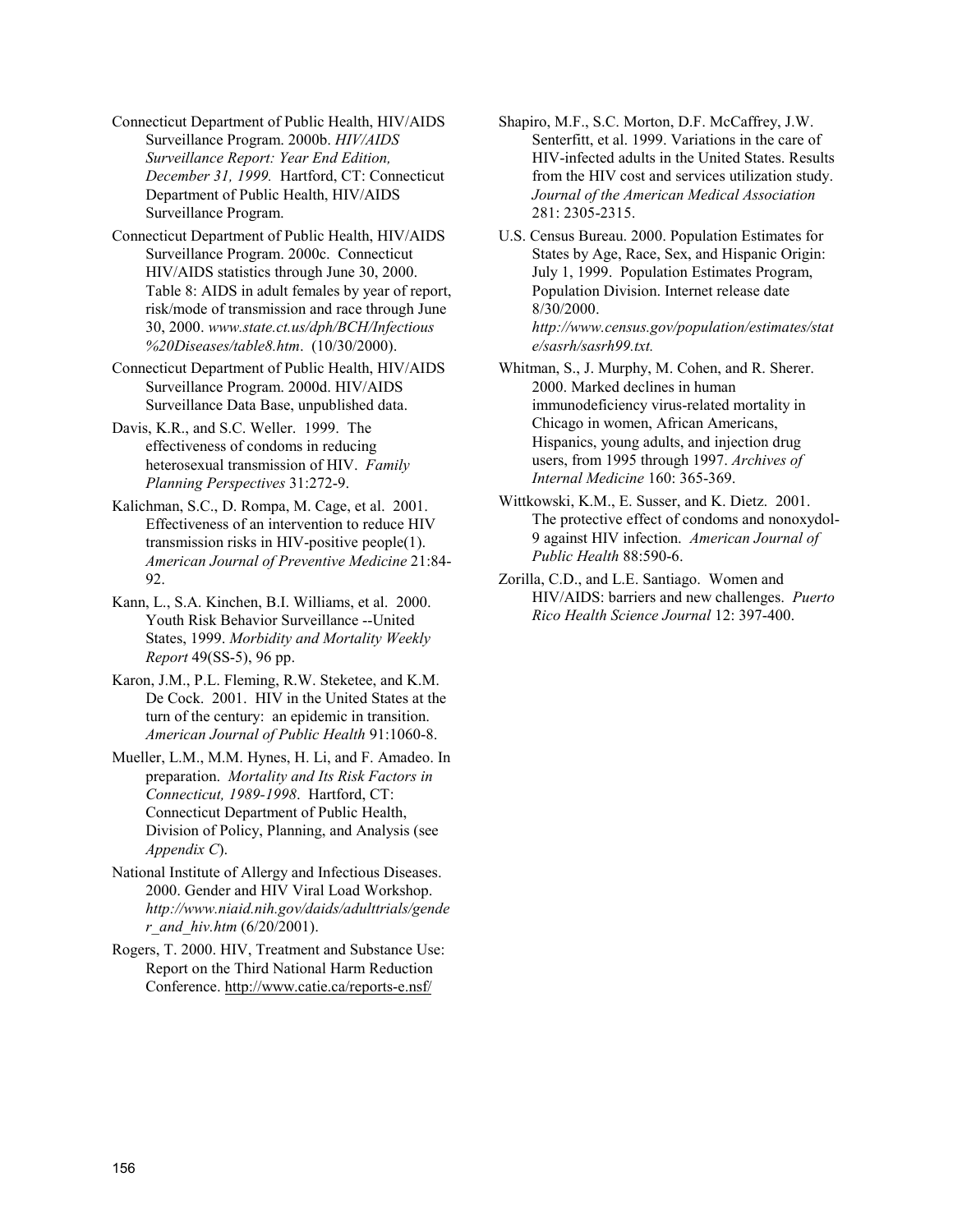# INTRODUCTION

Pneumonia and influenza are highly contagious respiratory infections. Influenza is caused by constantly evolving influenza viruses, whereas pneumonia may be caused by a host of microorganisms, including bacteria (notably *Streptococcus pneumoniae*, which causes pneumococcal pneumonia), viruses, mycoplasma, protozoa, and chlamydia. Although influenza usually does not cause pneumonia, pneumonia is a frequent complication of influenza, and most influenza fatalities result from secondary bacterial pneumonia (Kilbourne, 1994). The role of seasonal influenza epidemics in increasing flu and pneumonia deaths among the elderly is the reason why disease monitoring systems typically track influenza and pneumonia deaths together, instead of separately.

# SCOPE OF THE PROBLEM

Between 1996 and 1998, pneumonia and influenza (P & I) caused 1,988 deaths among Connecticut women, resulting in an age-adjusted death rate of 27 deaths per 100,000 population (Table 22-1). About 98 percent of these deaths were attributed to pneumonia (Connecticut Department of Public Health, 2001b). It was the fifth leading cause of death among women of all ages and the eleventh leading cause of premature deaths (Mueller et al., in preparation).

Pneumonia is a leading cause of hospitalization among Connecticut women. Between 1993 and 1997, there were about 6,000 hospital admissions of Connecticut women each year for pneumonia and influenza, resulting in an age-adjusted hospitalization rate (AAHR) of 283 hospitalizations per 100,000 women. About 98 percent of hospitalizations were also attributed to pneumonia (Connecticut Department of Public Health, 2001a). In 1997, P&I resulted in total hospital charges of \$79.5 million dollars (Connecticut Department of Public Health, Division of Policy, Planning, and Analysis, 2001a). Pneumococcal pneumonia may account for up to 55 percent of all cases of adult pneumonia that require hospitalization (Heffelfinger et al., 2000).

|                        | 1989-1991 |                            | 1996-1998 |                            |  |
|------------------------|-----------|----------------------------|-----------|----------------------------|--|
|                        | Number    | Age Adjusted<br>Death Rate | Number    | Age Adjusted<br>Death Rate |  |
| Race/Ethnicity         | of Deaths | (per 100,000)              | of Deaths | (per 100,000)              |  |
| All races              | 1.884     | 29.6                       | 1,988     | $26.6*$                    |  |
| White                  | 1.808     | 29.5                       | 1,892     | $26.4*$                    |  |
| African American/Black | 59        | 22.7                       | 91        | 30.9                       |  |
| Asian/Pacific Islander | 4         |                            | 4         |                            |  |
| Native American        | 1         | t                          |           | ÷                          |  |
| Hispanic/Latina        | 20        | $19.1^{\ddagger}$          | 32        | $18.4^{+}$                 |  |

Source: Mueller et al., in preparation.

\* Change in rates from 1989-91 to 1996-98 period is statistically significant (p< .05).

† Statistics not calculated for fewer than 15 events.

‡ Rate significantly different from that of whites (p< .05)

Notes: U.S. Census Bureau population estimates used for rate calculations. Rates adjusted to the 2000 U.S. standard million population.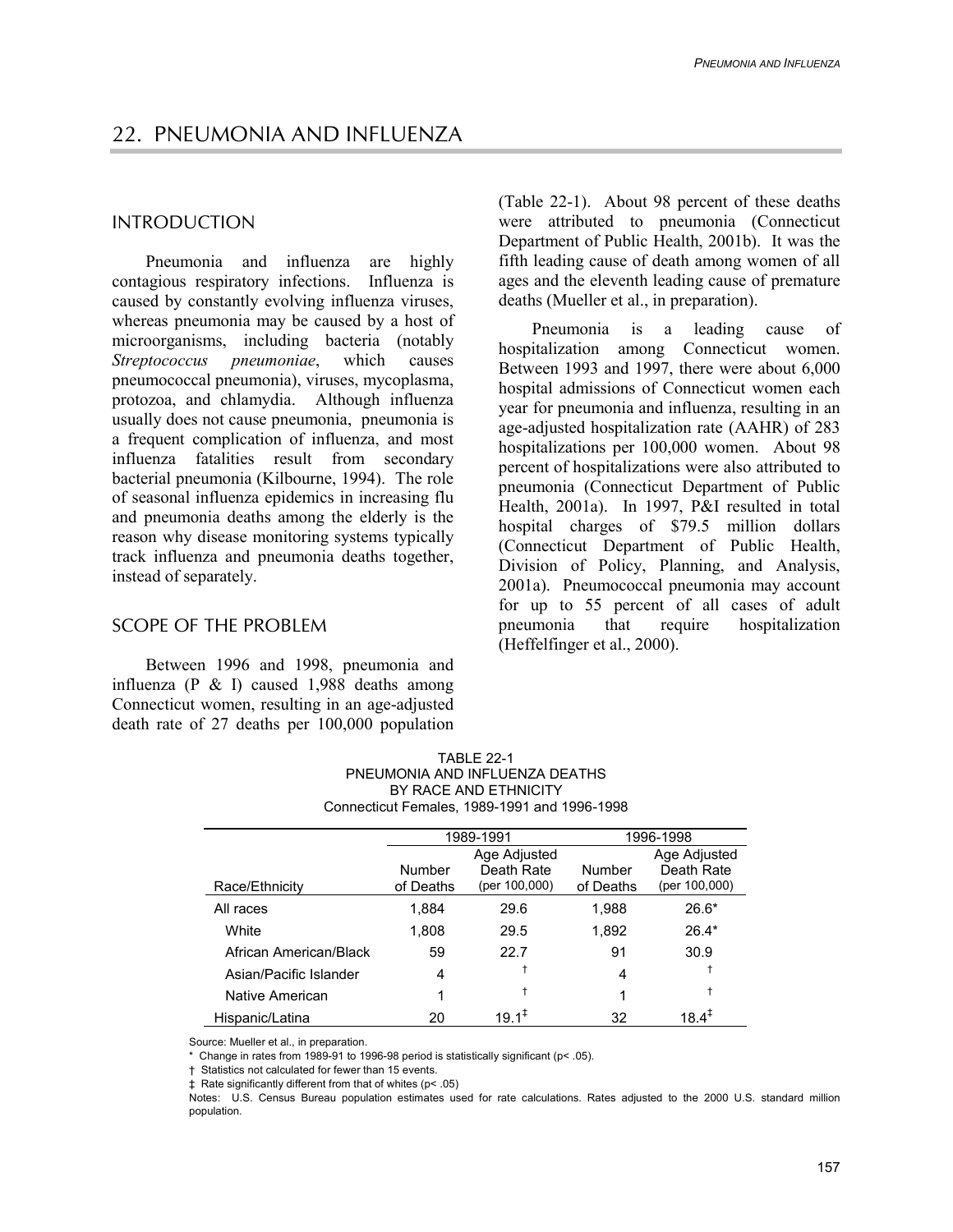*Age*

Both hospitalizations and deaths due to pneumonia and influenza increase with age (Fig. 22-1). Women 65 years of age and older, who represent less than 17 percent of Connecticut's female population, accounted for 95 percent of P & I deaths between 1996 and 1998, and 65 percent of pneumonia hospitalizations between 1993 and 1997.

### TRENDS OVER TIME

Age-adjusted death rates for pneumonia and influenza among Connecticut women fell an average of 1.5 percent per year from 1989 to 1998. This change resulted from a decrease in the death rate for  $P \& I$  among white females. Both the annual and overall changes were statistically significant (Mueller et al., in preparation).



Source: Mueller et al., in preparation; Connecticut Department of Public Health, Division of Policy, Planning, and Analysis, 2001.

# *Race and Ethnicity*

Between 1989 and 1998, the death rate for Hispanic females was significantly lower than that for white females (Table 22-1), whereas for the period 1993 to 1997, hospitalization rates for Hispanic females and for non-Hispanic black females were significantly higher relative to the rate for non-Hispanic white females (403, 436, and 256 per 100,000 females, respectively) (Mueller et al., in preparation; Connecticut Department of Public Health, Division of Policy, Planning, and Analysis, 2001a). The reasons for the reversed white to Hispanic relationship for hospitalization and mortality rates due to pneumonia are not clear.

#### RISK FACTORS AND GROUPS

The influenza virus is spread by air and direct contact, particularly in crowded or enclosed spaces. Pneumonia is spread by direct or indirect contact with respiratory discharges (coughing, sneezing) from infected persons. Those at high risk for pneumonia and influenza and their complications include the elderly, younger persons with underlying chronic medical conditions, and pregnant women (Table 22-2).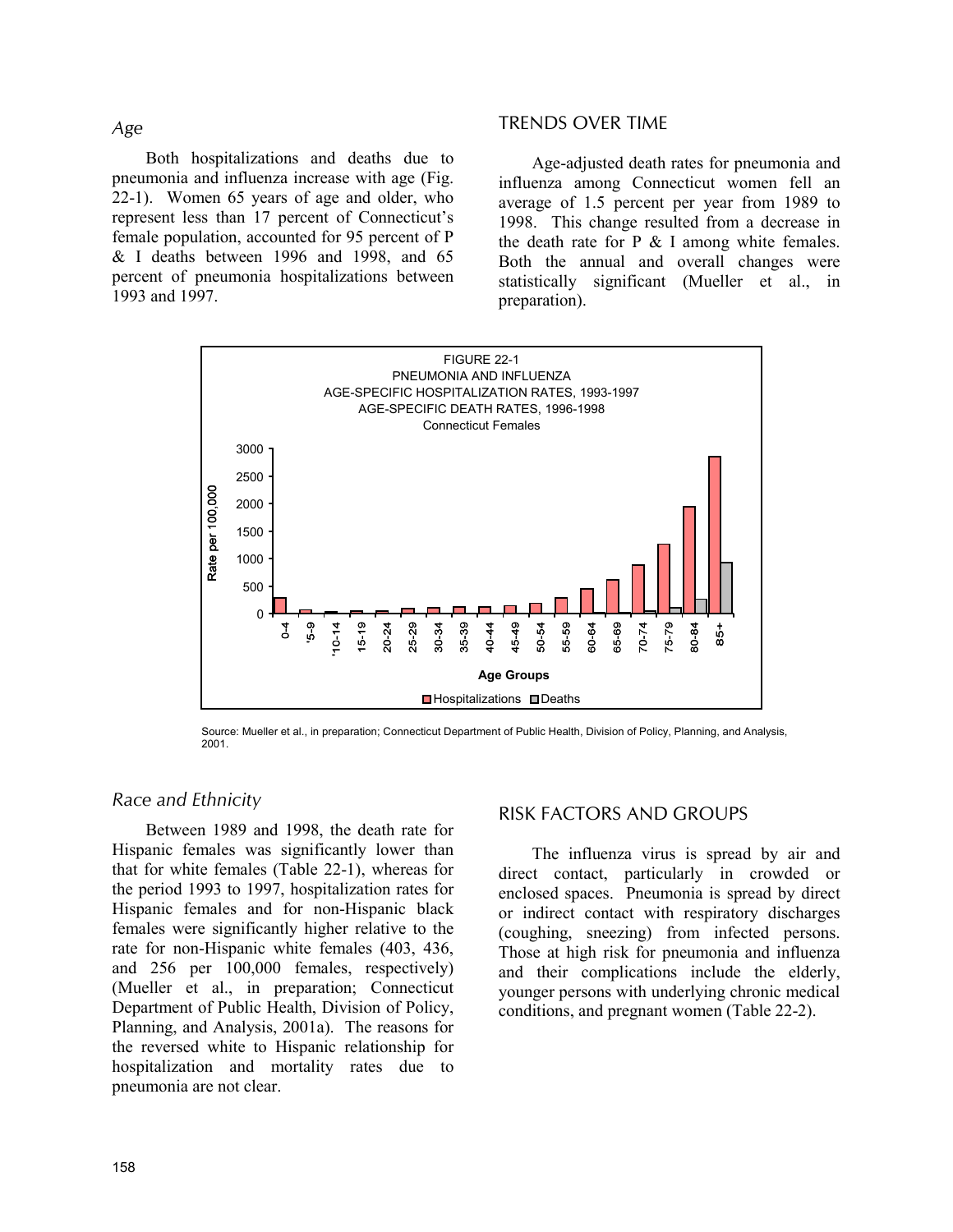#### TABLE 22-2 GROUPS AT HIGH RISK FOR PNEUMONIA OR INFLUENZA AND CHRONIC CONDITIONS UNDERLYING PNEUMONIA & INFLUENZA

| Influenza High-Risk Groups                                                      |  |  |  |  |
|---------------------------------------------------------------------------------|--|--|--|--|
| All persons over 65 years of age                                                |  |  |  |  |
| Residents of chronic care facilities                                            |  |  |  |  |
| Persons with chronic underlying conditions (see below)                          |  |  |  |  |
| Children receiving long-term aspirin treatment                                  |  |  |  |  |
| Pregnant women beyond the first trimester of pregnancy (during the flu season)  |  |  |  |  |
| Organ transplant recipients                                                     |  |  |  |  |
| Healthcare workers (who pose a transmission risk to others, including patients) |  |  |  |  |
| Pneumonia High-Risk Groups                                                      |  |  |  |  |
| Persons over age 65                                                             |  |  |  |  |
| Persons age 2-64 years with chronic underlying conditions (see below)           |  |  |  |  |
| Alcoholics                                                                      |  |  |  |  |
| Persons with sickle cell disease                                                |  |  |  |  |
| Immunocompromised persons                                                       |  |  |  |  |
| Chronic Underlying Conditions That Increase Pneumonia & Influenza Risk          |  |  |  |  |
| Diabetes mellitus                                                               |  |  |  |  |
| Chronic lung, liver, kidney, and heart diseases                                 |  |  |  |  |
| <b>HIV</b> infection                                                            |  |  |  |  |
| Cancer                                                                          |  |  |  |  |

Source: National Coalition for Adult Immunization, 1999.

# PREVENTION AND TREATMENT

Improved personal hygiene (hand washing, shielding coughs and sneezes) and minimizing contacts with infected individuals are important ways to control the spread of influenza and pneumonia. Vaccines and certain medications are effective at preventing and treating many forms of the diseases.

#### *Vaccines*

A single dose of pneumococcal vaccine and a yearly flu shot are recommended for all adults 65 years of age and over, and for certain at-risk groups under age 65 (Table 22-2). Vaccines are especially important in long term care facilities, where infectious diseases can spread rapidly.

Although both vaccines are safe, effective, and free to Medicare beneficiaries, they are still underutilized, especially among the elderly and minorities. In 1999, Connecticut was below the national median for both influenza and pneumococcal vaccination coverage (Centers for

Disease Control and Prevention, 2001); more than one-third (34 percent) of noninstitutionalized Connecticut women age 65 and over reported they did not get a flu shot during the previous year, and nearly half (48 percent) said they never had a pneumonia vaccination (Centers for Disease Control and Prevention, 2000). Nationally, non-Hispanic whites have the highest vaccination coverage for pneumonia and influenza, whereas non-Hispanic blacks have the lowest coverage (Centers for Disease Control and Prevention, 2001).

According to a survey of Medicare beneficiaries, the main reasons for not receiving a flu shot were a lack of knowledge that it was needed, not thinking of or missing it, and the misconceptions that it could cause or not prevent the flu. The main reasons for not receiving pneumococcal vaccination were lack of knowledge that it was needed and lack of recommendations from physicians (Drociuk, 1999). In older populations, all of these reasons could be eliminated by stronger educational efforts on the part of health care providers, especially physicians.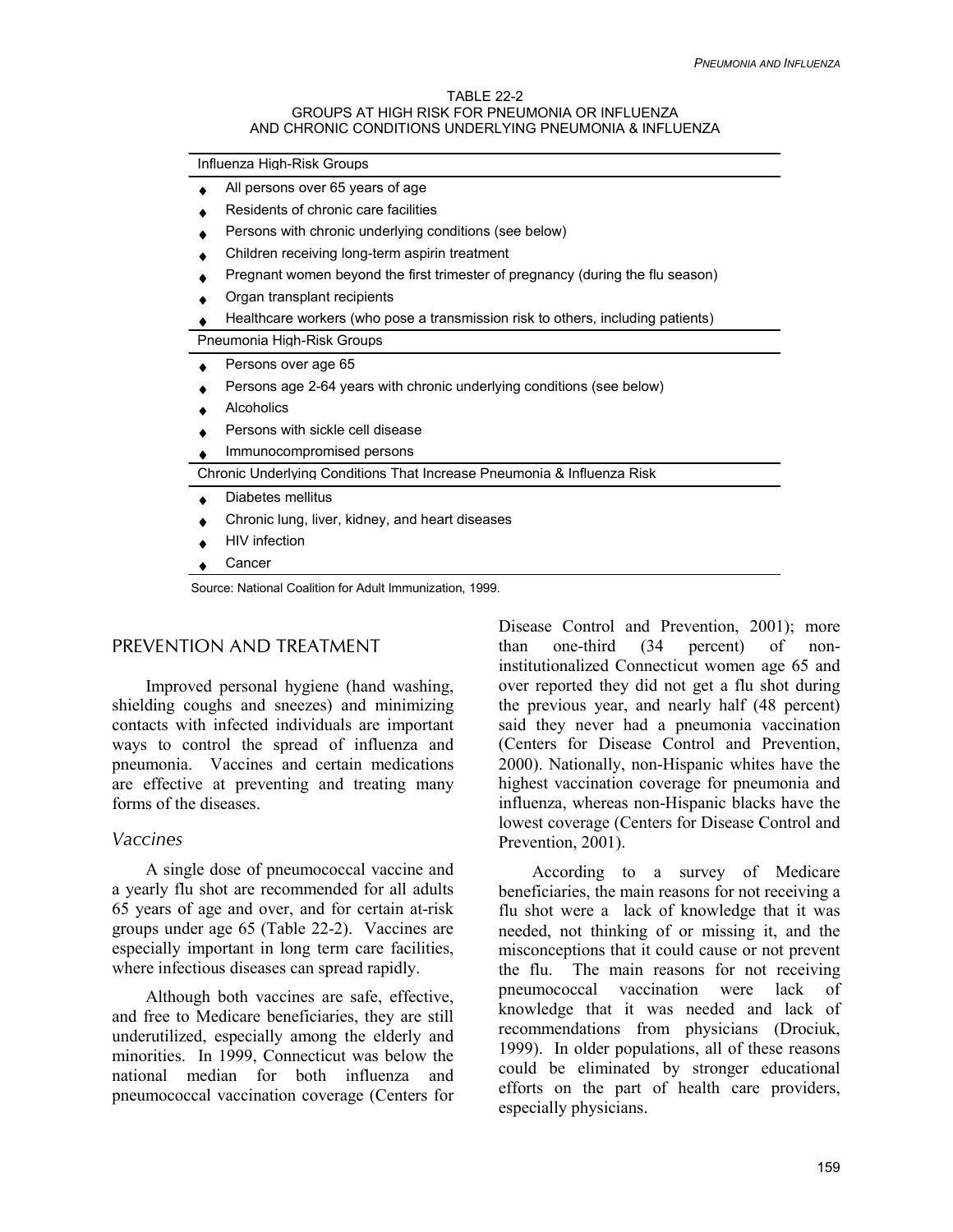## *Medications*

Two medications, amantadine hydrochloride and rimantadine hydrochloride, are used to prevent and treat of certain types of influenza. They are recommended mainly for high-risk individuals who were not vaccinated or when a supplement to vaccine is desirable for maximum protection.

Antibiotics like penicillin and erythromycin are effective for treating pneumococcal pneumonia and pneumonia caused by other bacteria and microorganisms. The emergence of antibiotic-resistant bacteria presents a growing challenge, however, to the medical and public health communities and highlights the importance of wider deployment of existing vaccines.

# **REFERENCES**

- Amadeo, F.A., C.E. Bower, and L.M. Mueller. 1999. *One Hundred Fiftieth Registration Report for the Year Ended December 31, 1997.* Hartford: Connecticut Department of Public Health.
- Centers for Disease Control and Prevention. 1999. Influenza and pneumococcal vaccination rates among persons with diabetes mellitus—United States, 1997. *Morbidity and Mortality Weekly Report* 48: 961-967.
- Centers for Disease Control and Prevention. 2000. *Behavioral Risk Factor Surveillance System: Connecticut Statewide Survey Data - Weighted*. Atlanta: Centers for Disease Control and Prevention, National Center for Chronic Disease Prevention and Health Promotion, Behavioral Surveillance Branch.
- Centers for Disease Control and Prevention. 2001. Influenza and pneumococcal vaccination levels among persons aged 65+ years—United States, 1999. *Morbidity and Mortality Weekly Report* 50: 532-537.
- Connecticut Department of Public Health, Division of Policy, Planning, and Analysis. 2001a. Unpublished data (see *Appendix D*).
- Connecticut Department of Public Health, Division of Policy, Planning, and Analysis. 2001b. Provisional Vital Statistics—Cause of death by decedent age, race, Hispanic ethnicity, and sex. http://www.state.ct.us/dph/publications/table9 (8/09/01).
- Drociuk, D. 1999. Reasons reported by Medicare beneficiaries for not receiving influenza and pneumococcal vaccinations—United States, 1996. *Morbidity and Mortality Weekly Report* 48: 886-890.
- Heffelfinger, J.D., S.F. Dowell, J.H. Horegnsen, et al. 2000. Management of community-acquired pneumonia in the era of pneumococcal resistance. *Archives of Internal Medicine* 160: 1399-1408.
- Kilbourne, E.D. 1994. Inactivated influenza vaccines. Chapter 19 in: *Vaccines, 2nd Edition* (S.A. Plotkin and E.A. Mortimer, Jr., Eds.). Philadelphia: W.B. Saunders Co.
- Mueller, L.M., M.M. Hynes, H. Li, and F. Amadeo. In preparation. *Mortality and Its Risk Factors in Connecticut, 1989-1998*. Hartford, CT: Connecticut Department of Public Health, Division of Policy, Planning, and Analysis (see *Appendix C*).
- National Coalition for Adult Immunization. 1998. A call to action: Improving influenza and pneumococcal immunization rates among highrisk adults. Summary of proceedings of roundtable discussion. Bethesda, MD: NCAI.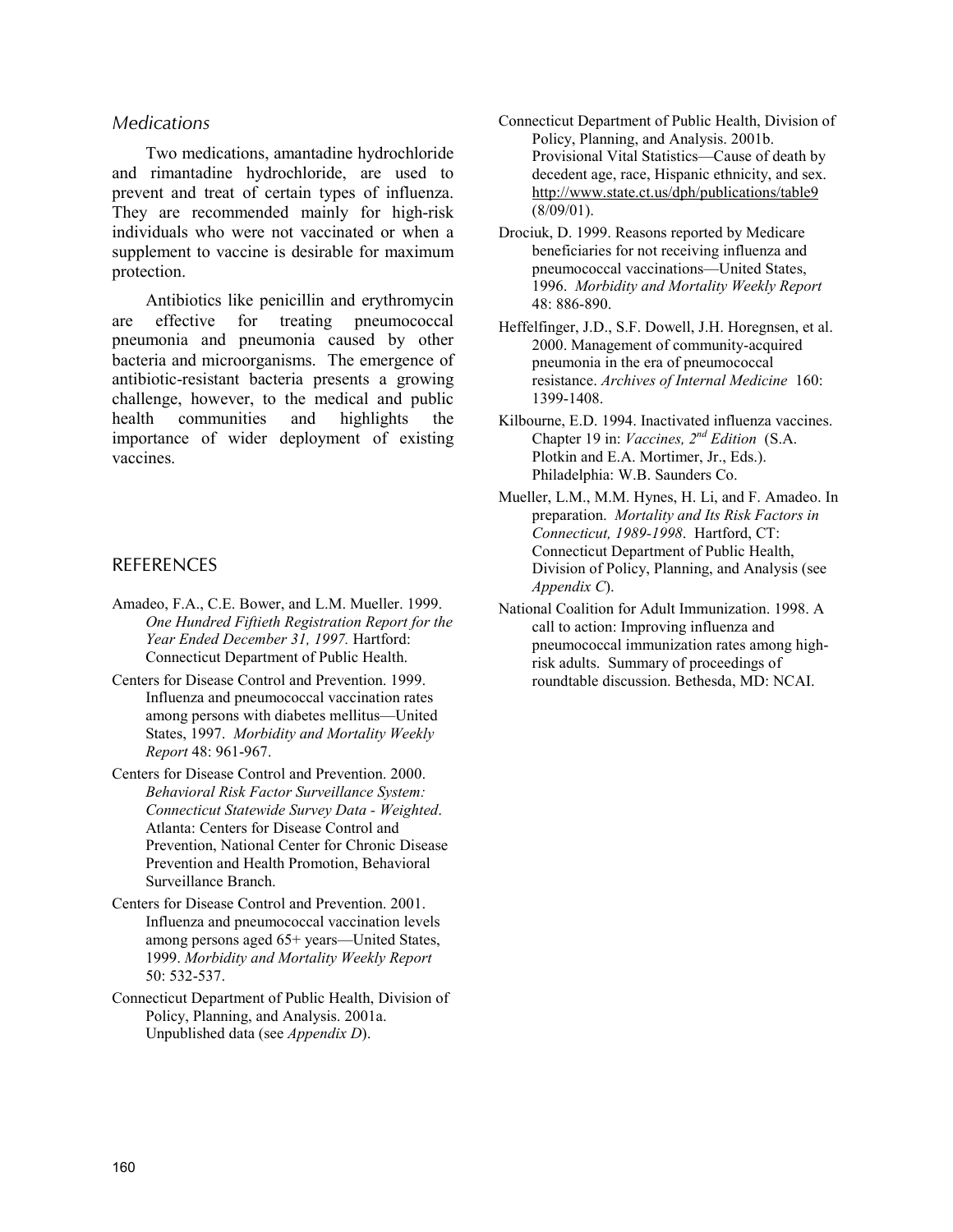# 23. SUICIDE

Suicide is the taking of one's own life and attempted suicide is an unsuccessful attempt to take one's own life through intentional harm. The number of suicides may reflect only 5 percent of suicide attempts (Centers for Disease Control and Prevention, 2000). This bears particular importance for female suicide prevention because individuals who complete suicide are most likely to be male, but those who survive a suicide attempt are most likely to be female (Moscicki, 1994).

# PREVALENCE

Between 1996 and 1998, suicide was the 7th leading cause of premature death for all Connecticut women with a total of 188 suicides (age-adjusted rate of 3.6 per 100,000). Connecticut's suicide rate is below the national rate (4.3 per 100,000) (Mueller et al., in preparation; U.S. Department of Health and Human Services, 2000). Female suicide rates have remained stable over the past decade with no significant variations between 1989 and 1998 (Mueller et al, in preparation).

Similar to national trends, female suicides in Connecticut represent only 3 percent of suicide attempts that require hospitalization. Between 1993 and 1997, there were nearly 6,000 hospitalizations (age-adjusted rate of 73 per 100,000) for self-inflicted injury by Connecticut females (Connecticut Department of Public Health, Division of Policy, Planning, and Analysis, 2001). The number of suicide attempts may be underestimated by hospitalization data because some suicide attempts require medical attention provided in clinics or doctor's offices. These encounter data are not collected by any single agency. Other suicide attempts are not reported to any health professional and, therefore, not measurable.

Among the northeastern states, Connecticut ranks 4th in female suicides behind New Hampshire, Vermont, and Maine. Connecticut is also ranked 4th in female self-inflicted injury hospitalizations behind New Hampshire, Maine, and Massachusetts (Table 23-1).

Connecticut females most often attempt and commit suicide by poisoning. In 1997, one-third of all suicides and 85 percent of all self-inflicted injury hospitalizations were caused by drug or gas poisoning (Mueller et al., in preparation; Connecticut Department of Public Health, Division of Policy, Planning, and Analysis, 2001). Not surprisingly, more lethal methods, such as hanging or firearms, represent a greater proportion of female suicides (29 and 14 percent, respectively) than hospitalizations (< 1 percent and 0, respectively).

| Northeastern States, Females Aged 10 and Older, 1992-1996 |                  |                      |                  |      |  |
|-----------------------------------------------------------|------------------|----------------------|------------------|------|--|
| <b>State</b>                                              | 1992-1996 Death  | 1996 Hospitalization |                  |      |  |
|                                                           | Rate per 100,000 | Rank                 | Rate per 100,000 | Rank |  |
| Connecticut                                               | 4.2              | 4                    | 85.1             | 4    |  |
| Maine                                                     | 4.8              | 3                    | 93.7             | 2    |  |
| <b>Massachusetts</b>                                      | 4.0              | 5                    | 89.9             | 3    |  |
| New Hampshire                                             | 5.3              |                      | 97.7             |      |  |
| New Jersey                                                | 3.6              |                      | 80.3             | 6    |  |
| New York                                                  | 3.8              | 6                    | 59.5             | 8    |  |
| Rhode Island                                              | 3.8              | 6                    | 80.6             | 5    |  |
| Vermont                                                   | 5.0              |                      | 77.0             |      |  |

| <b>TABLE 23-1</b>                                         |
|-----------------------------------------------------------|
| SUICIDE DEATHS AND SELF-INFLICTED INJURY HOSPITALIZATIONS |
| Northeastern States, Females Aged 10 and Older, 1992-1996 |

Source: Education Development Center, Inc. 2000.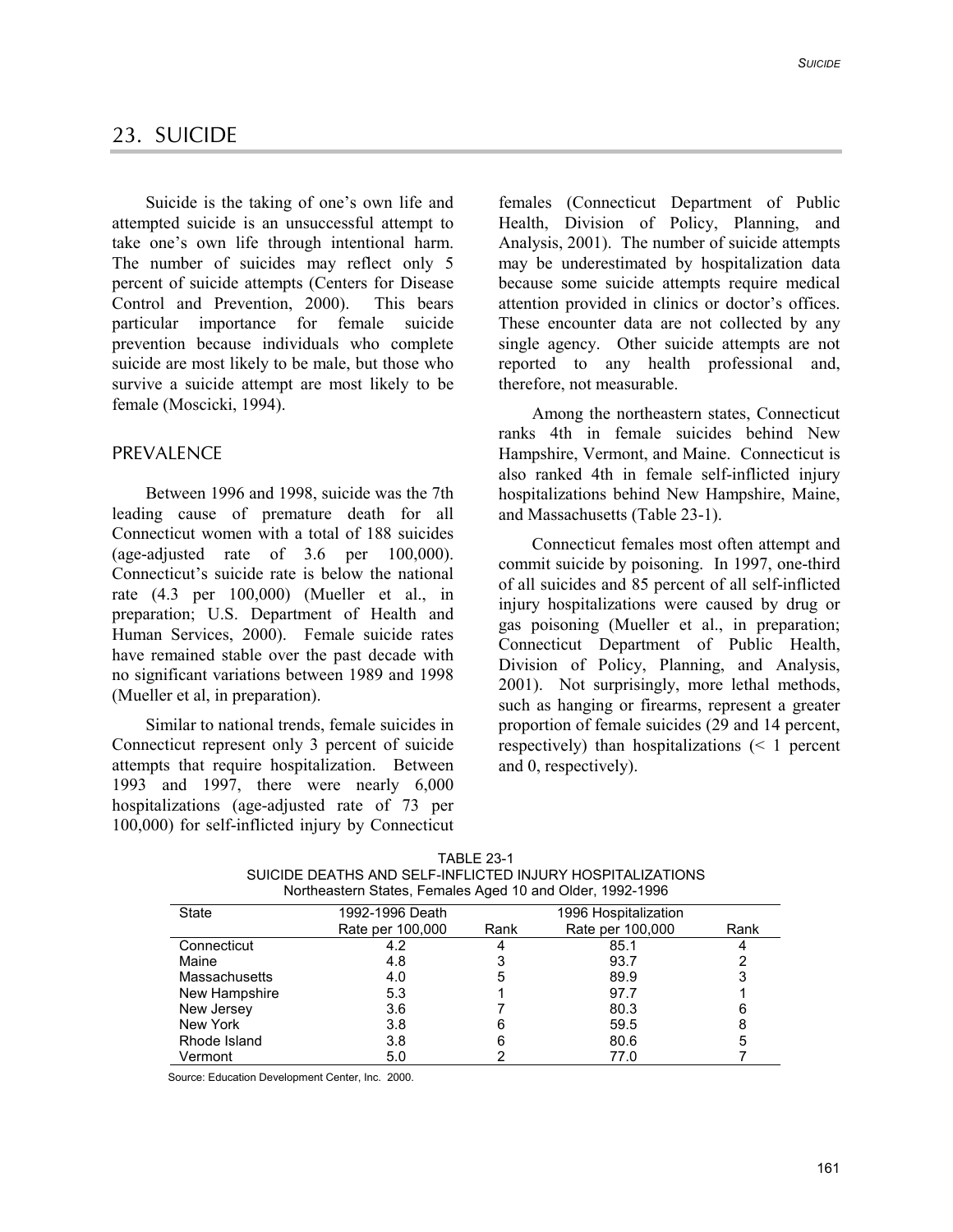# *Age*

Female suicide and self-inflicted injury hospitalization rates are highest among adolescents. Suicide was the second leading cause of death for Connecticut females between 15 and 24 years of age, exceeding cancer and homicide deaths. Similar to national proportions, nearly one in three female high school students in Connecticut have considered suicide, one out of five have been serious enough to create a plan to carry it out, and one in ten have attempted suicide (Table 23-2).

Self-inflicted injury hospitalization rates were two-thirds higher for female adolescents aged 15 to 19 years than the rates of women between 20 and 34 years (Fig. 23-1). After age 19, self-inflicted injury hospitalization rates drop steadily with age.

| U.S. and Connecticut Females, Grades 9-12, 1997 |      |      |               |  |
|-------------------------------------------------|------|------|---------------|--|
|                                                 | U.S. | CТ   | CТ            |  |
| <b>Suicidal Behaviors</b>                       | %    | $\%$ | # (estimated) |  |
| Seriously considered suicide                    | 27   | 28   | 27,000        |  |
| Made a suicide plan                             | 20   | 20   | 20,000        |  |
| Attempted suicide                               | 12   | 13   | 12.000        |  |
| Suicide attempt required medical attention      | 3    | 4    | 4.000         |  |

TABLE 23-2 SUICIDE ATTEMPTS U.S. and Connecticut Females, Grades 9-12, 1997

Source: Centers for Disease Control and Prevention, 1998.



Source: Connecticut Department of Public Health, Division of Policy, Planning, and Analysis, 2001.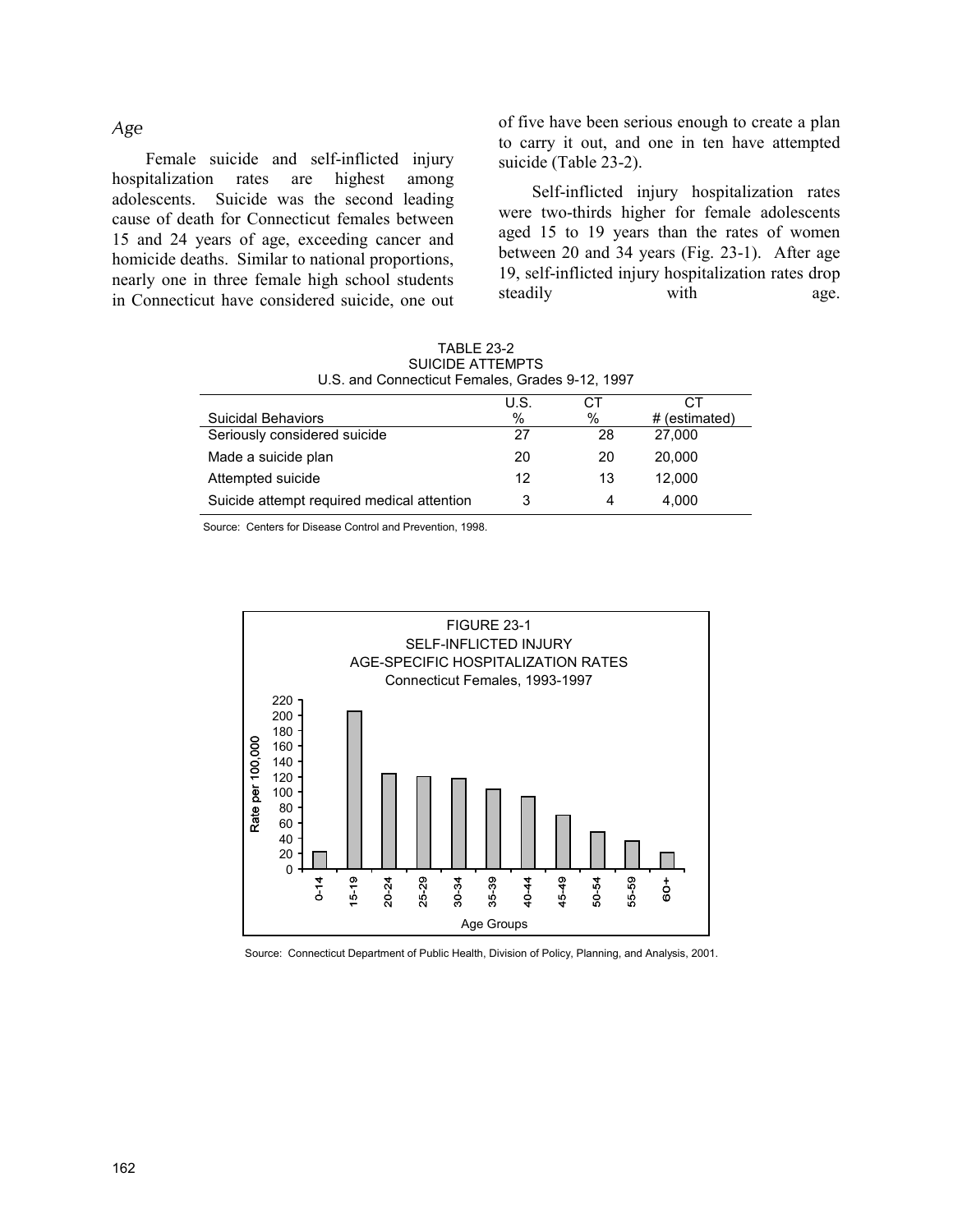## *Race and Ethnicity*

Suicide deaths and hospitalization rates for white and black women have not changed significantly over the past decade. There were insufficient numbers of suicide deaths among Hispanic, Asian and Pacific Islander, and Native American women during this period to calculate reliable mortality rates. Over 90 percent of the female suicides in Connecticut were among white women (Mueller et al., in preparation).

However, there are reported ethnic disparities in self-inflicted injury hospitalizations. From 1993 to 1997 in Connecticut, Hispanic females had a significantly higher hospitalization rate than white women (Connecticut Department of Public Health, Division of Policy, Planning, and Analysis, 2001) (Table 23-3). Nationally, twice as many Hispanic female adolescents (21 percent) attempted suicide than black or white female adolescents (11 percent, and 10 percent, respectively) and twice as many Hispanic women (11 percent) reported being depressed than did black and white women (nearly 6 percent and 5 percent, respectively) (Rouse, 1995). Research has not identified the cause of these disparities but it has been suggested that there are added stresses, such as single parenting, poverty, and the lack of health insurance that place many Hispanic women at risk for mental health problems (Office of Research on Women's

#### Health, 1998).

# RISK FACTORS

The most significant risk factors for suicide include a prior suicide attempt and mental disorders, particularly mood disorders such as depression and bipolar disorder, in combination with alcohol or substance abuse (Regier et al., 1990; U.S. Department of Health and Human Services, 1999). Research indicates that at least 90 percent of all people who kill themselves have a mental or substance abuse disorder (Regier, et al., 1993) and over 90 percent of children and adolescents who commit suicide have a mental disorder before their death (Shaffer & Craft, 1999). Depression is the most significant risk factor among adolescent females and is suggested to increase the risk of suicide twelvefold, whereas a previous suicide attempt may triple the risk. (Shaffer et al., 1996). Major depressive disorders associated with suicide risk are shown to continue from adolescence into adulthood (Weissman et al., 1999).

Other risk factors for suicide include access to alcohol, illicit drugs, and firearms; and stressful life events, such as getting into trouble at school, an estranged relationship, or a fight among friends (U.S. Department of Health and Human Services, 1999). Exposure to suicide in the family, among friends, and even of a real or

TABLE 23-3 SELF-INFLICTED INJURY HOSPITALIZATIONS BY RACE AND ETHNICITY Connecticut Females, 1993-1997

|                                      | Number of        | Age Adjusted Rate |
|--------------------------------------|------------------|-------------------|
| Race/Ethnicity                       | Hospitalizations | per 100,000       |
| All races                            | 5,981            | 73.7              |
| White, non-Hispanic                  | 4,664            | 71.6              |
| Black, non-Hispanic                  | 515              | 65.1              |
| Asian/Pacific Islander, non-Hispanic | 32               | $16.8^{\ddagger}$ |
| Native American, non-Hispanic        | 5                | Ť                 |
| Hispanic                             | 654              | $97.9^{+}$        |

Source: Connecticut Department of Public Health, Division of Policy, Planning, and Analysis, 2001.

† Statistics not calculated for fewer than 25 events.

Notes: U.S. Census Bureau population estimates used for rate calculations. Rates adjusted to the 2000 U.S. standard million population.

<sup>‡</sup> Rate significantly different from that of whites (p< .05)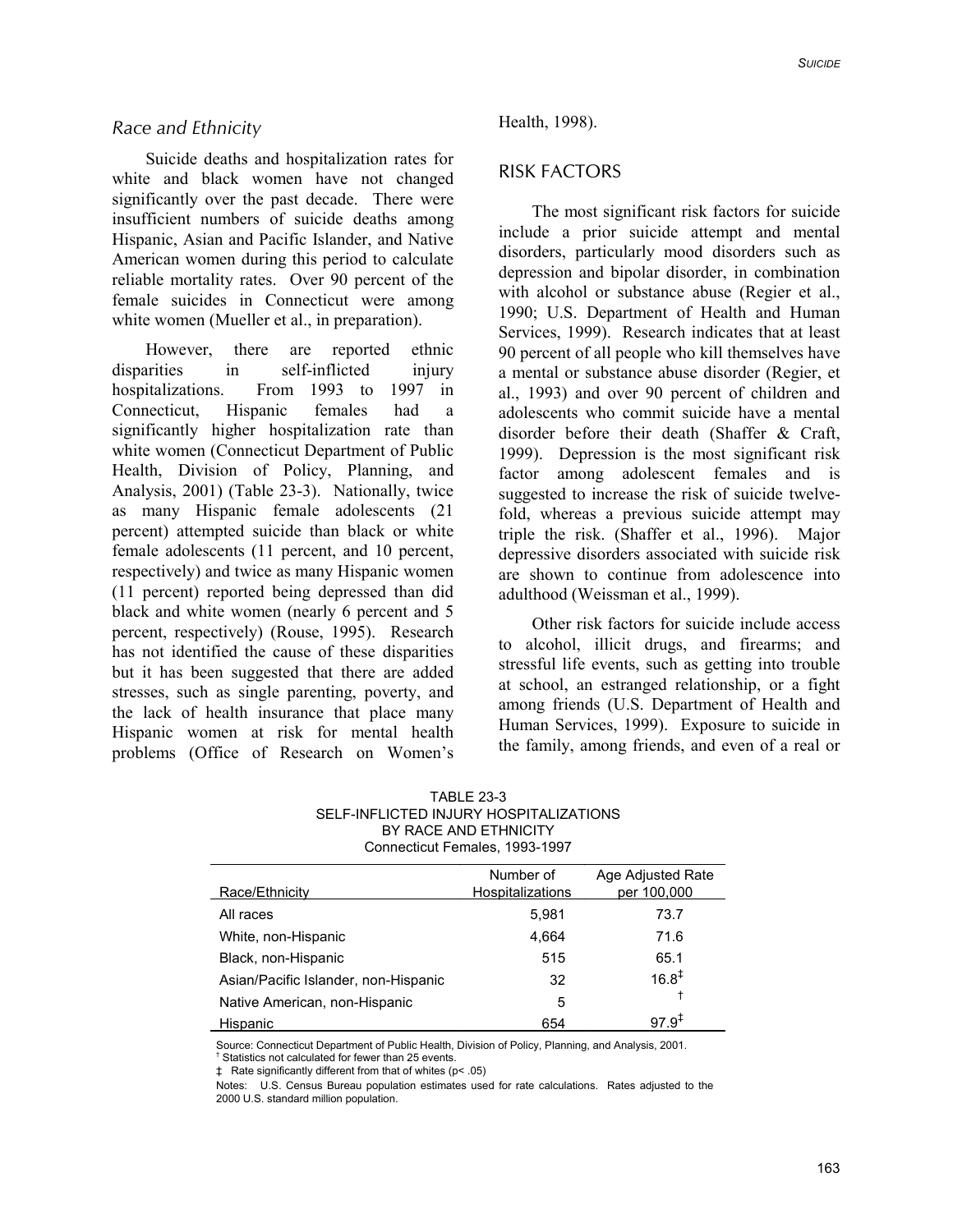fictional celebrity can contribute to suicidal thoughts or behavior (Gould & Shaffer, 1986). Research also links sexual orientation and depression with suicidal tendencies (Garofolo et al., 1999).

a medical emergency and requires appropriate treatment from mental health and medical professionals. The community of medical professionals (e.g., internists, pediatricians, nurse practitioners) are often the only source of health

TABLE 23-4 SUICIDE RISK FACTORS

| Previous suicide attempt                      | Mental disorders, such as depression and bipolar disorder |
|-----------------------------------------------|-----------------------------------------------------------|
| Adverse life events                           | Co-occurring mental illness and alcohol or substance      |
| Impulsive or aggressive tendencies            | abuse                                                     |
| Access to lethal methods, especially firearms | Family history of mental illness or substance abuse       |
| Family history of suicide                     | Exposure to the suicidal behavior of others, including    |
| Hopelessness                                  | family, peers, or in the news or fiction stories          |
| Physical illness                              | Family violence, including physical or sexual abuse       |
| Feelings of isolation                         | Unwillingness to seek help due to stigma attached to      |
| Cultural and religious beliefs                | mental and substance abuse disorders or suicidal thoughts |
| Barriers to accessing mental health treatment |                                                           |
|                                               |                                                           |

Source: U.S. Department of Health and Human Services, 1999

#### ECONOMIC BURDEN

Attempted and completed suicides in Connecticut were estimated to cost over \$8 million in medical expenses and over \$216 million in lost wages during 1996 (Education Development Center, 2000). However, these figures are substantially underestimated. Hospitalization charges for self-inflicted injury at acute care facilities alone totaled over \$8 million in 1997 for Connecticut females, an average of \$7,000 per hospitalization (Connecticut Department of Public Health, Division of Policy, Planning, and Analysis, 2001). This does not include inpatient or outpatient care at psychiatric institutions.

# PREVENTION AND TREATMENT

Suicide prevention strategies should be comprehensive and include a focus on increasing the recognition and appropriate response to suicide risk factors. The Surgeon General recommends broadening the public's awareness of suicide and enhancing public health and clinical services (U.S. Department of Health and Human Services, 1999). Every suicide attempt is

services for many adolescents and adults, including mental health services. Nationally, 27 percent of young people aged 9 to 17 years with a psychological condition receive treatment in the medical services sector (Howard et al., 1996), and 20 percent use mental health services in their schools (Reiger et al., 1990).

It is important to recognize that screening within the medical, mental health, and school community (e.g., school nurses, youth program staff, teachers, counselors) can be effective for early detection and referral to appropriate treatment of depression and suicidal behavior.

# **REFERENCES**

Centers for Disease Control and Prevention. 1998. *Youth Risk Behavior Surveillance - Weighted.* Atlanta: Centers for Disease Control and Prevention, National Center for Chronic Disease Prevention and Health Promotion, Division of Adolescent and School Health.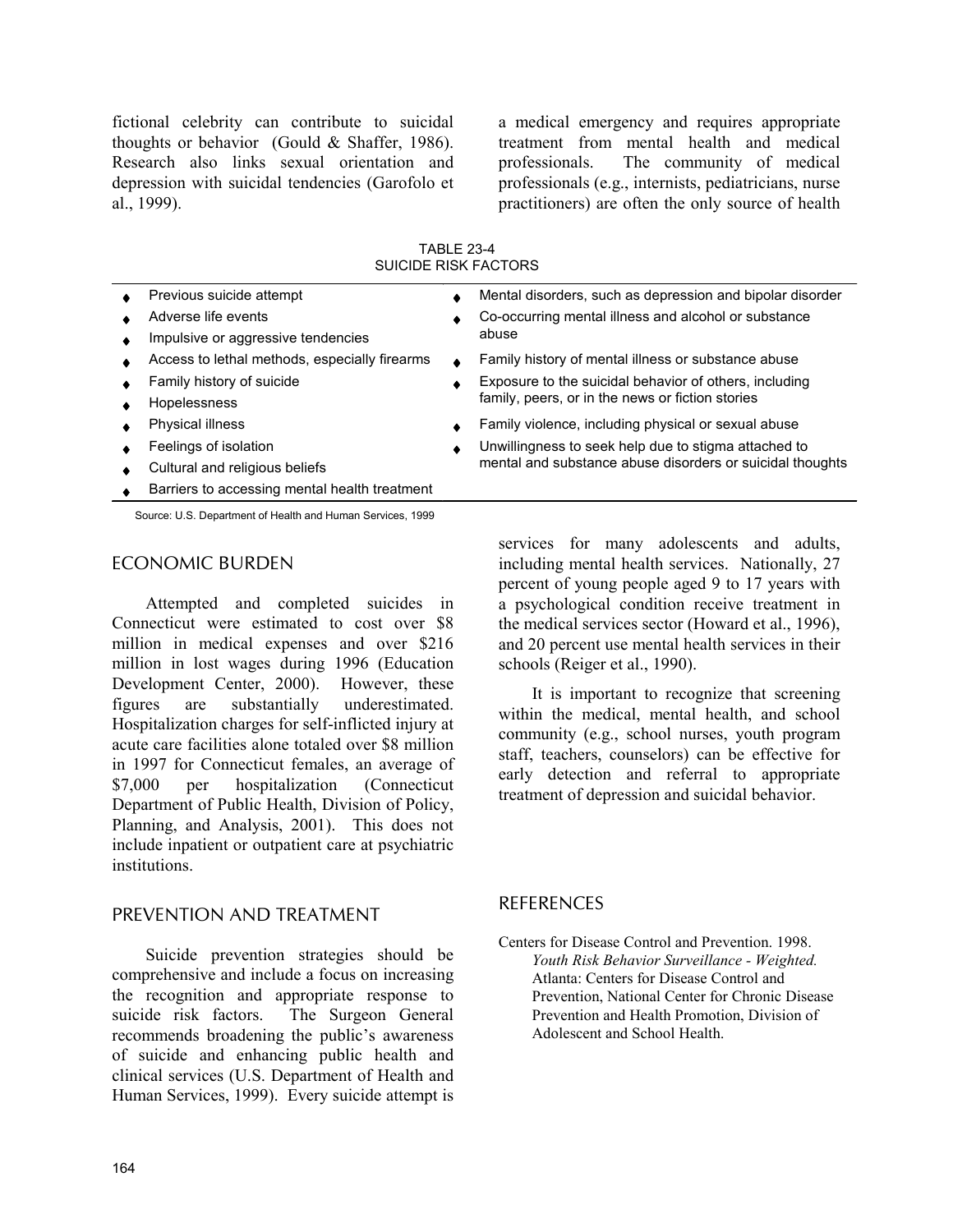- Centers for Disease Control and Prevention. 2000. *Fact Book for the Year 2000*. Washington, DC: Centers National Center for Injury Prevention & Control.
- Connecticut Department of Public Health, Division of Policy, Planning, and Analysis. 2001. Unpublished data (see *Appendix D*).
- Education Development Center, Inc. 2000. *Northeast Injury Prevention Network Suicide Databook*. Newton, MA: Education Development Center, Inc. and San Diego, CA: Children's Safety Network Injury Data Technical Assistance Center.
- Garofalo, R., R.C. Wolf, L.S. Wissow, et al. 1999. Sexual orientation and risk of suicide attempts among a representative sample of youth. *Archives of Pediatrics and Adolescent Medicine* 153:487-493.
- Gould, M. S., and D. Shaffer. 1986. The impact of suicide in television movies. Evidence of imitation. *New England Journal of Medicine* 315:690–694.
- Howard, K.I., T.A. Cornille, J.S. Lyons, et al. 1996. Patterns of mental health service utilization. *Archives of General Psychiatry* 53: 696-703.
- Moscicki, E.K. 1994. Gender differences in completed and attempted suicide. *Annals of Epidemiology* 4: 152-158.
- Mueller, L.M., M.M. Hynes, H. Li, and F. Amadeo. In preparation. *Mortality and Its Risk Factors in Connecticut, 1989-1998*. Hartford, CT: Connecticut Department of Public Health, Division of Policy, Planning, and Analysis (see *Appendix C*).
- Office of Research on Women's Health. 1998. *Women of Color Health Data Book*. Washington, D.C. Office of Research on Women's Health, National Institutes of Health, NIH Publ. No. 98-4247.
- Regier, D.A., M.E. Farmer, D.S. Rae, et al. 1990. Comorbidity of mental disorders with alcohol and other drug abuse. *Journal of the American Medical Association* 264.
- Regier, D.A., W. Narrow, D.S. Rae, et al. 1993. The de facto U.S. mental and addictive disorders service system - Epidemiologic Catchment Area prospective 1-year prevalence rates of disorders and services. *Archives of General Psychiatry* 50.
- Rouse BA (ed). 1995. Substance abuse and mental health statistics sourcebook. Washington, DC: US Government Printing Office: DHHS Publication No. (SMA) 95-3064.
- Shaffer, D. and L. Craft. 1999. Methods of adolescent suicide prevention. *Journal of Clinical Psychiatry* 60:70–74.
- U.S. Department of Health and Human Services. 1999. *The Surgeon General's Call To Action To Prevent Suicide.* Washington, D.C.: U.S. Public Health Service.
- U.S. Department of Health and Human Services. 2000. *Healthy People 2010: Understanding and Improving Health*. 2nd ed. Washington, D.C.: U.S. Government Printing Office.
- Van der Kolk, B.A., and J.L. Perry. 1991. Childhood origins of self-destructive behavior. *American Journal of Psychiatry* 148:1665-1671.
- Weissman, M.M., S. Wolk, R.B. Goldstein, et al. 1999. Depressed adolescents grown up. *Journal of the American Medical Association* 281:1707– 1713.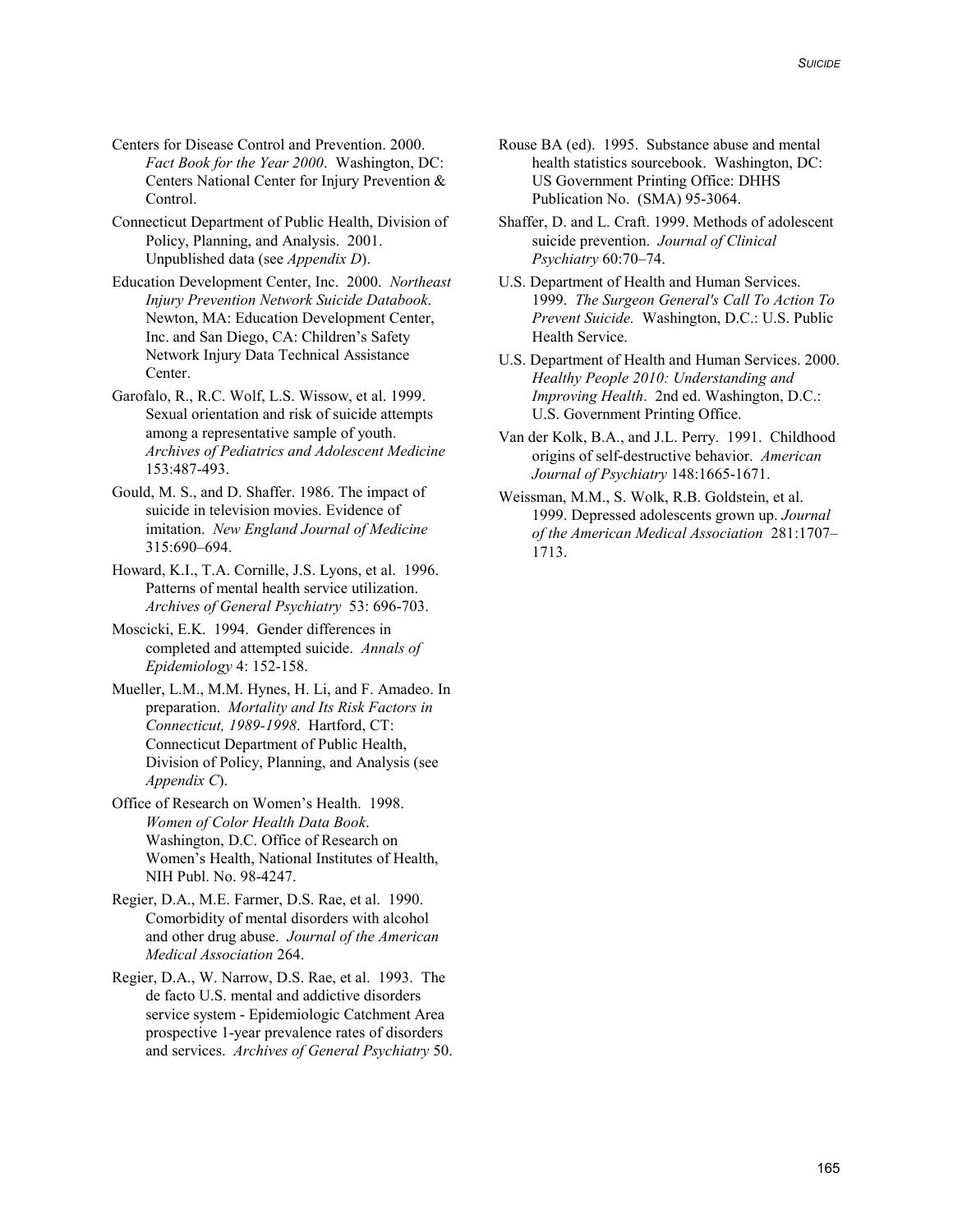# INTRODUCTION

Violence is a physical or sexual act carried out with the intention or perceived intention of causing physical pain or injury to another person. The U.S. Department of Health and Human Services includes psychological and emotional abuse as a form of violence when there has been prior physical or sexual violence (Centers for Disease Control and Prevention, 1999).

There are three forms of violence that predominantly victimize women: sexual assault, family violence, and intimate partner violence (IPV). Family violence and IPV are defined by the relationship of the victim to the perpetrator, whereas sexual assault is defined according to the type of violence.

Sexual assault, including rape, is the use of physical force to attempt or compel a person to engage in a sexual act against their will. Victims include persons without the ability to communicate unwillingness to engage in the act because of age, illness, disability, the influence of alcohol or other drugs, or intimidation (Petersen, 1998). The rate of female rape and sexual assault was 7.5 times greater than the rate for males (Rennison, 2000).

Family violence includes the physical or sexual assault or abuse of children, partners, siblings, or parents living together in a household. Over 75 percent of victims of family violence are female (Connecticut Department of Public Safety, 1998).

Physical, sexual, and psychological violence against women is perpetrated most often by an intimate partner, but includes assault by a relative, acquaintance, or stranger. Two out of every five women in the United States have experienced violence once in their lifetime (Tjaden & Thoennes, 1998; The Commonwealth Fund, 1999) and two-thirds (68 percent) knew their offender as a partner, friend, or relative (Rennison, 2000). Approximately one in five female students reported being physically or sexually abused by a dating partner (Silverman et al., 2001). Nationally, there are an estimated 1.5 million women who are physically or sexually assaulted by a current or former intimate partner every year (Centers for Disease Control and Prevention, 2000).

# SCOPE OF THE PROBLEM

The full extent of violence against women is difficult to assess due to inconsistent reporting methods and the limited number of data sources. There are different measures of violence against women, ranging from an assessment of selfreported prevalence to a review of police reports and arrests. These methods are further complicated when the research considers the relationship between the victim and the assailant or the type of violence inflicted. Secondly, there are gaps in the surveillance of injury and trauma services provided by private practitioners and emergency departments, where over 80 percent of medical care is provided to victims of violence (Tjaden and Thoennes, 2000). Lastly, most existing data sources used to determine the prevalence of violence against women rely on the victims' willingness to disclose their victimization. This willingness is often justifiably limited due to the fear of reprisal, of not being believed, or of being blamed for instigating the act (Hadley, 1996). Despite these limitations, the data presented below establish violence against women as a significant public health problem in Connecticut.

# *Self-reported*

In Connecticut in 1995, an estimated 1,500 per 100,000 (20,000) women reported that they were victims of physical violence from a current or former spouse, boyfriend, or girlfriend during the past year (Adams, 1998) (Table 24-1).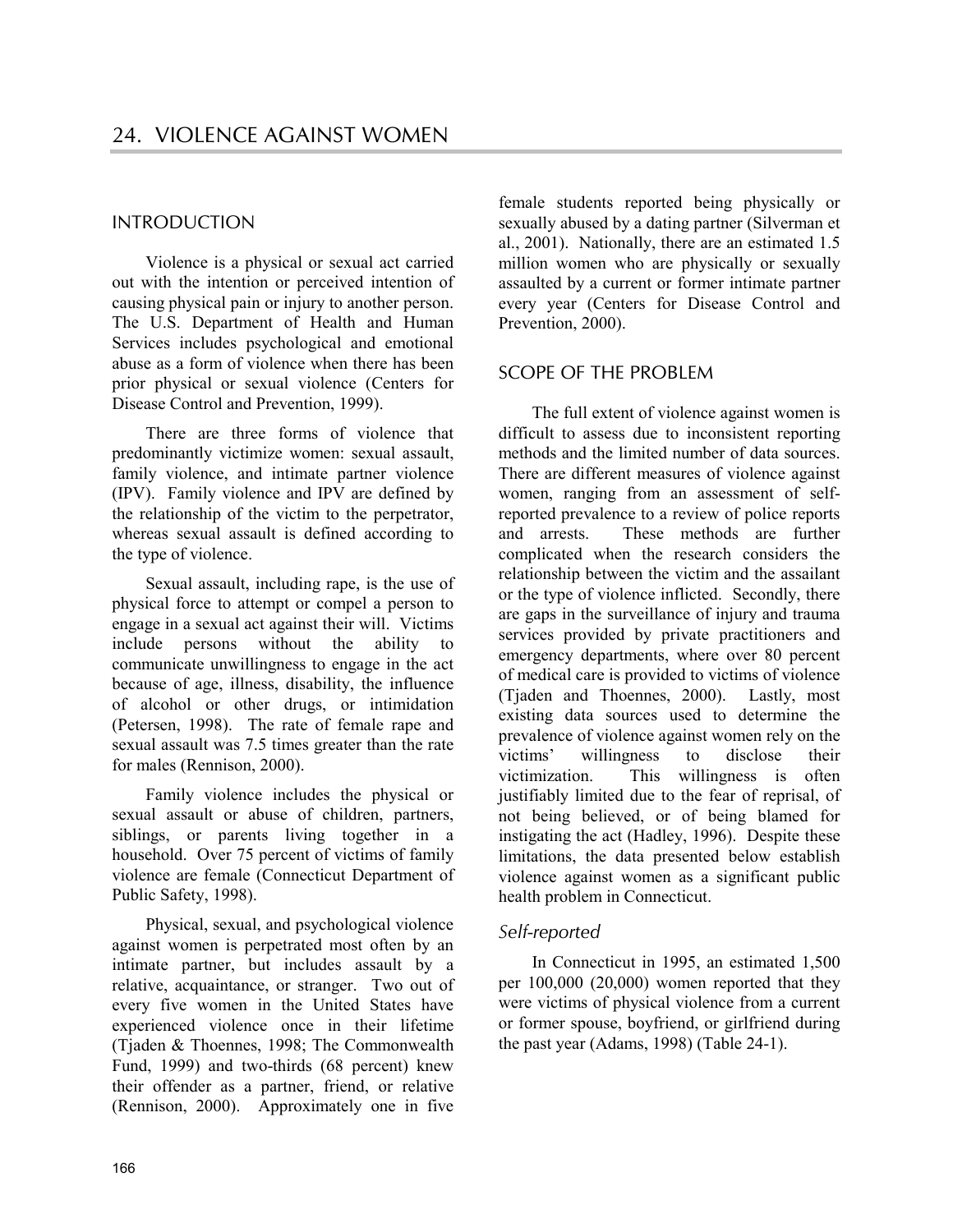# *Crisis Services*

Nearly 40,000 women and children requested the services of 18 domestic violence shelter programs in Connecticut from July 1, 1998 to June 30, 1999 (Table 24-1). Approximately 2,500 of them required the use of an emergency shelter because they were in serious physical danger and had no other safe haven (Connecticut Coalition Against Domestic Violence, 1999). During that same time period, nearly 3,000 women reported a sexual assault to a crisis service. Two-thirds of these women were between the ages of 18 and 44 years and 86 percent knew their assailant. Only 20 percent of the sexual assault victims that contacted a crisis service reported the assault to the police or received medical assistance (Connecticut Sexual Assault Crisis Services, 1999).

# *Criminal Offenses*

Eighty percent of the victims of family violence offenses that involved police intervention during the past decade were women. Over two-thirds of all family violence victims were intimate partners of the offenders (Connecticut Department of Public Safety, 1988- 1999).

Rape is the crime least often reported to law enforcement, often due to fear of retribution and shame of discussing the incident (Rennison, 2000). Marital rape is often overlooked since women are more reluctant to reveal rape by their spouses, even more so than to disclose physical abuse (Geffner and Pagelow, 1990). The number of attempted and completed rapes of females reported in Connecticut has decreased during the past decade from 842 in 1988 to 727 in 1998 but the rate remained stable at 60 per 100,000 women aged 16 years and older (Connecticut Department of Public Safety, 1988-1998). These rates do not reflect the number of sexual assaults other than rape or statutory rape of females under 16 years of age.

# *Hospitalizations*

In 1997, over 22,000 Connecticut women 18 years and older were hospitalized for all injuries, 152 were identified as victims of assault, 32 were victims of abuse, and 6 were rape victims. Twenty of the 32 victims of abuse were assaulted by their current or former intimate partner (Connecticut Department of Public Health, Division of Policy, Planning, and Analysis, 2001).

| <b>TABLE 24-1</b>                                  |
|----------------------------------------------------|
| SUMMARY MEASURES OF VIOLENCE AGAINST WOMEN         |
| Connecticut Females, Selected Years and Age Groups |

| <b>Violence Measure</b>                                               | Number              | Rate/100,000<br>females <sup>a</sup> |
|-----------------------------------------------------------------------|---------------------|--------------------------------------|
| Family violence victims receiving shelter services, all ages, 1999    | 38.617 <sup>b</sup> | 2.290                                |
| Self-reported domestic violence victims, aged 18+ years, 1995         | $20.000^{\circ}$    | 1.540                                |
| Family violence victims involving police intervention, all ages, 1999 | 12,906 <sup>d</sup> | 780                                  |
| Rape victims receiving crisis services, all ages, 1999                | 2.921 <sup>e</sup>  | 170                                  |
| Rape victims involving police intervention, aged 16+ years, 1998      | 727 <sup>d</sup>    | 60                                   |
| Assault hospitalizations, all ages, 1997                              | 189 <sup>†</sup>    | 10                                   |

<sup>a</sup> Rates calculated using U.S. Census Bureau population estimates.

**b Connecticut Coalition Against Domestic Violence, 1999.** 

 $\degree$  Adams, 1998.<br> $\degree$  Connecticut Department of Public Safety, 1998.

e Connecticut Sexual Assault Crisis Services, Inc., 1999.

<sup>f</sup> Connecticut Department of Public Health, Division of Policy, Planning, and Analysis, 2001.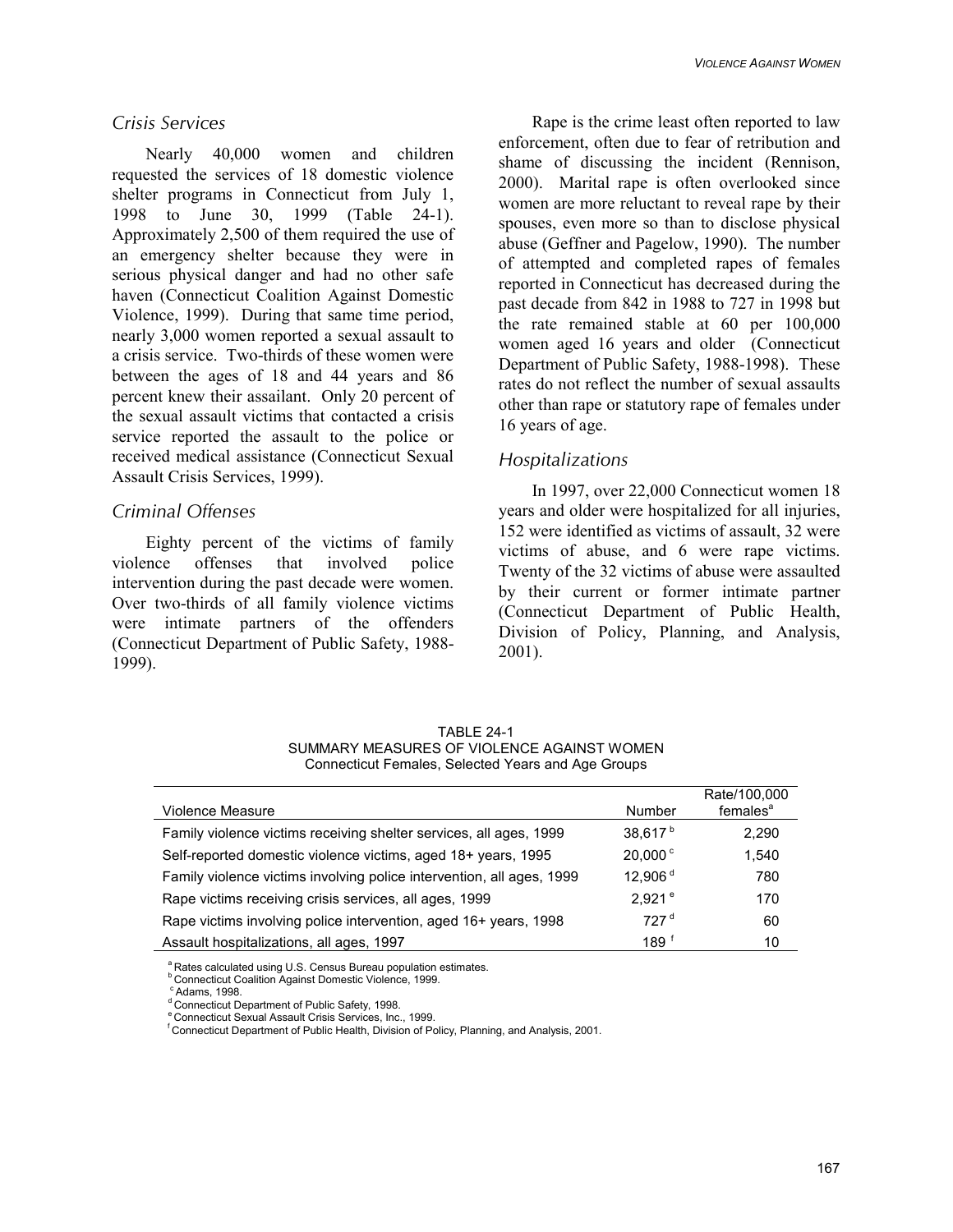# *Homicides*

One in three female homicides in the U.S. and Connecticut were the result of intimate partner violence (Saltzman, et al., 1999; Fox and Zawitz, 2000; Connecticut Department of Public Safety, 1999). From 1996 to 1998, homicide was the fifteenth leading cause of death and the ninth leading cause of premature death for all women in Connecticut. There was no significant change in homicide rates over the past decade (Table 24- 2).

Younger women are at greater risk of violent death. Homicide was the third leading cause of death for women aged 15-24 years of age and the leading cause of death for black women in that age group. From 1996 to 1998, the rate of homicide deaths among black females was significantly higher than the rate for white females. There were insufficient numbers of homicide deaths among Hispanic, Asian and Pacific Islander, and Native American women in Connecticut during this period to calculate reliable rates (Table 24-2).

# HEALTH CONSEQUENCES

Women who suffer from physical and sexual violence are more likely to report general health problems, exhibit depressive symptoms, or have a mental health diagnosis. Women who experience ongoing abuse may not be able to make appropriate choices to reduce their health risks or obtain complete, effective care for other conditions (Cohen et al., 2000). Violence is associated with unintended pregnancy, gynecological diagnosis, abortion, and sexually transmitted disease, including HIV (Campbell et al., 2000; United National Children's Fund, 2000).

Fatal outcomes from violence include homicide, suicide, maternal mortality, and AIDSrelated deaths. Nonfatal outcomes include head and facial fractures, burns, broken bones, internal bleeding, neurological damage, and permanent physical disability. Mental health consequences of violence include post-traumatic stress disorder, eating disorders, alcohol or substance abuse, and major depression (Centers for Disease Prevention and Control, 1998; United National Children's Fund, 2000). Of the 20 female Connecticut residents hospitalized for abuse in 1997, 12 were admitted for broken bones or facial contusions, and 11 were diagnosed with alcohol or drug dependence (Connecticut Department of Public Health, Division of Policy, Planning, and Analysis, 2001).

| TARI F 24-2                                  |
|----------------------------------------------|
| HOMICIDE AND LEGAL INTERVENTION DEATHS       |
| BY RACE AND ETHNICITY                        |
| Connecticut Females, 1989-1991 and 1996-1998 |
|                                              |

|                        | 1989-1991                      |               |           | 1996-1998        |
|------------------------|--------------------------------|---------------|-----------|------------------|
|                        |                                | Age Adjusted  |           | Age Adjusted     |
|                        | Death Rate<br>Number<br>Number |               |           | Death Rate       |
| Race/Ethnicity         | of Deaths                      | (per 100,000) | of Deaths | (per 100,000)    |
| All races              | 127                            | 24            | 106       | 2.1              |
| White                  | 89                             | 1.9           | 61        | 1.4              |
| African American/Black | 35                             | 6.9           | 42        | $8.3^{\ddagger}$ |
| Asian/Pacific Islander |                                |               |           |                  |
| Native American        | 0                              |               | 2         |                  |
| Hispanic/Latina        | 13                             |               | я         |                  |

Source: Mueller et al., in preparation.

† Statistics not calculated for fewer than 15 events.

‡ Rate significantly different from that of whites (p< .05)

Notes: U.S. Census Bureau population estimates used for rate calculations. Rates adjusted to the 2000 U.S. standard million population.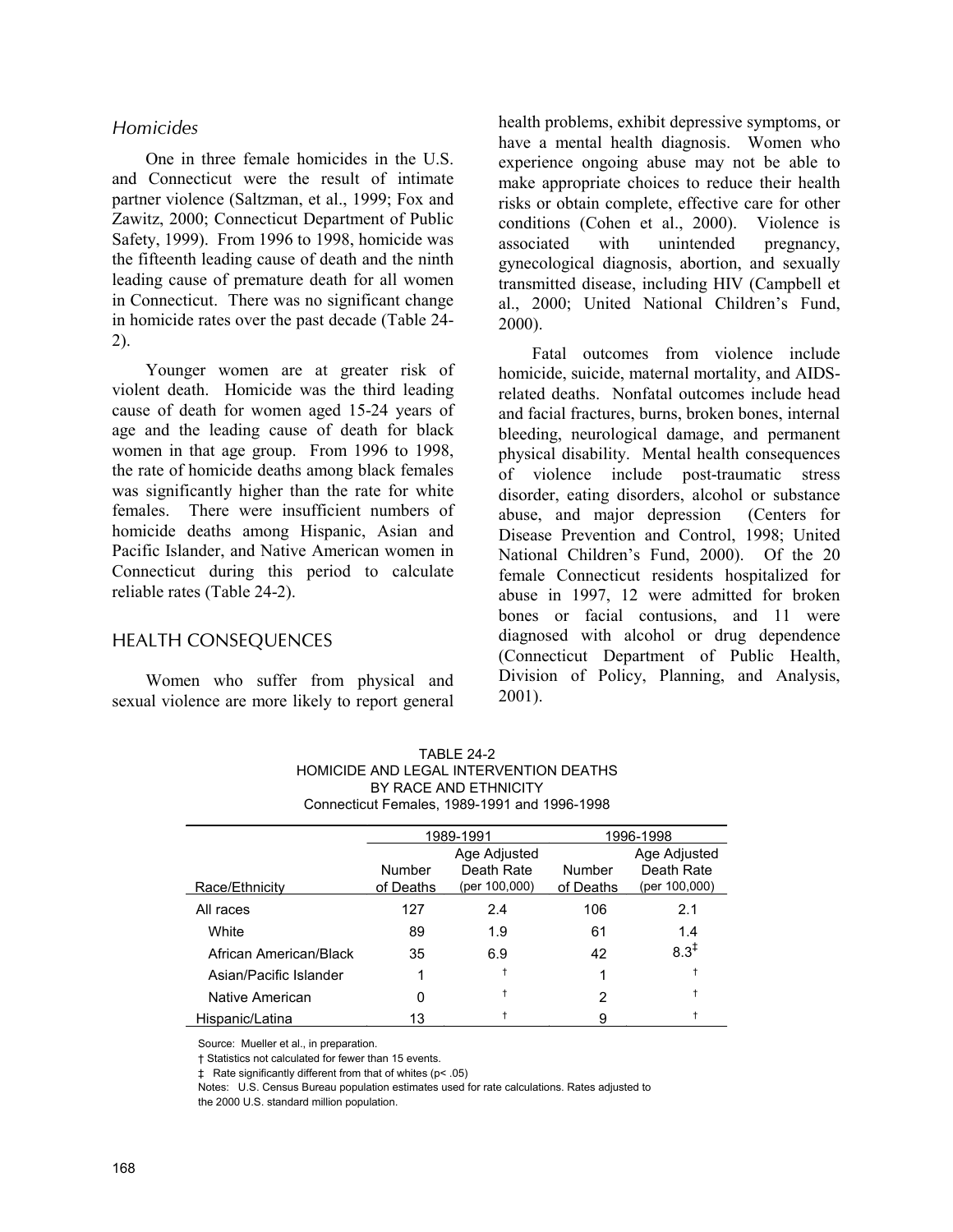# RISK FACTORS

Violence touches women from all races, religions, socioeconomic backgrounds, and lifestyles living in cities, suburbs, and rural areas. However, some women are at greater risk than others for sexual assault, family violence, and intimate partner violence.

# *History of Abuse*

Women with a childhood history of abuse are at greater risk of experiencing violence later in life (Ammerman and Hersen, 1990; Cohen et al., 2000). Nearly two-thirds of women reporting childhood abuse experienced family violence as an adult, compared with only one-quarter of women without a history of childhood abuse (The Commonwealth Fund, 1999).

The history of abuse is also a significant risk factor for the offender. Violence is most common in adults who, as children or adolescents, witnessed or were victims of family violence (Hotaling and Sugarman, 1986; Tjaden and Thoennes, 2000). Connecticut police report that children were present or participated in 45 percent of the family violence incidents during the past decade (Connecticut Department of Public Safety, 1989-1999).

# *Income*

Women living on low incomes or experiencing economic stress present a higher risk for violence. Nearly one-half of women with incomes of \$16,000 or less reported at least once incident of family violence or abuse in their lifetime, but only one-third with incomes of more than \$50,000 (Rennison, 2000). More than half (52 percent) of women who said they have "a lot of trouble" paying for food, phone, gas and electricity reported being victims of domestic abuse (The Commonwealth Fund, 1999).

# *Urban Residence*

Connecticut's rates of family violence and rape were 80 percent higher in cities with populations greater than  $65,000$  persons<sup>1</sup> than the statewide rates (518 vs. 930 per 100,000, respectively). Similarly, the rate of rape offenses in urban areas was higher (79 per 100,000 women) than the statewide rate of 44 rape offenses per 100,000 women (Connecticut Department of Public Safety, 1998). Urban populations represent 25 percent of the state's total population but over 40 percent of all reported family violence and rape offenses in Connecticut. The higher rates of violence against women in urban areas may be attributable to many factors, including the concentration of persons in poverty and the proximity of neighbors and witnesses who call the police when violence erupts (Miles-Doan and Kelly, 1997).

# ECONOMIC BURDEN

The economic burden of violence against women includes the cost of medical and psychological treatment, police services, criminal justice (prison, prosecution), emergency shelters, social services, and productivity loss for working women, their families, and the offenders. Annual medical costs and lost productivity resulting from violence against women are estimated at \$5 to \$10 billion per year (U.S. Bureau of National Affairs, 1990; Meyer, 1992; Laurence and Spalter-Roth, 1996). Applying national per capita estimates (\$19-38) to Connecticut's 1998 population estimates, \$62- 124 million was spent in Connecticut for medical costs and lost productivity resulting from violence against women.

# PREVENTION AND TREATMENT

Current prevention strategies focus on the medical and criminal justice communities' assessment and intervention for both offenders and victims. Screening for offenders requires the recognition of violence risk factors such as: alcohol and drug abuse, mental illness, social isolation, lack of close family ties, low self-

<sup>1</sup> Bridgeport, Danbury, Hartford, New Britain, New Haven, Norwalk, Stamford, and Waterbury.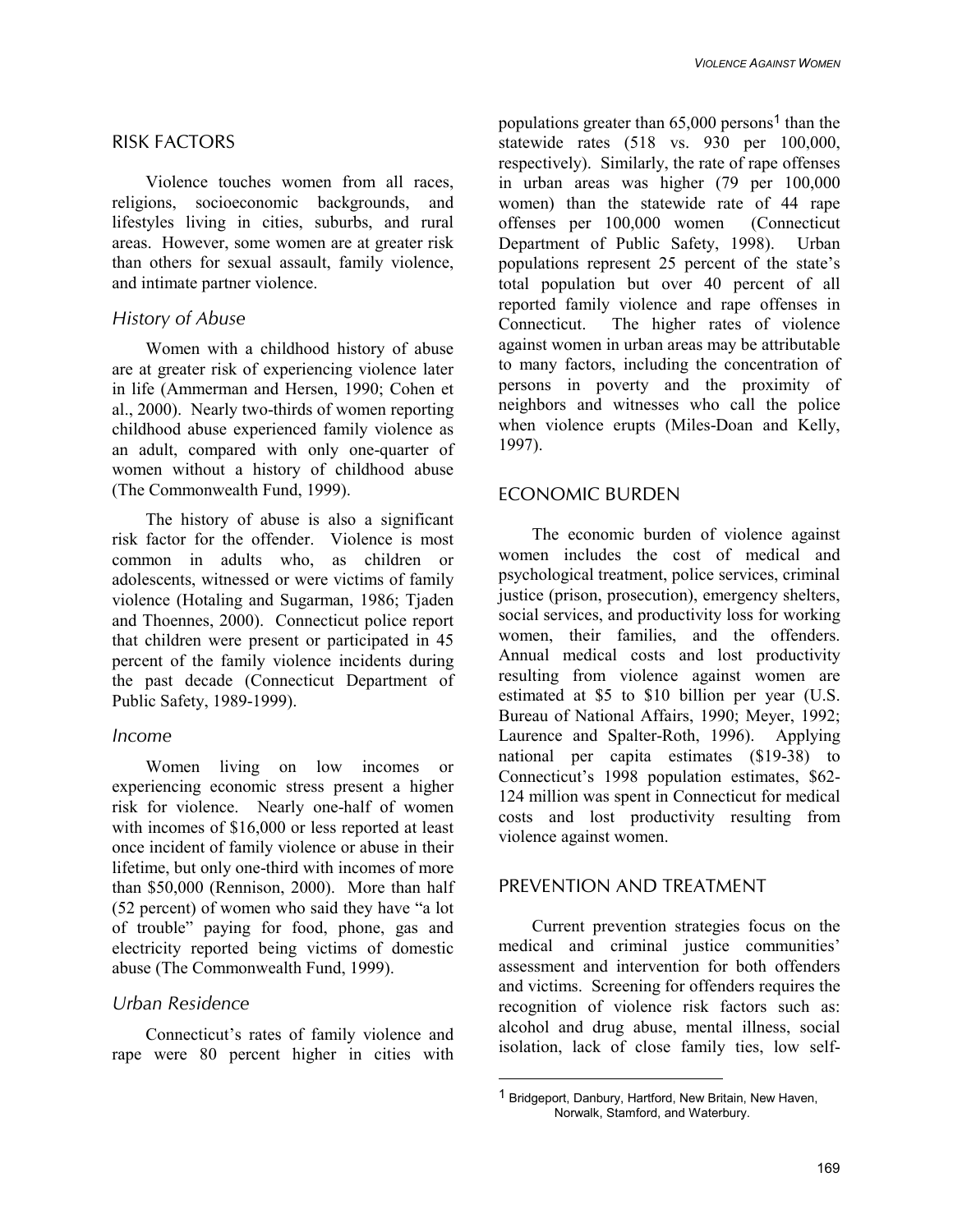esteem, lack of financial resources, and aggressive or hostile behavior (Heise and Gottemoeller, 1999). Interventions include anger management counseling and violence prevention programs. Connecticut courts try to deter domestic violence with 6-month restraining orders to legally keep offenders away from victims when physical pain or injury is threatened or present in a household. However, restraining orders do not always prevent a recurrence of domestic violence. For example, Connecticut police reported a prior court order existed in 17 percent of the 18,948 domestic violence incidents in 1999 (Connecticut Department of Public Safety, 1999).

Female victims of intimate partner violence use a disproportionate share of health care services, including more visits to emergency departments, primary care facilities, and mental health agencies than nonabused women (Coker et al., 2000). Therefore, the opportunity exists for assessment and early intervention by the medical community for victims of violence to decrease the risk of further injuries and death. Connecticut law allows the Department of Social Services to administer shelter services and temporary family assistance for victims of domestic violence (C.G.S. 17b-112 and 17b-850).

Confidential 24-hour hotlines provide domestic violence and sexual assault victims with crisis information services, information about laws, protections, counseling support, and referrals to community services. There are 2 statewide 24-hour hotlines for violence against women sponsored by the Connecticut Coalition Against Domestic Violence (CCADV) and the Connecticut Sexual Assault Crisis Service (CONNSACS). CCADV received over 23,000 hotline calls in fiscal year 1999 while CONNSACS received over 14,000 calls during the same time period. This averages out to nearly 100 telephone calls a day seeking crisis services for domestic violence or sexual assault.

# REFERENCES

- Adams, M. 1998. Analysis of Connecticut Behavioral Risk Factor Surveillance Survey - unpublished data.
- Ammerman, R.T., M. Hersen. 1990. Issues in the assessment and treatment of family violence. In *Treatment of Family Violence*. New York: John Wiley & Sons.
- Campbell, J.C., K.E. Moracco, L.E. Saltzman. 2000. Future directions for violence against women and reproductive health: science, prevention, and action. *Maternal and Child Health Journal*, Vol. 4, No.2.
- Centers for Disease Prevention and Control. 2000. *Fact Book for the Year 2000 Working to Prevent and Control Injury in the United States – Intimate Partner and Sexual Violence.* Atlanta: http://www.cdc.gov/ncipc/pubres/FactBook/partner.htm (8/14/00).
- Centers for Disease Prevention and Control. 1999. *Intimate Partner Violence Surveillance Uniform Definitions and Recommended Data Elements*. Atlanta: Centers for Disease Control and Prevention, National center for Injury Prevention and Control.
- Centers for Disease Prevention and Control. 1998. *Inventory of Services and Funding Sources for Programs Designed to Prevent Violence Against Women*. Atlanta: Centers for Disease Prevention and Control.
- Cohen, M., C. Deamant, S. Barkan, J. Richardson, M. Young, S. Holman, K. Anastos, J. Cohen, S. Menick. 2000. Domestic violence and childhood sexual abuse in HIV-infected women and women at risk for HIV. *American Journal of Public Health* Vol. 90, No. 4:560-565.
- Coker, A.L., P.H. Smith, R.E. McKeown, M.J.King. 2000. Frequency and correlates of intimate partner violence by type: physical, sexual, and psychological battering. *American Journal of Public Health* Vol. 90, No. 4.
- Connecticut Coalition Against Domestic Violence. 1999. *Domestic Violence Fact Sheet - A Connecticut Perspective*. East Hartford: Connecticut Coalition Against Domestic Violence.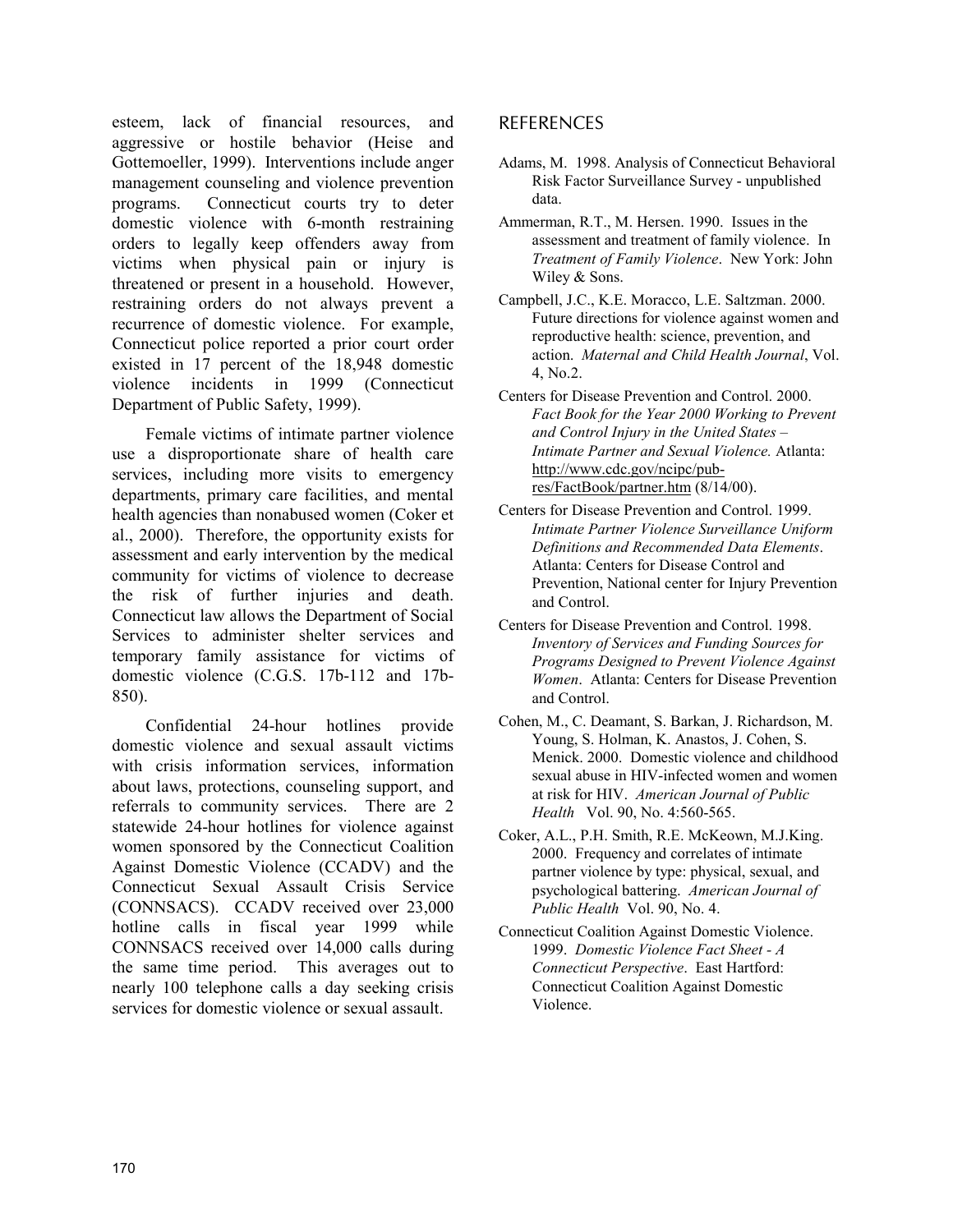Connecticut Department of Public Health, Division of Policy, Planning, and Analysis. 2001. Unpublished data.

Connecticut Department of Public Safety. 1989-1998. *Uniform Crime Reports*. Hartford, CT: Connecticut Department of Public Safety, Division of State Police.

Connecticut Sexual Assault Crisis Services, Inc. 1997, 1998, 1999. *Annual Reports*. East Hartford: Connecticut Sexual Assault Crisis Services, Inc.

Fox, J.A. , and M. Zawitz. 2000. *Homicide Trends in the United States*. Washington, DC: U.S. Department of Justice, Bureau of Justice Statistics.

Geffner, R., M.D. Pagelow. 1990. Victims of spouse abuse. In *Treatment of Family Violence*. New York: John Wiley & Sons.

Hadley, S. 1996. Presentation on domestic violence. In *National Family and Intimate Partner Violence Prevention Initiative Action Plan*. Washington, DC: U.S. Department of Health and Human Services, Health Resources and Services Administration, Office of Minority Health.

Heise, L., M. Ellsberg, and M. Gottemoeller. 1999. Ending violence against women. *Population Reports* Series L, No. 11. Baltimore, MD: Johns Hopkins University School of Public Health.

- Hotaling, G.T., and D.B. Sugarman. 1986. An analysis of risk markers in husband to wife violence: the current state of knowledge. *Violence and Victims* 1:101-124.
- Laurence, L. and R. Spalter-Roth. 1996. Measuring the Costs of Domestic Violence Against Women and the Cost-effectiveness of Interventions. Washington, DC: Institute for Women's Policy Research.
- Meyer, . 1992. The billion dollar epidemic. *American Medical News.* January 6, 1992.

Miles-Doan, R. and S. Kelly. 1997. Geographic concentration of violence between intimate partners. *Public Health Reports* 112: 135-141.

Mueller, L.M., M.M. Hynes, H. Li, and F. Amadeo. In preparation. *Mortality and Its Risk Factors in Connecticut, 1989-1998*. Hartford, CT: Connecticut Department of Public Health, Division of Policy, Planning, and Analysis (see *Appendix C*).

- National Research Council. 1996. *Understanding Violence Against Women*. Washington, DC: National Academy Press.
- Petersen, R., L.E. Saltzman, M. Goodwin, and A. Spitz. 1998. *Key Scientific Issues for Research on Violence Occurring Around the Time of Pregnancy*. Atlanta: Centers for Disease Control and Prevention, National Center for Chronic Disease Prevention and Health Promotion and the National Center for Injury Prevention and Control.
- Rennison, C.M. 2000. *Criminal Victimization 1999*. Washington, DC: U.S. Department of Justice, Bureau of Justice Statistics NCJ Publ. No. 182734.
- Saltzman, L.E., J.L. Fanslow, P.M. McMahon, G. A. Shelley. 1999. *Intimate Partner Violence Surveillance Uniform Definitions and Recommended Data Elements*. Atlanta: U.S. Department of Health and Human Services, Centers for Disease Control and Prevention, National Center for Injury Prevention and Control.
- Silverman, J.G., A.Raj, L.A. Mucci, J.E. Hathaway. 2001. Dating violence against adolescent girls and associated substance use, unhealthy weight control, sexual risk behavior, pregnancy, and suicidality. *Journal of American Medical Association*. 296:572-583.
- The Commonwealth Fund. 1999. *The Commonwealth Fund Survey of Women's Health, 1998*. New York: The Commonwealth Fund.
- Tjaden, P., and N. Thoennes. 2000. *Extent, Nature, and Consequences of Intimate Partner Violence - Findings from the National Violence Against Women Survey*. Atlanta: National Institute of Justice NCJ Publ. No. 181867.
- Tjaden, P., and N. Thoennes. 1998. *Prevalence, Incidence, and Consequences of Violence Against Women*. Atlanta: National Institute of Justice Research in Brief. November. NCJ Publ. No. 172837.
- United National Children's Fund (UNICEF). 2000. Domestic violence against women and girls. *Innocenti Digest* No. 6, May 2000. http://www.unicef.org/vaw/main.htm (8/14/00).
- U.S. Bureau of National Affairs. 1990. *Violence and stress: the work/family connection*. Washington, DC: U.S. Bureau of National Affairs.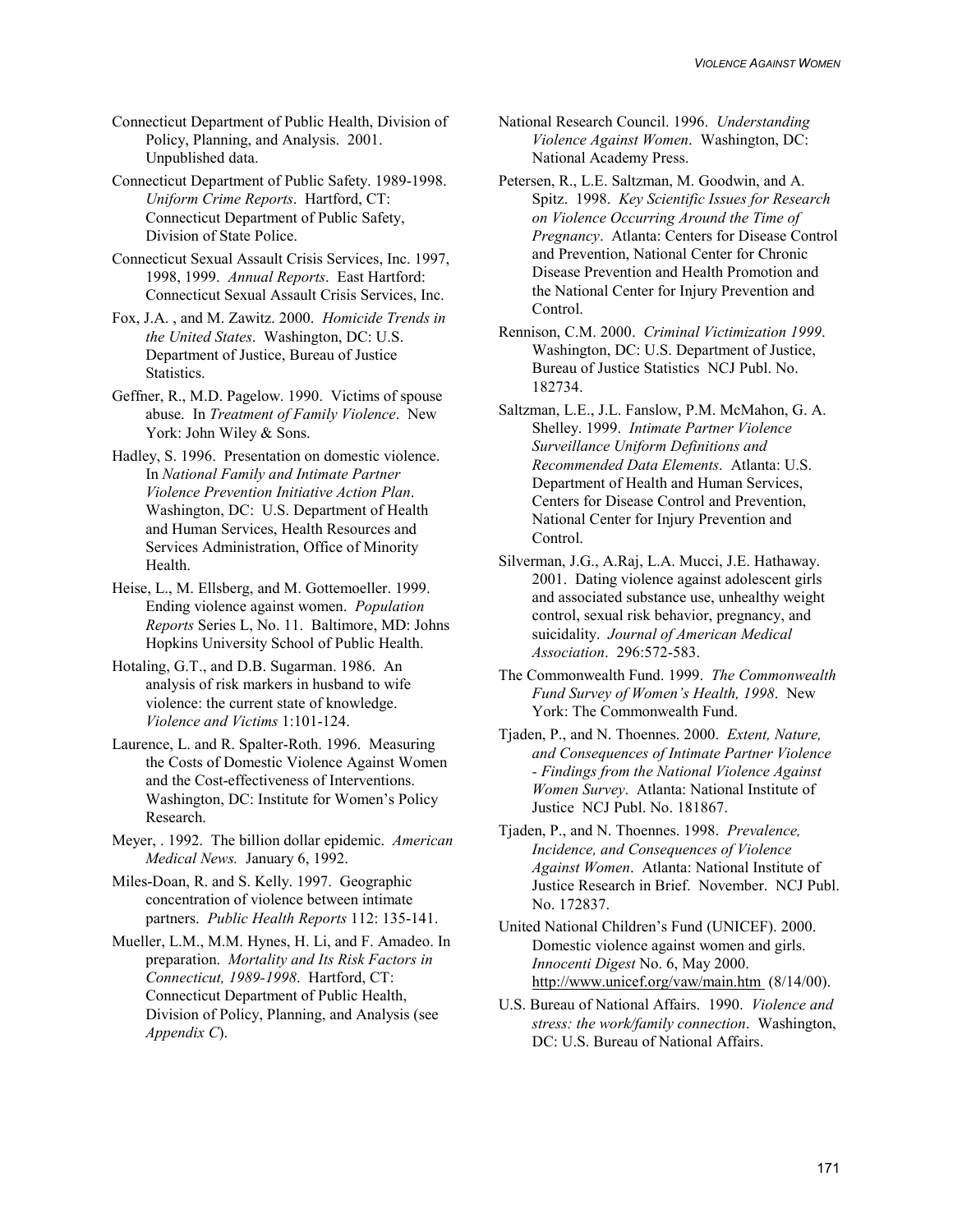# INTRODUCTION

Falls, related injuries, and their complications are a serious public health concern among older women. It is estimated that every year about 30 percent of people over age 65 experience a fall (Tinetti, et al., 1989; Sattin, 1992) and that 20 percent to 30 percent of these individuals (28,000 to 42,000 women and men in Connecticut) sustain injuries that reduce their independence and mobility and increase their risk for premature death (Alexander, et al., 1992). Hip fractures, the most serious fallrelated injury, can drastically reduce a person's quality of life by imposing functional limitations that lead to gradual physical deterioration. Over 90 percent of hip fractures are the direct result of a fall (Grisso et al., 1991; Stevens and Olson, 2000). Because the Connecticut population is aging, the number of hip fractures is likely to increase substantially in the next two decades.

# SCOPE OF THE PROBLEM

# *Deaths*

Between 1989 and 1998, 888 Connecticut females died of fall or fall-related injuries. Ninety percent of these deaths occurred among women aged 65 and over. Falls and fall-related injuries were the second-ranked cause of unintentional injury death among all Connecticut women during this period and they were the leading cause of unintentional injury death among women 70 and over. Fall and fall-related death rates increase sharply with age with the highest death rates occurring among women aged 85 and older (Mueller et al, in preparation).

The vast majority of female deaths due to falls and fall-related injuries occur among white women (Table 25-1). Between 1989 and 1998, 98 percent of all such deaths occurred among white women. There were too few deaths among black, Hispanic, Asian and Pacific Islander, and Native American women during this period to calculate reliable rates. Death rates due to falls and fall-related injuries among Connecticut females remained about the same between 1989 and 1998.

|                        | <b>COMMODIAL CHIGHOD, TOOD TOOT GITG TOOD TOOD</b> |               |              |               |  |  |  |
|------------------------|----------------------------------------------------|---------------|--------------|---------------|--|--|--|
|                        |                                                    | 1989-1991     | 1996-1998    |               |  |  |  |
|                        |                                                    | Age Adjusted  | Age Adjusted |               |  |  |  |
|                        | Number                                             | Death Rate    | Number       | Death Rate    |  |  |  |
| Race/Ethnicity         | of Deaths                                          | (per 100,000) | of Deaths    | (per 100,000) |  |  |  |
| All races              | 282                                                | 4.4           | 293          | 4.0           |  |  |  |
| White                  | 275                                                | 4.5           | 287          | 4.1           |  |  |  |
| African American/Black | 5                                                  |               | 3            |               |  |  |  |
| Asian/Pacific Islander | 0                                                  |               |              |               |  |  |  |
| Native American        | 0                                                  |               | 2            |               |  |  |  |
| Hispanic/Latina        |                                                    |               | 3            |               |  |  |  |

TABLE 25-1 FALL AND FALL-RELATED INJURY DEATHS BY RACE AND ETHNICITY Connecticut Females, 1989-1991 and 1996-1998

Source: Mueller et al, in preparation.

† Statistics not calculated for fewer than 15 events.

Notes: U.S. Census Bureau population estimates used for rate calculations. Rates adjusted to the 2000

U.S. standard million population.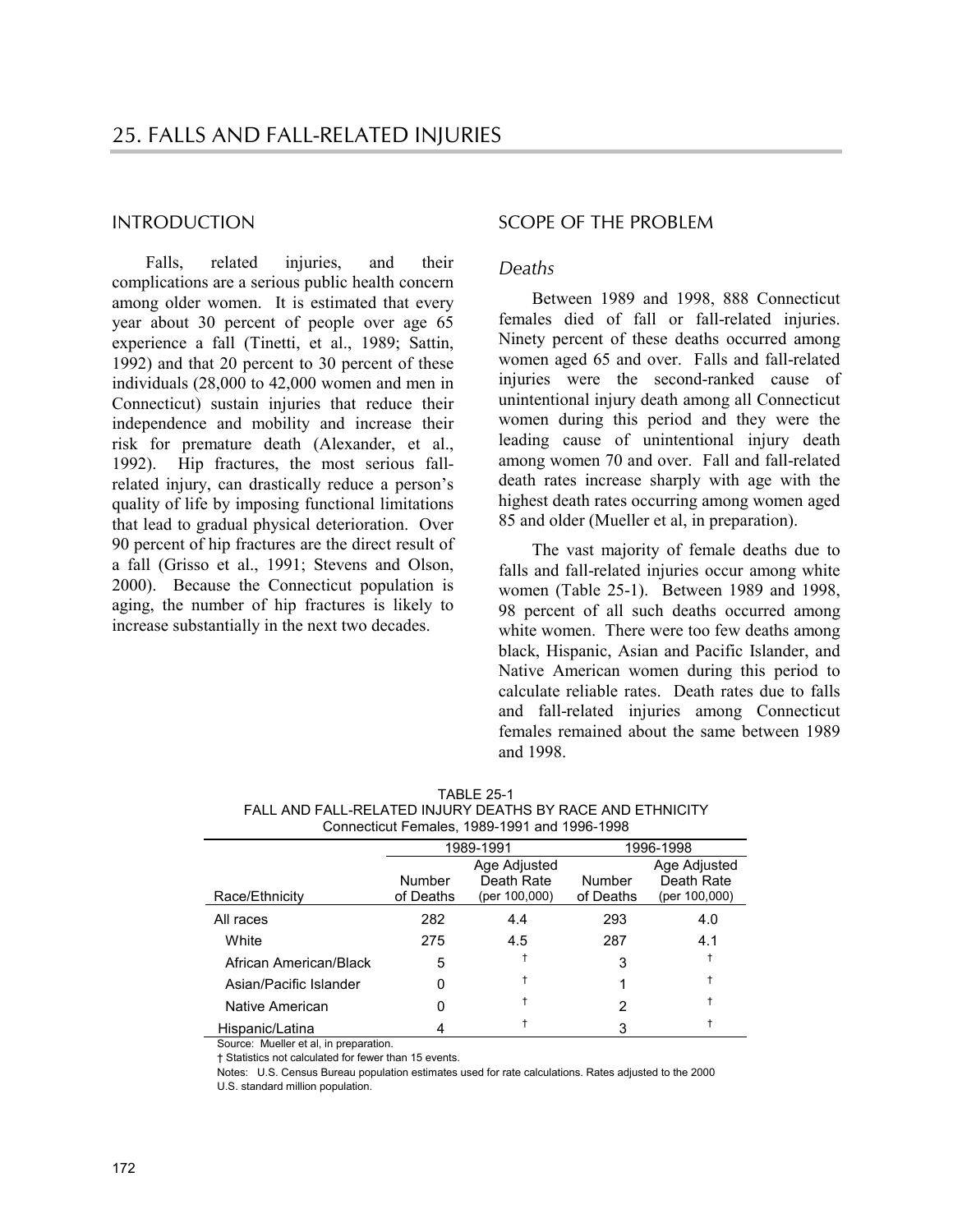During the 1996 to 1998 period. Connecticut rates were not significantly different from U.S. rates (Mueller et al, in preparation). Connecticut data are consistent with 1996 national figures showing that white women were twice as likely as black women aged 65 and older to die of fall-related deaths (Centers for Disease Control and Prevention, 1999).

# *Hospitalizations*

The most common fall-related injuries among older Americans are fractures of the hip, spine, upper arm, forearm, and bones of the pelvis, hand, and ankle. Of these, hip fractures are the most serious injury. Fifty percent of all Americans hospitalized for hip fractures do not regain their previous level of functioning (Stevens et al., 1999; Stevens and Olson, 2000). Between 1993 and 1997, there were more than 33,000 hospitalizations for fall and fall-related injuries among Connecticut females. About 78 percent of these hospitalizations occurred among women aged 65 and over. The vast majority of fall and fall-related hospitalizations were among white women. The age-adjusted hospitalization rate of white women was about four times higher than that of Asian and Pacific Islanders, more than twice that of Latinas, and 1.5 times higher than that of black women. There were too few fall and fall-related hospitalizations among Native American women to calculate reliable

rates (Table 25-2). The median charge for all fall and fall-related injury hospitalizations was about \$10,700 in 1997 (Connecticut Department of Public Health, Division of Policy, Planning, and Analysis, 2001). Connecticut data are consistent with 1996 national figures indicating that white women aged 65 and over were significantly more likely than black women to be hospitalized for hip fractures (Centers for Disease Control and Prevention, 1999).

# RISK FACTORS

Several physiological, behavioral, and environmental factors increase the risk for falls and related injuries. The risk of falling increases with age with the highest fall and fall-related mortality rate occurring in the oldest age group (85 and older). Health conditions that limit the performance of routine daily activities such as dressing or bathing, muscle weakness or problems with balance, vision problems, and osteoporosis, a condition that increases bone fragility, are highly associated with increased risk for falls (Table 25-3). Also, the presence of underlying chronic diseases such as cerebrovascular, cardiovascular, and neurologic disorders may increase the number of falls among older persons (Sattin, 1992). Behavioral factors include the use of multiple medications or

| Connecticut Females, 1993-97 |        |                                    |  |  |
|------------------------------|--------|------------------------------------|--|--|
| Race/Ethnicity               | Number | Age Adjusted Rate<br>(per 100,000) |  |  |
| All races                    | 33,196 | 311.6                              |  |  |
| White                        | 30,917 | 316.4                              |  |  |
| African American/Black       | 1,158  | $208.9^{4}$                        |  |  |
| Asian/Pacific Islander       | 57     | $78.7^{\ddagger}$                  |  |  |
| Native American              | 7      | t                                  |  |  |
| Hispanic/Latina              | 610    | 152 $4^+$                          |  |  |

TABLE 25-2 FALL AND FALL-RELATED INJURY HOSPITALIZATIONS BY RACE AND ETHNICITY

Source: Connecticut Department of Public Health, Division of Policy, Planning, and Analysis, 2001.

† Statistics not calculated for fewer than 25 events.

‡ Rate significantly different from that of whites (p< .05).

Notes: U.S. Census Bureau population estimates used for rate calculations. Rates adjusted to the 2000 U.S. standard million population.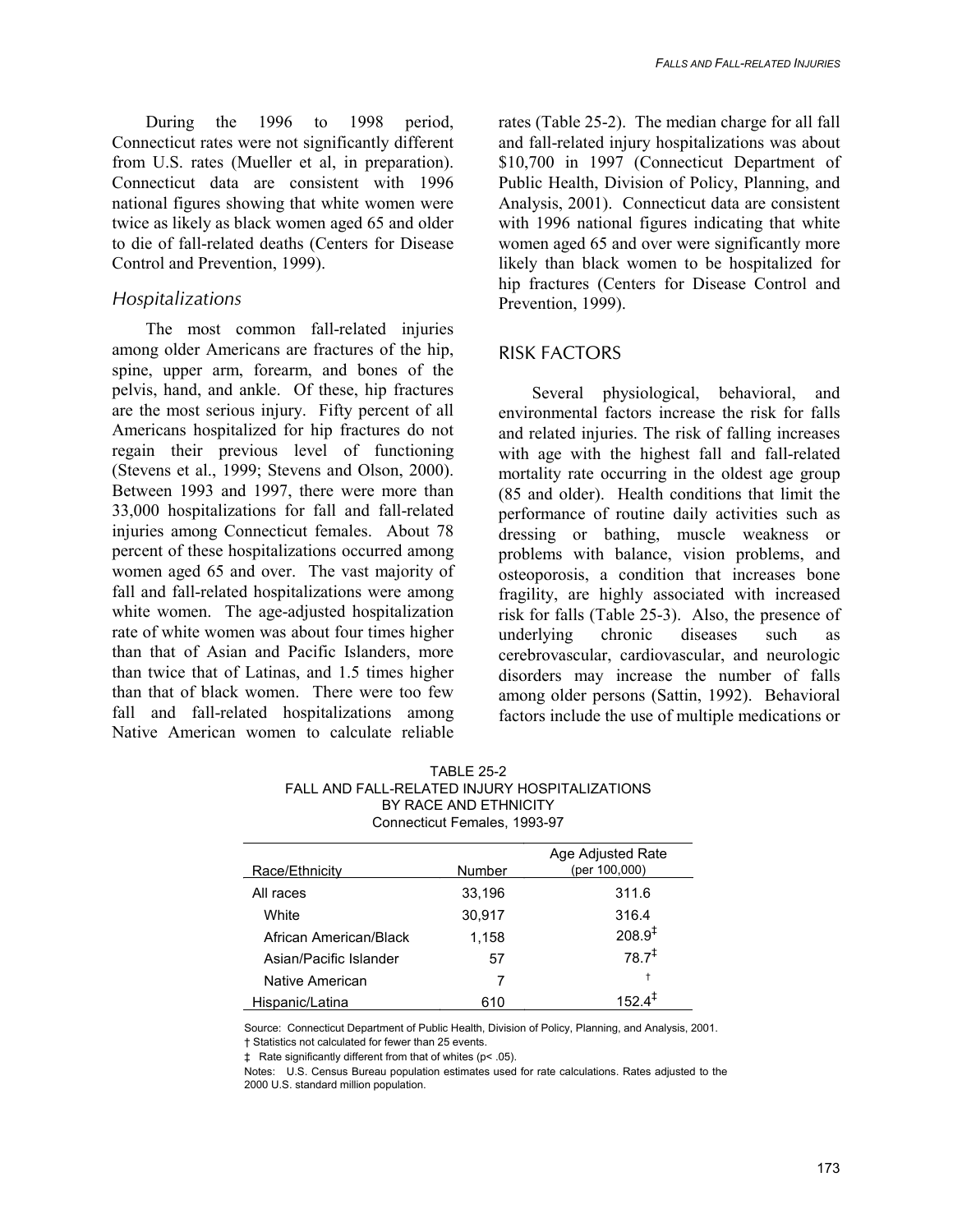psychoactive medications, sedentary lifestyle, and a history of falls. Environmental factors include home hazards like floor clutter, slippery surfaces, and poor lighting ( Stevens and Olson, 2000; Centers for Disease Control and Prevention, 2000). The risk of falling has been shown to increase with the number of risk factors present (Tinetti, et al., 1988; Nevitt et al., 1989); therefore, programs that target several of these modifiable risk factors offer promise in reducing fall incidence.

White and Asian females are considered

(Tinetti et al., 1994). These include regular exercise to improve strength, balance, mobility, and flexibility (Judge et al., 1993; Lord et al., 1993; Lord et al., 1996). Tai Chi is a commonly used exercise in intervention studies. Other strategies include review and adjustment of medications by a health care professional to minimize side effects such as dizziness, drowsiness, or disorientation; and education about fall prevention through written materials and home visits and assessments (Stevens and Olson, 2000). Early detection and treatment of

| <b>TABLE 25-3</b>                                                 |
|-------------------------------------------------------------------|
| RISK FACTORS FOR FALLS AND FALL-RELATED INJURY AMONG OLDER ADULTS |

| Increasing age                   |           | Low body mass index                                                |
|----------------------------------|-----------|--------------------------------------------------------------------|
| Muscle weakness                  | $\bullet$ | Use of psychoactive medications (tranquilizers or antidepressants) |
| Lack of physical activity        |           | Some combinations of medications                                   |
| Difficulties in gait and balance | $\bullet$ | A history of falls                                                 |
| Visual impairment                |           | Home environmental hazards (e.g. poor lighting, loose rugs, and    |
| Osteoporosis                     |           | unstable furniture)                                                |
|                                  |           |                                                                    |

Source: Stevens and Olson, 2000.

high risk groups for osteoporosis (U.S. Department of Health and Human Services, 2001). White females are a high risk group for fall-related hospitalizations and deaths (Centers for Disease Control and Prevention, 1999). State and national data indicate that white women incur significantly more fall-related hospitalizations and deaths than do black women. Researchers have suggested that greater bone mass among black compared to white females may partially explain their lower prevalence of fall-related injuries (Snelling et al., 2001). Such hypotheses are not well supported by research evidence, however (Kessinich, 2000). Racial and ethnic differences in bone health and osteoporosis prevalence have not been well studied and the National Institutes of Health has identified this as an important area for further investigation (U.S. Department of Health and Human Services, 2001).

# PREVENTION AND TREATMENT

Combinations of strategies have been shown to reduce the risk of falling among older women common vision conditions such as cataracts and glaucoma might reduce falls. Prevention and appropriate treatment of chronic illnesses such as cardiovascular disease could decrease the number of falls and related injuries (Sattin, 1992).

Sixty percent of fatal falls among older Americans occur in the home (Sorock, 1988), so identification of household hazards is particularly important. Modifications such as increasing lighting, installing rails on both sides of stairs, installing grab bars, removing tripping hazards such as loose rugs, objects on floors, and unstable furniture, and correcting uneven or slippery floors are particularly important (Stevens and Olson, 2000). Basic clinical screening tests can accurately identify seniors who are at high risk for falls (Centers for Disease Control and Prevention, 2000). Other promising prevention strategies include identifying footwear that promotes stability and balance, developing more effective home lighting systems, and designing undergarments with absorbent hip pads (Stevens and Olson, 2000).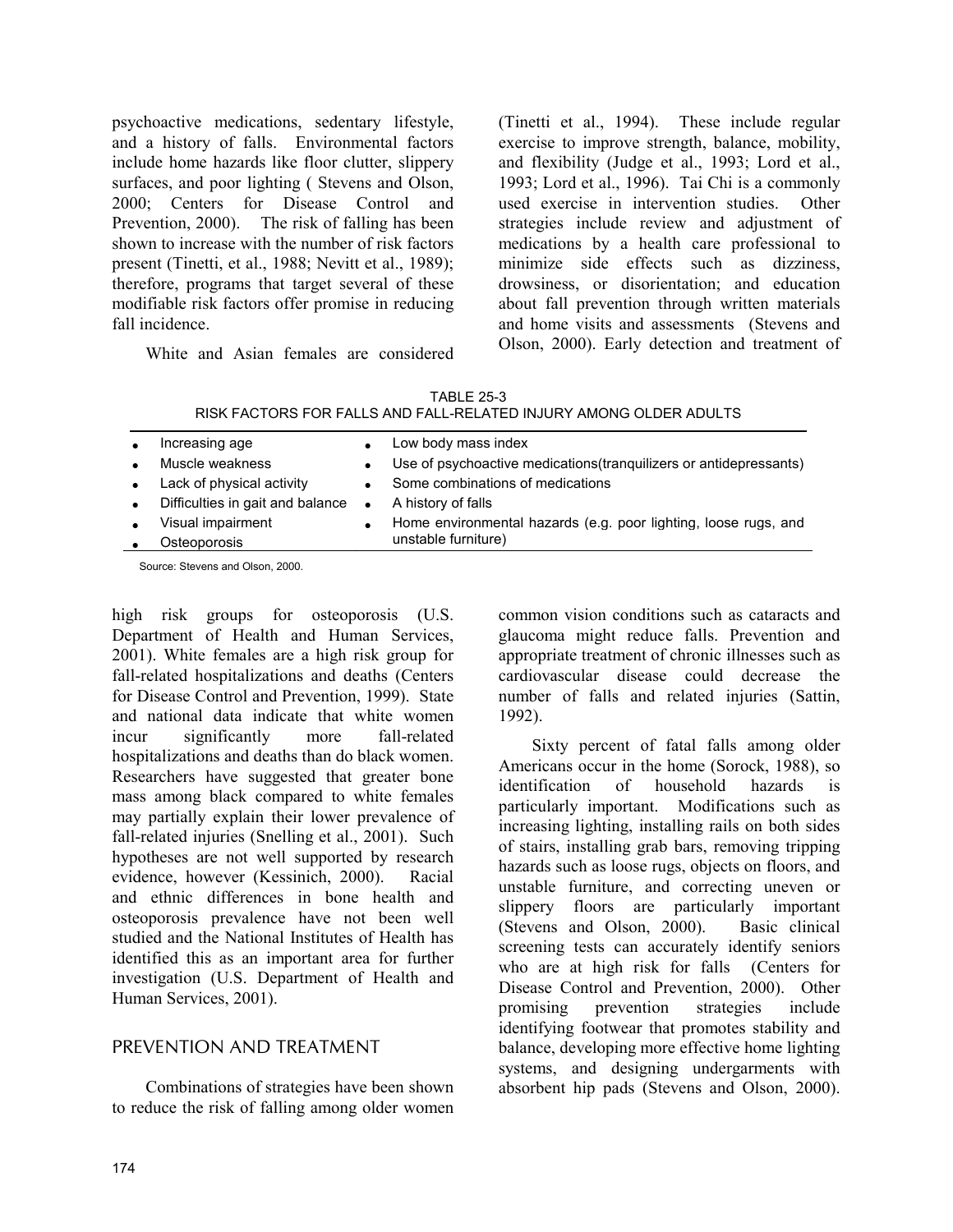Such multifactorial approaches have been shown to be cost-effective (Rizzo et al. 1996).

# **REFERENCES**

- Alexander, B.H., F.P. Rivara, and M.E. Wolf. 1992. The cost and frequency of hospitalization for fall-related injuries in older adults. *American Journal of Public Health* 82(7): 1020-1023.
- Centers for Disease Control and Prevention. 1999. Surveillance for selected public health indicators affecting older adults—United States. *Morbidity and Mortality Weekly* (CDC Surveillance Summary) 48(SS-8).
- Centers for Disease Control and Prevention. 2000. Fact book for the year 2000: *Working to prevent and control injury in the United States* www.cdc.gov/ncipc/pubres/FactBook/fkfalls.htm.
- Connecticut Department of Public Health, Division of Policy, Planning, and Analysis. 2001. Unpublished data (see *Appendix D*).
- Grisso, J.A., J.L. Kelsey, B.L. Strom, et al. 1991. Risk factors for falls as a cause of hip fractures in women. *The New England Journal of Medicine* 324(19): 1326-1331.
- Judge, J.O., C. Lindsey, M. Underwood, et al. 1993. Balance improvements in older women: Effects of exercise training. *Physical Therapy* 73(4): 254-262, 263-265.
- Kessenich, C.R. 2000. Osteoporosis and African-American women. *Women's Health Issues* 10(6): 300-304.
- Lord, S.R., G.A. Caplan, and J.A. Ward. 1993. Balance, reaction time, and muscle strength in exercising older women: A pilot study. *Arch Phys Med Rehabil* 74(8): 837-839.
- Lord, S.R., J.A. Ward, and P.Williams. 1996. Exercise effect on dynamic stability in older women: A randomized controlled trial. *Arch Phys Med Rehabil* 77(3): 232-236.
- Mueller, L.M., M.M. Hynes, H. Li, and F. Amadeo. In preparation. *Mortality and Its Risk Factors in Connecticut, 1989-1998*. Hartford, CT: Connecticut Department of Public Health, Division of Policy, Planning, and Analysis (see *Appendix C*).
- Nevitt, M.C., S.R. Cummings, S. Kidd, D. Black. 1989. Risk factors for recurrent nonsyncopal falls: A prospective. *JAMA* 261: 2663-2668.
- Rizzo, J.A., D.I. Baker, G. McAvay, et al. 1996. The cost-effectiveness of a multifactorial targeted prevention program for falls among community elderly persons. *Medical Care.* 34: 954-967.
- Sattin, R.W. 1992. Falls among older persons: A public health perspective. *Annual Review of Public Health* 13: 489-508.
- Snelling, A.M., C.J. Crespo, M. Schaeffer, S. Smith, L. Walbourn. 2001. Modifiable and nonmodifiable factors associated with osteoporosis in postmenopausal women: Results from the third national health and nutrition examination survey, 1988-1994. *Journal of Women's Health & Gender based Medicine*  $10(1)$ : 57-65.
- Sorock, G.S. 1988. Falls among the elderly: Epidemiology and prevention. *American Journal of Preventive Medicine* 4(5): 282-288.
- Stevens, J. A. and F. Olson. 2000. Reducing falls and resulting hip fractures among older women. *Morbidity and Mortality Weekly Report* 49: 3-12.
- Stevens, J. A. , L.M. Hasbrouck, T.M. Durant, A.M. Dellinger, P.K. Batabyal, A.E. Crosby, B.R. Valluru, M. Kresnow, J.L. Guerrero. 1999. Surveillance for injuries and violence among older adults. *Morbidity and Mortality Weekly Report* 48: 27-50.
- Tinetti, M.E., M. Speechley, S.F. Ginter. 1988. Risk factors for falls among elderly persons living in the community. *New England Journal of Medicine.* 1988. 319: 1701-1707.
- Tinetti, M.E., D.I. Baker, G. McAvay, et al. 1994. A multifactorial intervention to reduce the risk of falling among elderly people living in the community. *New England Journal of Medicine.* 1994. 331: 821-827.
- U.S. Department of Health and Human Services, Public Health Service, National Institutes of Health. 2001. *Agenda for Research on Women's Health for the 21st Century. A Report of the Task Force on the NIH Women's Health Research Agenda for the 21st Century, Volumes 1 to 6.* Bethesda, MD: NIH.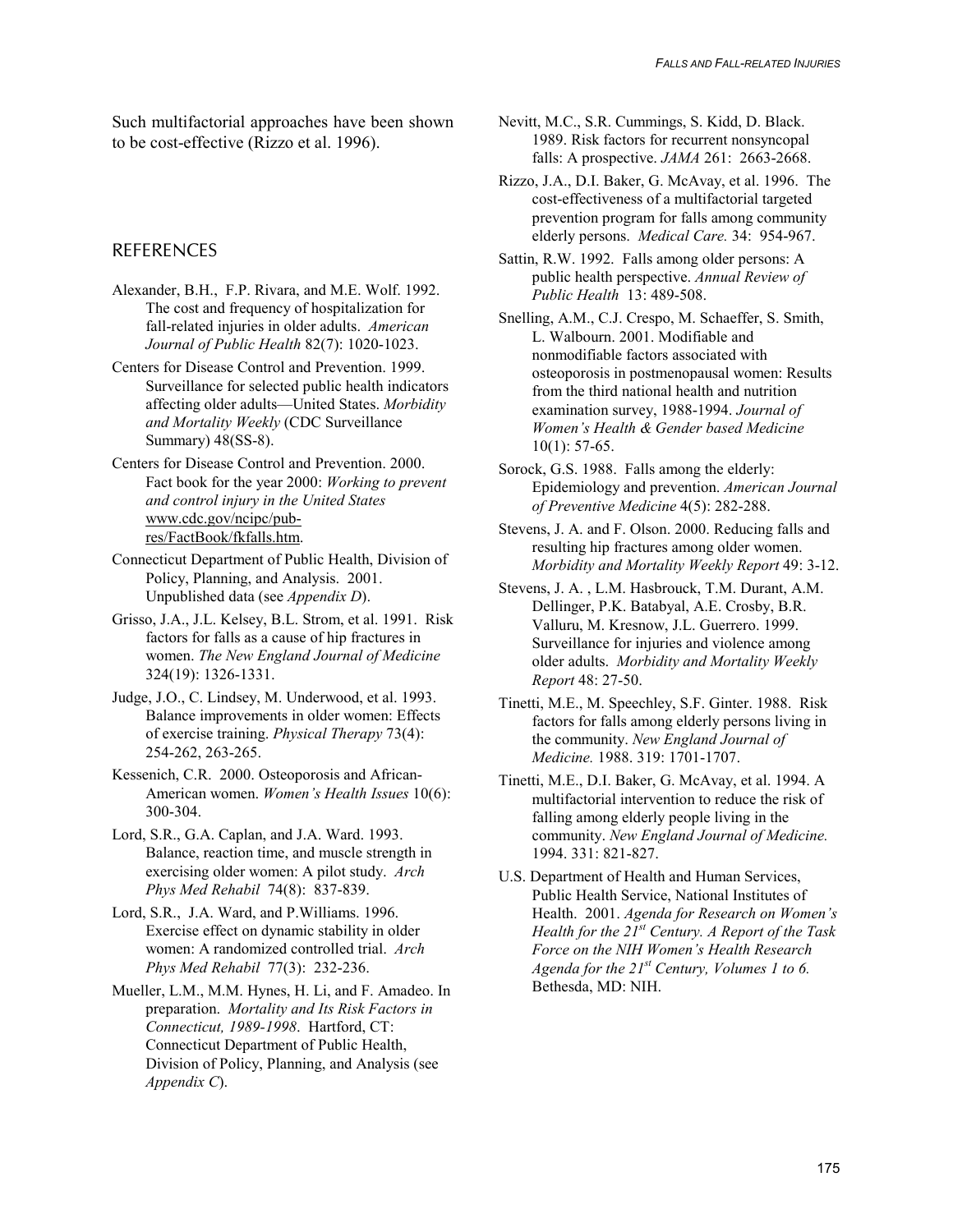*Connecticut Women's Health* was developed to provide baseline data and a context for assessing the overall health and well being of Connecticut women at the beginning of this new millennium. It is hoped that health professionals, policymakers, academics, and advocates will be able to build upon this foundation to improve the health of all women in Connecticut in the coming years. *Connecticut Women's Health* examines more than 24 selected health conditions important to women across their life span and establishes, wherever possible, the status of women with respect to these conditions. It describes the social context of women's health in the United States, profiles the demographics of Connecticut's women, and discusses the threats to health posed by access barriers to health care services for women.

Although the health of Connecticut women compares well to the health of women nationally, some feel that the health of women everywhere in the United States could be significantly improved (National Women's Law Center et al., 2000). The findings from *Connecticut Women's Health* do not contradict that opinion, underlining the fact that women have a long way to go to achieve the definition of health articulated by the World Health Organization, "a state of complete well being, physical, social, and mental, and not merely the absence of disease or infirmity" (World Health Organization, as quoted in Committee for the Study of the Future of Public Health, 1988, pg. 39).

But where should Connecticut begin? With so many issues of concern to women, political leaders, scientists, practitioners, and advocates can debate endlessly which issues should have priority. However, one thing is certain. An ongoing discourse about the condition and progress of women's health is needed, and it should be led by the women of Connecticut, because their health and well-being depend on the outcome.

Since more than 1.7 million residents are directly affected, there is no shortage of opinion about what should be done to improve women's health in Connecticut. To move the discussion forward, consider some of this report's notable findings:

- ♦ From the perspective of mortality, the leading causes of death for women in Connecticut are cardiovascular disease and cancer, led by lung and breast cancer (ageadjusted mortality rates of 286, 41, and 30 deaths per 100,000 women, respectively; Mueller et al., in preparation). These diseases share a number of modifiable risk factors in common: smoking, diet, overweight, and physical inactivity. Although the Behavioral Risk Factor Surveillance System provides much information on these conditions and risk factors, greater investment in this important public health tool would improve our knowledge of these and other health conditions by allowing more precise estimates of risk for local communities and small population groups.
- ♦ From the perspective of sheer magnitude, i.e., the number of people affected, violence against women is a serious health threat. Estimates are that 40 percent of all women, or 640,000 Connecticut residents, are touched by violence at some point in their lives. This statistic includes only female victims of violence, and would be greater if all those persons significantly involved in the violence were also counted, for example, the perpetrators, family members, co-workers, friends, and neighbors. Estimates of the social and economic costs are proportionally high. This problem is widely believed to be underreported and underestimated. In counterpoint to the issue's magnitude, the data sources that are used to track violence against women are fragmented, and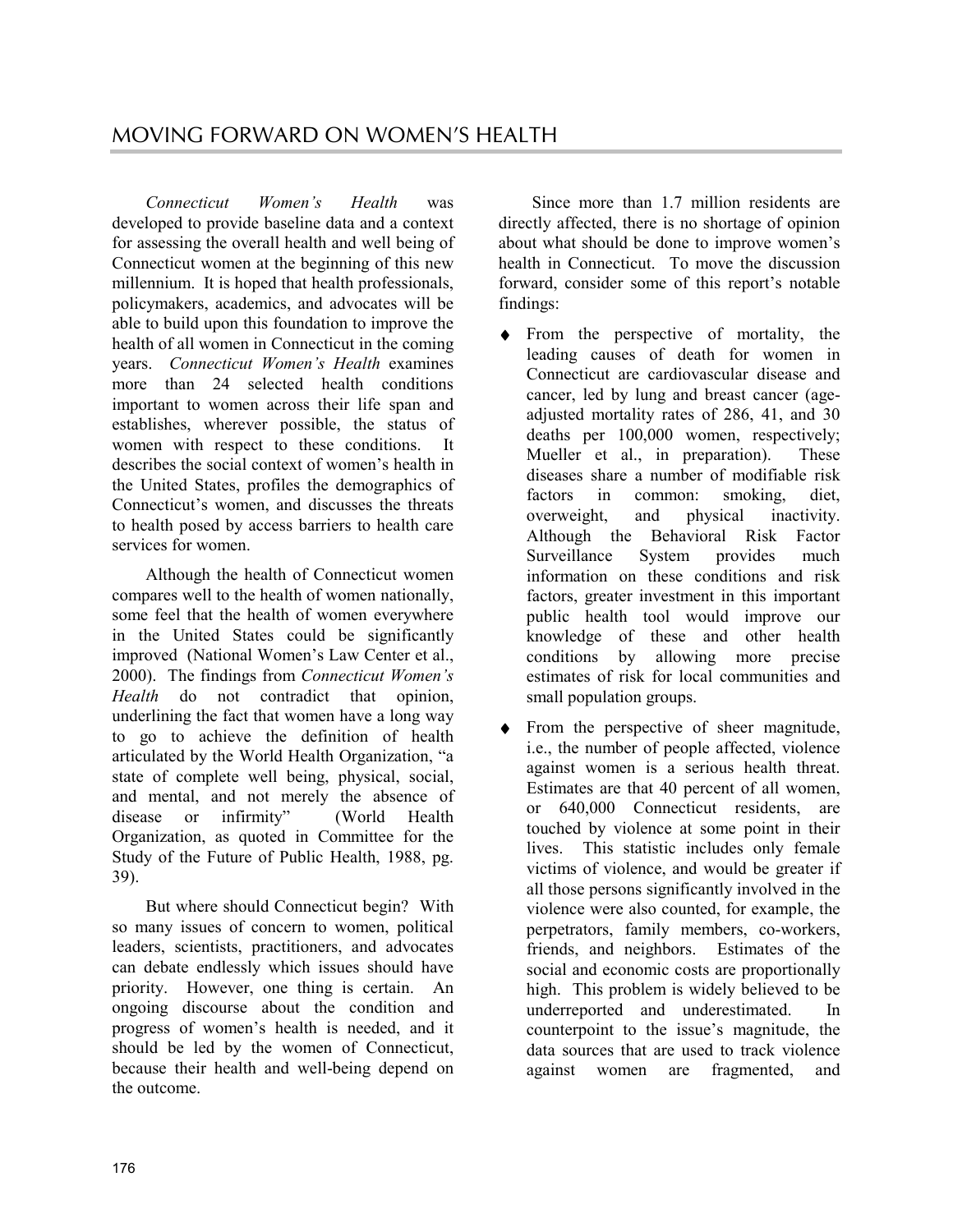Connecticut currently has no organized or integrated surveillance system.

- ♦ Once again, from the perspective of magnitude, one woman in five over the age of 50 has clinically defined osteoporosis, and one in two over 50 will sustain an osteoporosis-related fracture in her lifetime. Osteoporosis is a condition that progresses steadily after menopause, and leads to significant mortality as a consequence of hip fracture, a common complication, and to permanent disability. As with violence, Connecticut has very little precise, population-based data on the prevalence of the condition, and no organized or integrated surveillance system.
- ♦ Disparities in health status, the utilization and outcomes of medical treatments, health insurance status, and access to health services have been widely documented between white Americans and Americans of color in the public health literature. Connecticut is not an exception to these findings, with significant health disparities across several indicators of mortality, chronic diseases, infectious and sexuallytransmitted diseases, pregnancy and birth outcomes, and hospitalizations (Hynes et al., 1999). This report documents similar patterns among Connecticut women. For all 13 health conditions presented in this report where reliable, comparative statistics could be calculated, there were significant differences between the age-adjusted death rates of whites and at least one racial-ethnic group (Mueller et al., in preparation). Furthermore, for all 20 health conditions presented in this report where reliable, comparative statistics could be calculated, there were significant differences between the age-adjusted hospitalization rates of whites and at least one racial-ethnic group (Connecticut Department of Public Health, Division of Policy, Planning, and Analysis, 2001). The magnitude and pervasiveness of the health disparities based on race and ethnicity affect every woman in the state, even though the causes of these disparities

are not clear. For black women, these disparities translate into 5 lost years of life (in 1998, life expectancy for white women at birth was 79.9 years, for black women, 74.7 years; Kramarow et al., 1999).

♦ The relationship between our social environment and health has been a core theme of public health for more than a century. The influence of gender, income, education, occupation, family structure, and other factors on health is well documented. But in this country, the dominant biomedical model of health views these social factors as contextual aspects of society, which, although affecting health, are not subject to intervention through the traditional tools of medicine. As a result, the social determinants of health are not viewed as characteristics that we, as a society, can decide to change for the benefit of all (Ruzek, 1993). As a result of the gender inequities in our society, women earn less, have less education, and hold lower status occupations than men. This affects women's access to safer and more sanitary housing, better nutrition, healthier foods, safer working conditions, better employee benefits, and better access to health care. Because of society's traditional gender roles, women are more likely to care for children, elders, and other family members, and this affects their health negatively. Women are more likely to be single heads of household, a family structure that has increased in proportion from one in ten to one in five families since 1970. Sixty percent of these families contain young children. Households headed by single females are twice as likely to be living in poverty as households headed by single men, and five times as likely as families headed by two parents (U.S. Bureau of the Census, 1995). Although many epidemiological studies have demonstrated the importance of these social determinants on health, few states have incorporated social indicators into their primary surveillance systems so that their effect on the health of the population can be routinely monitored and studied.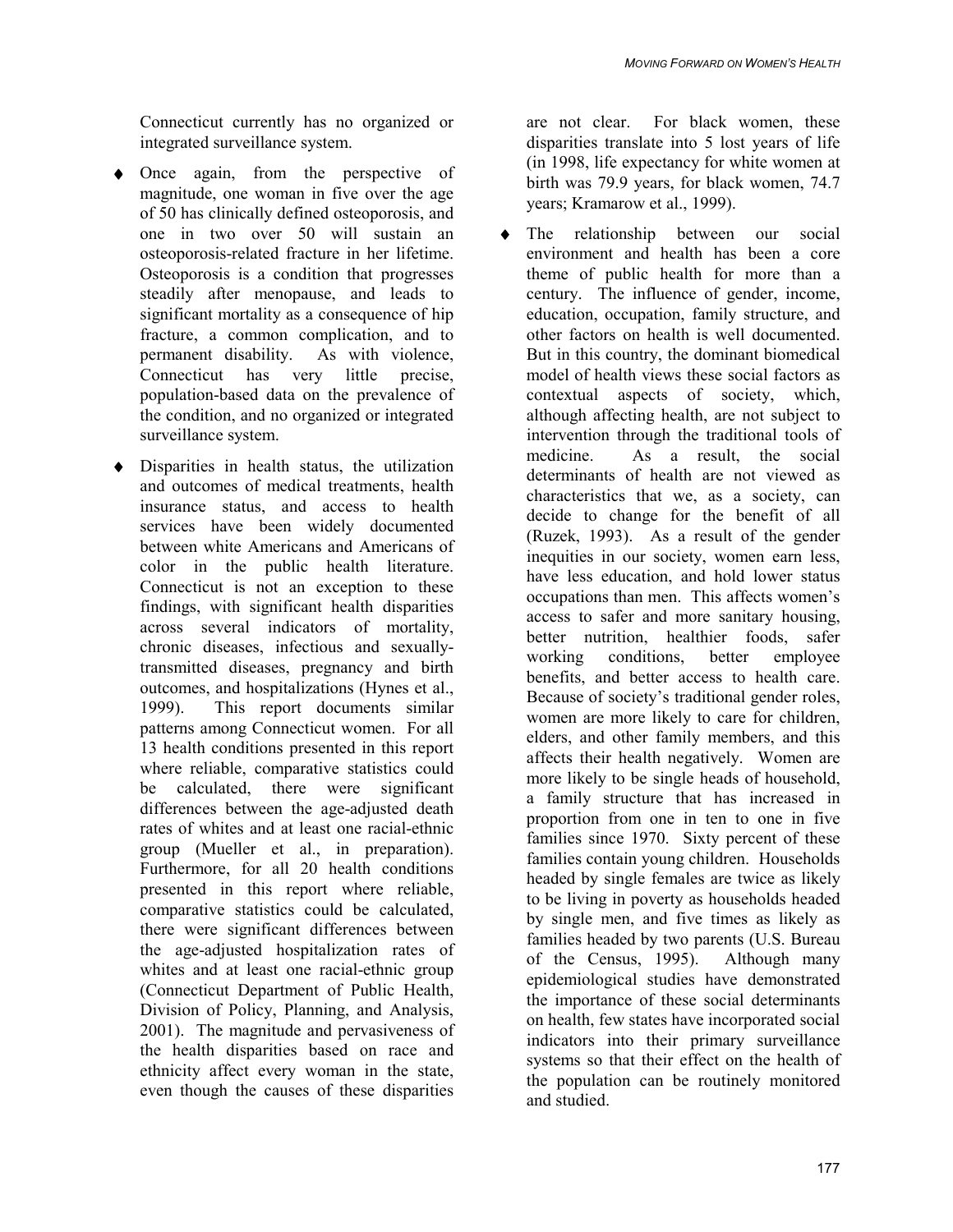How will these priorities, and others, be addressed? First, through enhanced surveillance and research to improve our current epidemiological knowledge of the social, behavioral, and biological factors which underlie these conditions. Second, through the development of public policies which support and strengthen the social and biological foundations for good health. And third, through the implementation of programs and activities which address the specific needs of individuals and communities throughout the state.

# *Research and Surveillance*

Historically, women's health research focused on reproductive functions, and drew conclusions about non-reproductive conditions largely from studies based on men. But with the lengthening of women's life expectancy and the advent of the modern women's health movement in the 1960's, researchers and academicians have developed a greater interest in and knowledge about women's experience of health and disease across the life span. The scope and volume of research focused on women have increased considerably during the last decade as the federal government reorganized its health administration and funding priorities. Progress remains to be made, however, to improve our understanding of the relationships between health and the biological and social determinants of health: age, sex, genetics, family history, race, gender, ethnicity, culture, socioeconomic status, education, and occupation (Office of Disease Prevention and Health Promotion, 1997; Weisman, 1997).

The Connecticut Department of Public Health recognizes the need for additional research into women's health, and particularly for expanded disease surveillance. Efforts are currently underway to expand the surveillance of multicultural health; the social determinants of health; the incidence of certain chronic diseases and their risk factors; and health services. In this report discussions of certain health conditions, for example osteoporosis, violence, and autoimmune diseases, were limited because of a paucity of state-specific data. Some conditions, for example eating disorders and carpal tunnel

syndrome, were not discussed. Mental health, especially depression, and substance use, including alcohol use, are important health issues for women, but statewide, population-based data are limited.

# *Public Policy Development*

Over the last decade, the federal Department of Health and Human Services (DHHS) recognized women's health as a unique and important domain for research and programmatic activity. This is reflected in the formation of three distinct administrative units. DHHS established the Office on Women's Health, which addresses gender inequities in research, the provision of health care services, and health education. The National Institutes of Health created the Office of Research on Women's Health, which promotes biomedical and behavioral research to improve women's health. And the Food and Drug Administration established the Office of Women's Health, which provides information specifically directed to women on nutrition and cosmetics. In addition, the importance of women's health is reflected in the goals of *Healthy People 2010*, the federal government's statement of its national health goals for the next decade. These goals are to eliminate health disparities related to gender, race, ethnicity, education, income, and sexual orientation (U.S. Department of Health and Human Services, 2000).

The Connecticut Department of Public Health has identified women's health as a statewide priority for policy and program development. In April 2000, the Department commenced this policy direction by hosting its first Women's Health Summit to encourage public and private health professionals to discuss women's health issues. In August 2000, the Division of Policy, Planning, and Analysis began to develop *Connecticut Women's Health* to provide a foundation for the discussion of women's health issues. And recently, the Department launched its Woman to Woman initiative, which promotes health and disease prevention among the state's less advantaged women.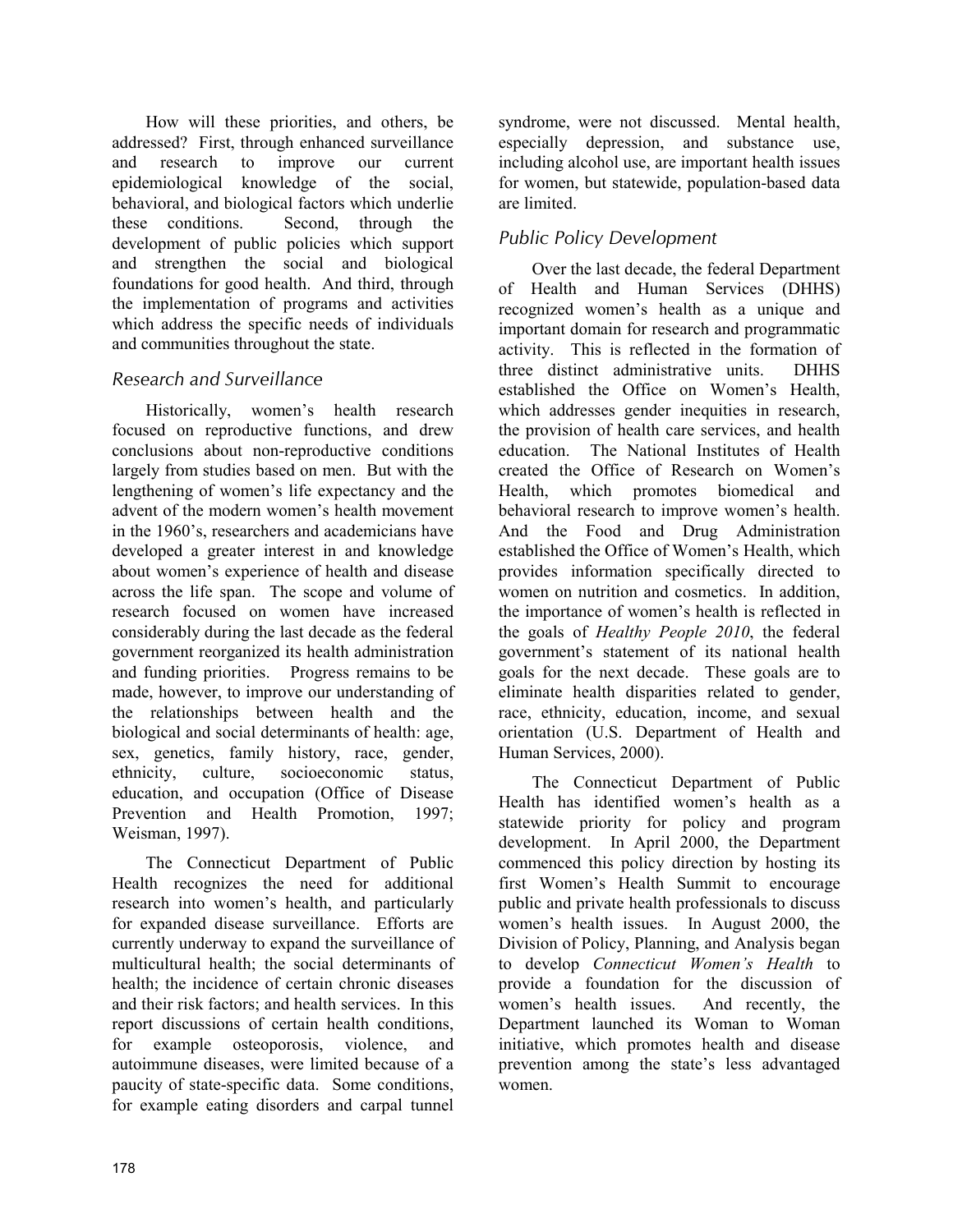# *Program Implementation and Population Needs*

Changing policy priorities and epidemiological knowledge related to women's health has direct implications for public health programs. Traditionally, public health programs for women focused on reproductive and maternal functions. But as women's life spans increased and attitudes toward health changed, chronic and other health conditions took on an added importance.

To address these issues, the Department of Public Health's Breast and Cervical Cancer Early Detection Program is providing underserved Connecticut women with screening and diagnostic services for breast and cervical cancer. Recently, the Department formed the Connecticut Cancer Consortium, a partnership with the Yale Cancer Center, the University of Connecticut Health Center, and the Connecticut State Medical Society. The Consortium is developing a statewide cancer control plan designed to reduce the burden of lung, breast, and colorectal cancer through primary and secondary prevention, including surveillance, screening, and public and professional education. The Department's Women and Health program provides cardiovascular risk assessment, screening, and intervention to women between the ages of 50 and 64 who are below 200 percent of the federal poverty line, have no health insurance, or whose health insurance does not cover screening. One goal of the program is to provide women a low-cost intervention which they can follow if they are at risk, in contrast to the typical, high-cost pharmacological intervention.

The control of infectious diseases, particularly STDs and HIV/AIDS, has been a health priority for women for some time. The Department's AIDS Prevention and Treatment Services program coordinates counseling and testing services, risk reduction education, outreach to drug users, needle exchange, referral to drug treatment and care, case management, social marketing, and public information campaigns. The STD Control Program conducts

urine-based STD testing through schools, correctional facilities, and Planned Parenthood clinics, and provides counseling, treatment, and public education.

To address violence against women, the Department supports both community programs targeted to battered women for early medical treatment and referral to support services, and the training of health care professionals to identify, treat, and help plan for the safety of battered women.

Finally, the Department's maternal and child health programs continue to provide an array of reproductive- and family-related programs designed to address women's needs. For example, family planning programs designed for low-income, uninsured, underinsured, minority, or adolescent women address pregnancy prevention, responsible parenthood, and safe sex practices. Access to early prenatal care is encouraged through free pregnancy testing, options counseling, and assistance in referrals for care where appropriate. The Maternal PKU program, in collaboration the Department and the University of Connecticut Health Center and Yale University School of Medicine, provides genetic and nutritional counseling and high-risk pregnancy care. The Pregnancy Exposure Information Service at the University of Connecticut Health Center is funded by the Department and provides information concerning the potential teratogenic effects of prescription drugs, maternal illness, infections, and occupational exposures. The Comadrona program is supported by the Department to facilitate access to comprehensive and continuous prenatal and pediatric services for low-income families of Hispanic origin. The Department, in collaboration with the University of Connecticut Health Center, directs the Pregnancy-Related Mortality Surveillance Program, which is designed to identify preventable causes of pregnancy-related mortality and facilitate educational programs to prevent such deaths. Finally, the Department administers WIC, the supplemental food program for women, infants, and children sponsored by the U.S. Department of Agriculture.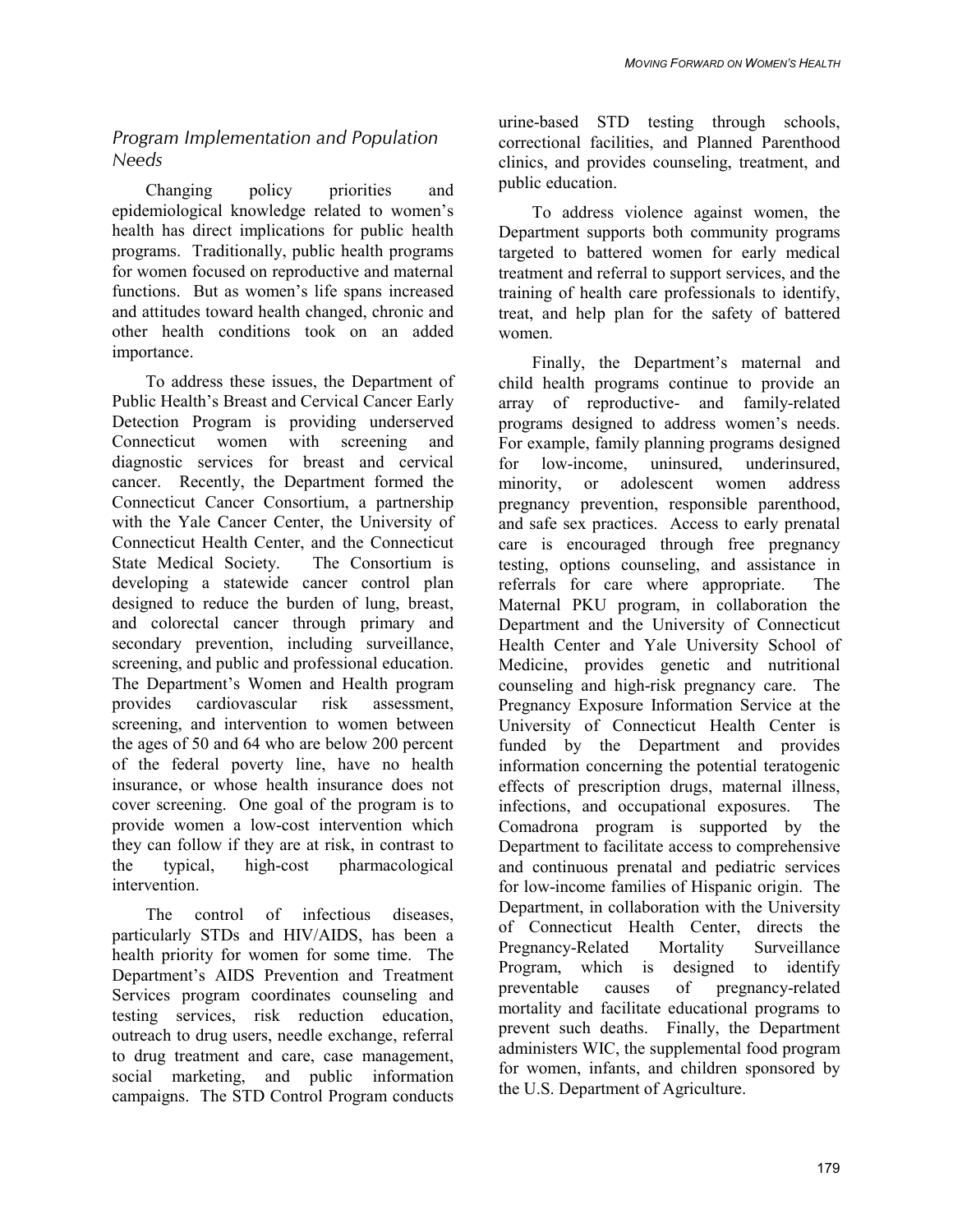As the discussion of women's health in Connecticut moves forward, the Department of Public Health encourages health care providers, policy makers, and consumers to consider policy, program, and research initiatives that will improve the health status of all Connecticut's women.

#### REFERENCES

- Committee for the Study of the Future of Public Health, Division of Health Care Services, Institute of Medicine. 1988. *The Future of Public Health*. Washington, D.C.: National Academy Press.
- Connecticut Department of Public Health, Division of Policy, Planning, and Analysis. 2001. Unpublished data (see *Appendix D*).
- Hynes, M.M., L.M. Mueller, C.E. Bower, and M.J. Hofmann. 1999. *Multicultural Health. The Health Status of Minority Groups in Connecticut.* Hartford, CT: Connecticut Department of Public Health.
- Kramarow, E., H. Lentzner, R. Rooks, J. Weeks, and S. Saydah. 1999. *Health and Aging Chartbook. Health, United States, 1999*. Hyattsville, MD: National Center for Health Statistics.
- Mueller, L.M., M.M. Hynes, H. Li, and F. Amadeo. In preparation. *Mortality and Its Risk Factors in Connecticut, 1989-1998*. Hartford, CT: Connecticut Department of Public Health, Division of Policy, Planning, and Analysis (see *Appendix C*).
- National Women's Law Center, FOCUS/University of Pennsylvania, and The Lewin Group. 2000. *Making the Grade on Women's Health. A National and State-by-State Report Card.* Washington, D.C.: National Women's Law Center.
- Office of Disease Prevention and Health Promotion. 1997. *Putting Prevention into the Context and Continuum of Women's Lives*. Washington, D.C.: National Health Information Center *http://odphp.osophs.dhhs.gov/pubs/prevrpt/97fal lfoc.htm* (12/19/00).
- Ruzek, S.B. 1993. Towards a more inclusive model of women's health. *American Journal of Public Health* 83(1):6-8.
- U.S. Bureau of the Census. 1995. *Women in the United States: A Profile. Statistical Brief.* Washington, D.C.: Bureau of the Census, Economics and Statistics Administration, U.S. Department of Commerce.
- U.S. Department of Health and Human Services. 2000. *Healthy People 2010.* 2nd ed. Washington, DC: Government Printing Office.
- Weisman, C.S. 1997. Changing definitions of women's health: implications for health care and policy. *Maternal and Child Health Journal* 1(3):179-189.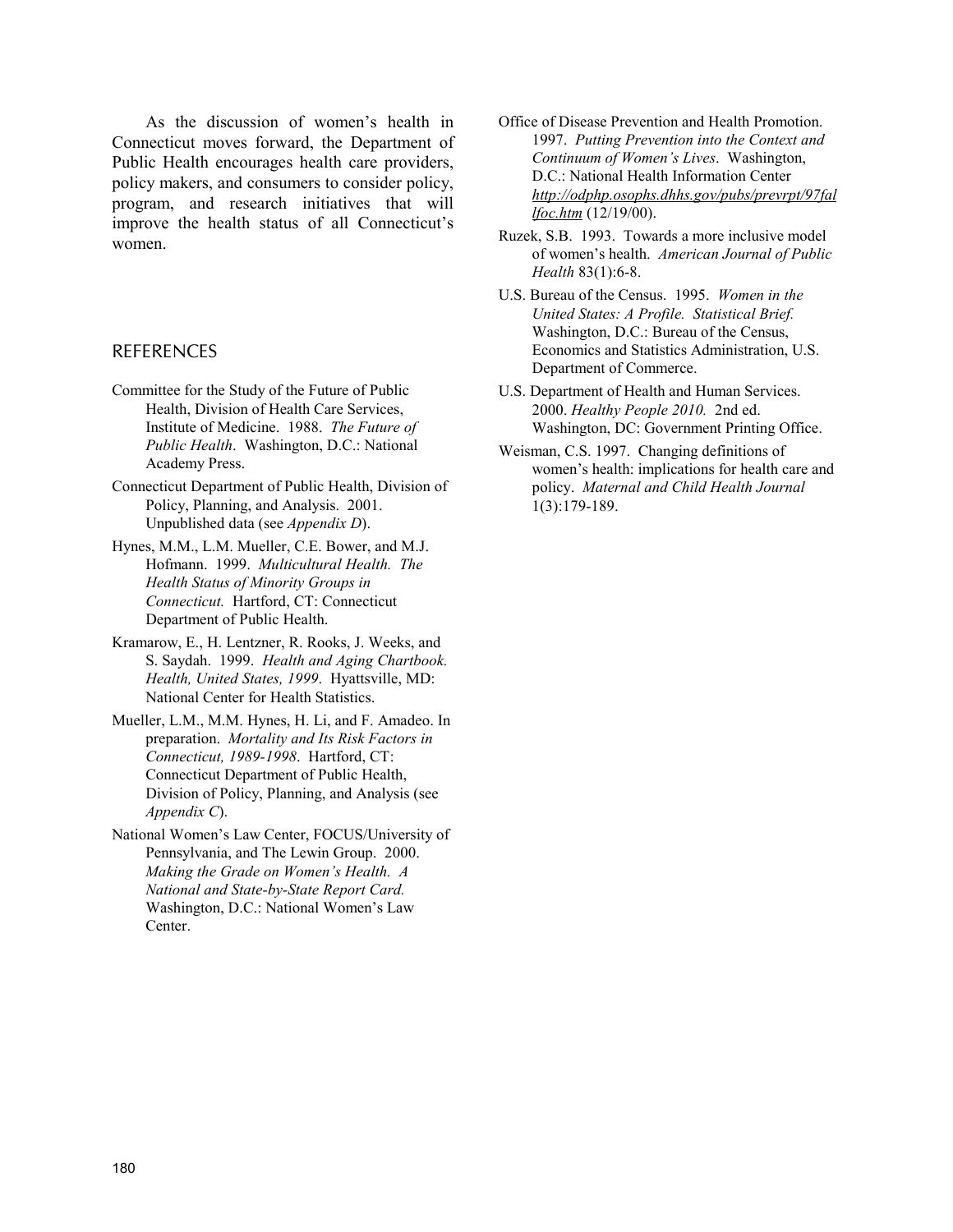# APPENDIX A TECHNICAL NOTES

*Age-adjusted rates* are used to compare relative risk across groups and over time. They represent weighted statistical averages of the age-specific rates, in which the weights represent the fixed population proportions by age. The age-adjusted rates in this report were computed by the direct method using the 1940 and 2000 U.S. standard populations. The total of expected deaths or hospitalizations divided by the total of the standard population and multiplied by 100,000 yields the age-adjusted rate per 100,000. The 1940 and 2000 U.S. standard million population distributions are shown below:

| Age group | 1940      | 2000      |
|-----------|-----------|-----------|
| $0 - 4$   | 80.057    | 69.136    |
| 5-9       | 81,151    | 72,533    |
| 10-14     | 89.209    | 73,032    |
| 15-19     | 93.665    | 72,169    |
| 20-24     | 88.002    | 66,478    |
| 25-29     | 84.280    | 64.530    |
| 30-34     | 77,787    | 71.044    |
| 35-39     | 72,501    | 80,762    |
| 40-44     | 66,744    | 81,851    |
| 45-49     | 62,696    | 72,118    |
| 50-54     | 55,116    | 62,716    |
| 55-59     | 44,559    | 48,454    |
| 60-64     | 36,129    | 38,793    |
| 65-69     | 28,519    | 34,264    |
| 70-74     | 19,519    | 31,773    |
| 75-79     | 11,423    | 27,000    |
| 80-84     | 5,878     | 17,842    |
| 85+       | 2,765     | 15,508    |
| Total     | 1,000,000 | 1,000,000 |

- *Age-specific rates* can reveal age-related differences that are hidden in overall age-adjusted rates. For this report, the age-specific rate was calculated based on the number of deaths among individuals within a specific age group and calendar year, divided by the mid-year population of all residents in that same age group and then multiplied by 100,000.
- *Age standardization* is a technique that allows for the comparison of rates in two or more populations. The National Center for Health Statistics (NCHS) has used the 1940 standard million population in reporting national mortality statistics for over 50 years. Implementation of the year 2000 population will be implemented with deaths occurring in 1999. Age-adjustment based on the year 2000 standard results in age-adjusted death rates that are larger than those based on the 1940 standard. The new standard will affect trends in age-adjusted death rates for certain causes of death and will decrease race and ethnicity differentials in age-adjusted death rates.
- *Age-standardized incidence rates* are used to express the number of new cancers of a specific site/type occurring in a specified population during a year, expressed as the number of cancers per 100,000 population. These rates refer to the numbers of cancers, not to the numbers of people with cancers. All incidence rates are adjusted to the 1970 U.S. standard population. Rates are for invasive cancers only, unless otherwise specified.
- *Body Mass Index (BMI)* is a measure of obesity. BMI = weight in kilograms divided by the square of height in meters.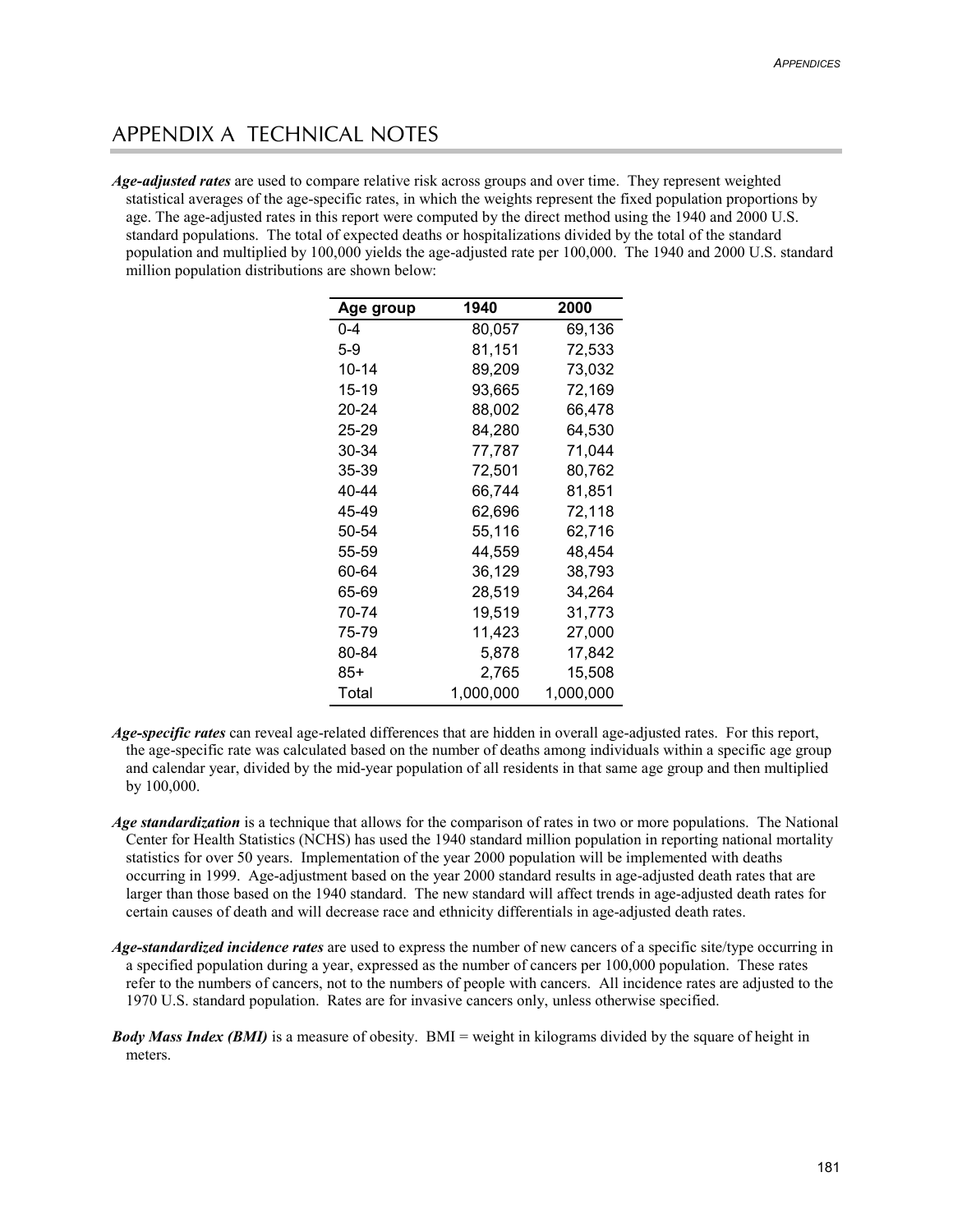*Cause-of-death or -hospitalization classification:* Mortality and morbidity statistics were compiled in accordance with the World Health Organization (WHO) regulations, which specify that mortality and morbidity data be classified by the current manual of the International Statistical Classification of Diseases, Injuries, and Causes of Death. The *Ninth Revision of the International Classification of Diseases* (ICD-9) identifies the classification used to code and classify mortality data from death certificates. The *International Classification of Diseases, 9th Revision, Clinical Modification* (ICD-9-CM) is used to code and classify morbidity data from inpatient records. Tabulations of cause-of-death and hospitalization statistics in this report are based solely on the underlying cause of death or the principal diagnosis, respectively, unless otherwise stated. The "underlying" cause is the disease or injury that initiated the series of events leading directly to death or hospitalization, or the circumstances of the event that resulted in the injury.

| <b>Disease</b>                        | ICD-9 Mortality           | ICD-9-CM Morbidity                      |  |  |
|---------------------------------------|---------------------------|-----------------------------------------|--|--|
| Birth-related                         |                           | V30-V39, DRGs 370-384                   |  |  |
| Cardiovascular                        | 390-459                   | 390-459                                 |  |  |
| Coronary heart disease                | 402, 410-414, 429.2       | 402, 410-414                            |  |  |
| Cerebrovascular                       | 430-438                   | 430-438                                 |  |  |
| Lung cancer                           | 162.2-.9                  | 162, 197.0, 197.3                       |  |  |
| Female breast cancer                  | 174                       | 174, 198.81                             |  |  |
| Colorectal cancer                     | 153.0-154.3, 154.8, 159.0 | 153-154, 197.5                          |  |  |
| Cervical cancer                       | 180                       | 180                                     |  |  |
| Ovarian cancer                        | 183                       | 183, 198.6                              |  |  |
| <b>Endometrial cancer</b>             | 182                       | 182                                     |  |  |
| Asthma                                | 493                       | 493                                     |  |  |
| Chronic obstructive pulmonary disease | 490-496                   | 490-496                                 |  |  |
| Diabetes mellitus                     | 250                       | 250                                     |  |  |
| Osteoporosis                          |                           | 733.0, 733.1                            |  |  |
| Osteoarthritis                        |                           | 715                                     |  |  |
| Auto-immune diseases                  |                           |                                         |  |  |
| Fibromyalgia                          |                           | 729.1                                   |  |  |
| Graves disease                        |                           | 648.8                                   |  |  |
| Hashimoto's thyroiditis               |                           | 245.2                                   |  |  |
| Multiple sclerosis                    |                           | 340                                     |  |  |
| Rheumatoid arthritis                  |                           | 714.0                                   |  |  |
| Scleroderma                           |                           | 710.1                                   |  |  |
| Sjogren's syndrome                    |                           | 710.2                                   |  |  |
| Systemic lupus                        |                           | 710.0                                   |  |  |
| Auto-immune not                       |                           |                                         |  |  |
| otherwise specified                   |                           | 279.4                                   |  |  |
| Sexually transmitted diseases         |                           | 090-099                                 |  |  |
| Pelvic inflammatory disease           |                           | 614.0-614.5, 614.7-614.9, 615.0, 615.1, |  |  |
|                                       |                           | 615.9, 098.10, 098.16, 098.17, 098.30,  |  |  |
|                                       |                           | 098.36-098.37, 098.39, 098.86           |  |  |
| <b>HIV</b> infection                  | 042-044                   | 042, V08 (1995 and forward)             |  |  |
|                                       |                           | 042-044, 279.19, 795.8 (Prior to 1995)  |  |  |
| Pneumonia & influenza                 | 480-487                   | 480-487                                 |  |  |
| Suicide & self-inflicted injury       | E950-E959                 | E950-E959                               |  |  |
| Sexual assault                        |                           | E960.1, V71.5                           |  |  |
| Abuse                                 |                           |                                         |  |  |
| Child                                 |                           | 995.5                                   |  |  |
| Adult                                 |                           | 995.8                                   |  |  |
| By intimate partner                   |                           | E967.3                                  |  |  |
| Falls & fall-related injuries         | E880-E888                 | E880-E888                               |  |  |

*Cause-of-death rankings* are based on the National Center for Health Statistics List of 72 Selected Causes of Death, HIV infection, and Alzheimer's disease (National Center for Health Statistics, 1999). Ranks are based on the total number of deaths occurring during a specific time period. This report ranks number of deaths by age group, and race and ethnicity for the period 1996-98.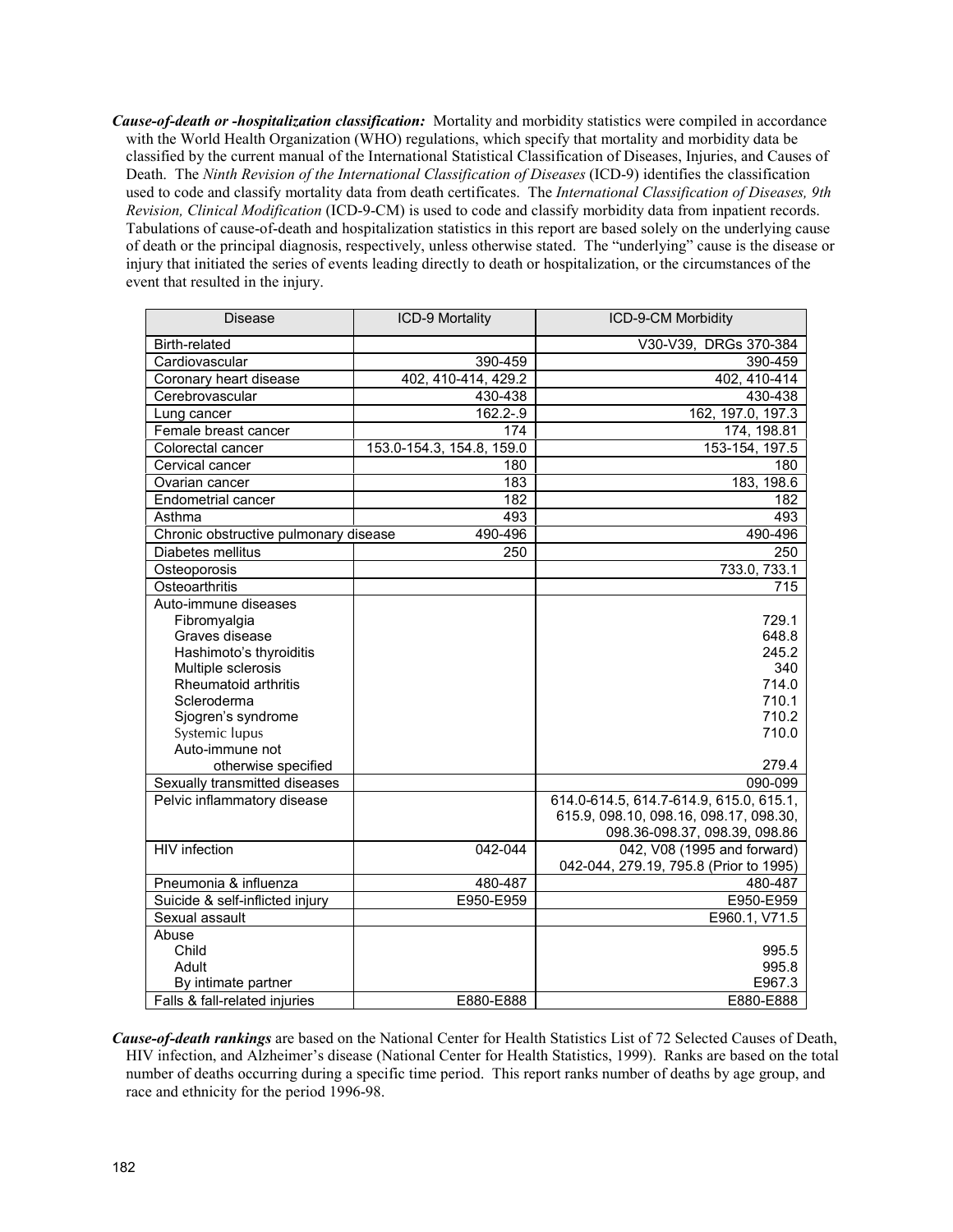- *Hispanic origin* refers to people whose origins are from Spain, the Spanish-speaking countries of Central America, South America, and the Caribbean, or persons of Hispanic origin identifying themselves as Spanish, Spanish-American, Hispanic, Hispano, or Latino. The death certificate has a separate line item for Hispanic ethnicity. Individuals identifying themselves as "Hispanic" can be of any race, and are also counted in the race breakdown as either "white," "black," "Asian or Pacific Islander," "American Indian," or other.
- *Hospitalization* or *discharge* refers to any patient discharged from a non-federal, short-stay, acute care general hospital in Connecticut as recorded in the state's hospital discharge abstract and billing data base. A person may have multiple hospitalizations and thus may be counted more than once.
- *Population bases for computing rates* are taken from the U.S. Census Bureau *Estimates of the population of states by age, sex, race, and Hispanic origin*. These data are estimates of the population of Connecticut by 5-year age groups (age 0 to 4, 5 to 9,…85 and over), sex (male, female), modified race (white; black; Native American including Alaska Natives; Asian and Pacific Islander) and Hispanic origin (Hispanic, non-Hispanic) for each year, July 1, 1989 through July 1, 1998. Population estimates for 1989 are taken from the series *1981 to 1989*; estimates for 1990 through 1997 are taken from the series *1990 to 1997* released on September 4, 1998; and estimates for 1998 are taken from the series *1990 to 1998* released on September 15, 1999.

*Population rates* in this report are on an annual basis and are per 100,000 estimated population in a specified group.

*Premature mortality* refers to deaths that occur before 65 or 75 years of age. (See *Years of Potential Life Lost*).

- *Race* refers to a population of individuals who identify themselves from a common history, nationality, or geographical place. When responses in the 'race' line item on vital records are associated with the definition of Hispanic origin, they are re-coded to 'white race,' as described in the National Center for Health Statistics instruction manuals for coding vital records. Individuals identifying themselves as either 'white,' black,' Asian, American Indian or 'other' race can be of any ethnic group.) In mortality data in this report, 'Hispanic' may include women who are also included under either 'black' and 'white.' Hospitalization and incidence data classify white, black, and Hispanic women into mutually exclusive categories, with Hispanic ethnicity having priority.
- *Random variation*: the mortality data in this report represent all Connecticut female resident deaths and are, therefore, not subject to sampling error. Mortality data, however, may be affected by random variation. When the number of events is often considered to be small (less than 100) and the probability of such an event is small, random variation may be relatively large, and thus considerable caution must be used in interpreting the data.
- *Relative survival rate:* Relative survival rates for cancer are calculated using a method that adjusts observed survival for expected mortality. The 5-year relative survival rate represents the likelihood that a patient will not die from causes related specifically to cancer for 5 years after diagnosis. It always exceeds the observed survival rate for the same group of patients.
- *SEER* is the Surveillance, Epidemiology, and End Results Program based within the Cancer Surveillance Research Program at the National Cancer Institute. Comparisons to "national" cancer incidence and survival rates in the Women's Health Report refer to the 9 SEER population-based registries, comprising 9% of the US population, which include Connecticut, and which have provided high quality and comparable data since 1973. SEER cancer incidence rates and national cancer mortality rates are age-adjusted to the 1970 US population, as are all Connecticut rates when reported by SEER or the Connecticut Tumor Registry.
- *Statistical significance* levels are routinely used in research to screen findings and minimize the attention we might otherwise focus on spurious results that are due to chance alone. The statistical significance levels reported in this document all use a cutoff point of  $p < .05$  to identify pairwise comparisons of rates that are deemed "significant." The "p< .05" criterion will reduce the number of chance differences that we label as "significant" to no more than 5 out of every 100 comparisons. In a study such as this one many statistical tests are performed. The overall chance of reporting spurious findings increases in proportion to the number of tests made. This problem is often referred to as the problem of "multiple inferences" or "multiple comparisons." Even if we treat our analysis of each disease or condition as a separate investigation, multiple statistical comparisons are found within each report section.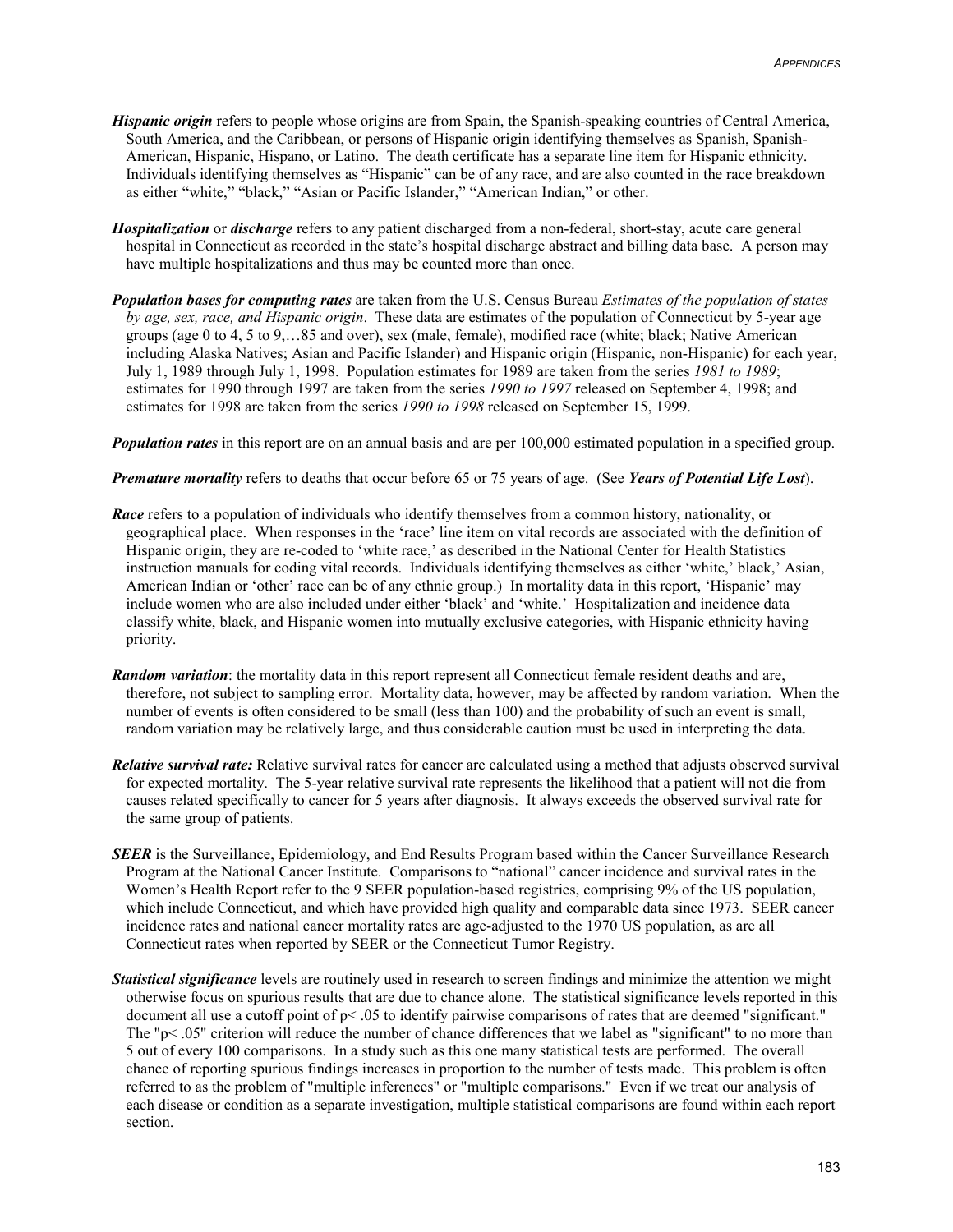A standard response to this problem is to make the test criterion for a single test more stringent, so that the overall p-value for all tests still remains at the  $p<.05$  level. There are both advantages and disadvantages to this remedy and the discussion of these issues is complicated (Thomas, 1985) and well beyond the scope of the report. We have chosen to report all comparisons as "significant" if they reach the  $p<.05$  threshold. In adopting this threshold we are attempting to preserve a level of simplicity in our presentation of results that is appropriate for a general non-technical audience. For those readers interested in more detailed significance test results, they will be provided upon request.

In the process of deciding how to present significance test results in this report, we made the following observations with respect to the mortality data. (These points should also apply to other data sources.)

- In many cases the significant differences reported already satisfy a more stringent test criterion than  $p < 0.05$ .
- Some comparisons between race/ethnicity subgroups in 1996-1998 were significant at  $p < .05$  but not lower (i.e. not  $p<01$ ). However these differences followed the same pattern in earlier years (e.g. 1989-1991), so if data from more than three years had been combined these significance levels would satisfy a more stringent test criterion than p< .05.
- Some comparisons between 1989-1991 and 1996-1998 were significant at  $p < .05$  but not lower (i.e. not  $p <$ .01). In each case, the use of a more sophisticated method to estimate the annual percent change in the risk of dying (based on logistic regression models) resulted in lower significance levels.
- *Years of potential life lost (YPLL)* represents the number of years of potential life lost by each death before a predetermined end point (e.g., 75 years of age). Whereas adjusted death rates are heavily influenced by the large number of deaths among the elderly, the YPLL measure provides a picture of premature mortality by weighting deaths that occur at younger ages more heavily than those occurring at older ages. It thereby emphasizes different causes of death. Age-adjusted YPLLs are calculated using the methodology of Romeder and McWhinnie (1977).

#### **REFERENCES**

National Center for Health Statistics. 1999. "Deaths: Final Data for 1997" National Vital Statistics Reports 47(19).

- Romeder, J.M. and J.R. McWhinnie. 1977. Potential years of life lost between ages 1 and 70: an indicator of premature mortality for health planning. *International Journal of Epidemiology* 6:143-151.
- Thomas, D.C., J. Siemiatycki, R. Dewar, J. Robins, M. Goldberg, B.G. Armstrong. 1985. The problem of multiple inference in studies designed to generate hypotheses. *American Journal of Epidemiology* 122(6):1080-95.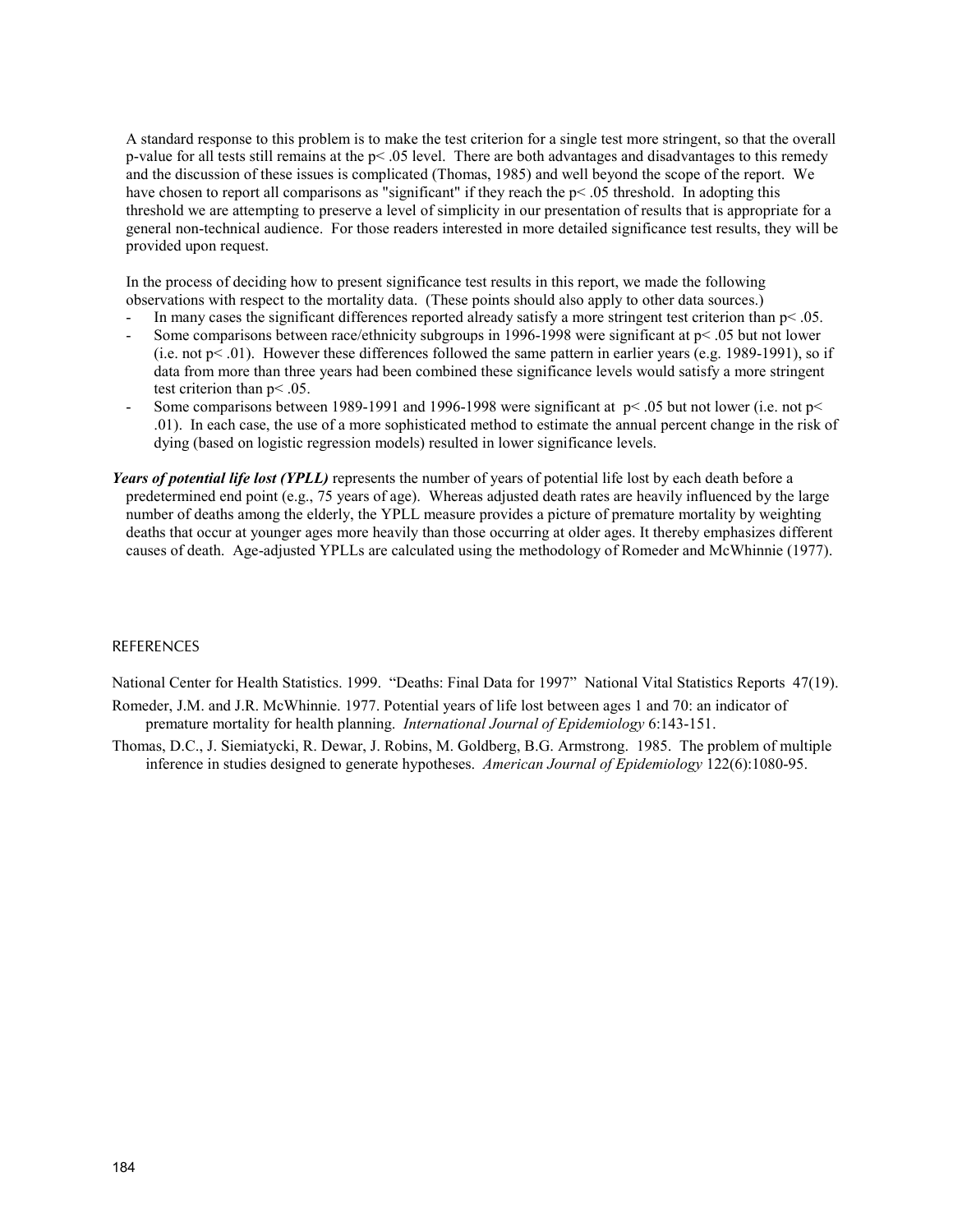# APPENDIX B. SOCIODEMOGRAPHIC PROFILE

| Connecticut Females,                       | 1980 <sup>a</sup> | 1990 <sup>a</sup> | 1998 <sup>e</sup> | 1999 <sup>e</sup> | 2000 <sup>a</sup> |
|--------------------------------------------|-------------------|-------------------|-------------------|-------------------|-------------------|
| (unless otherwise noted)<br>Population     |                   |                   |                   |                   |                   |
| Male & Female                              | 3,107,576         | 3,287,116         | 3,274,069         | 3,282,031         | 3,405,565         |
| Female                                     | 1,609,571         | 1,694,276         | 1,685,462         | 1,689,230         | 1,756,246         |
| Age                                        |                   |                   |                   |                   |                   |
| $0 - 14$                                   | 316,138           | 308,856           | 324,910           | 340,475           | 346,237           |
| 15-24                                      | 279,193           | 223,678           | 187,421           | 188,820           | 197,804           |
| 25-44                                      | 440,921           | 553,915           | 527,778           | 511,194           | 524,747           |
| 45-64                                      | 352,306           | 339,341           | 366,830           | 370,217           | 407,277           |
| 65-74                                      | 124,709           | 144,640           | 130,715           | 128,626           | 127,563           |
| $75+$                                      | 96,275            | 124,823           | 147,808           | 149,898           | 152,618           |
| Race                                       |                   |                   |                   |                   |                   |
| White/Caucasian                            | 1,454,045         | 1,474,842         | 1,480,247         | 1,479,617         |                   |
| Black/African American                     | 114,489           | 143,664           | 159,551           | 161,977           |                   |
| Asian & Pacific Islander                   | 10,801            | 24,325            | 41,685            | 43,599            |                   |
| Native American                            | 2,441             | 3,718             | 3,979             | 4,037             |                   |
| Hispanic Origin                            |                   |                   |                   |                   |                   |
| Hispanic                                   | 64,698            | 103,781           | 137,210           | 142,732           |                   |
| Non-Hispanic                               | 1,544,844         | 1,591,472         | 1,548,272         | 1,546,498         |                   |
| Education (25 yrs+)                        |                   |                   |                   |                   |                   |
| <b>High School graduates</b>               | 708,933           | 916,222           |                   |                   |                   |
| College graduates (4-yr)                   | 161,877           | 275,564           |                   |                   |                   |
| <b>Marital Status</b>                      |                   |                   |                   |                   |                   |
| Married                                    | 684,052           | 715,165           |                   |                   |                   |
| Marriage Rate (per 1,000)                  | 16.8              | 15.8              | 13.9 <sup>d</sup> |                   |                   |
| Divorce Rate (per 1,000)                   | 8.7               | 7.1               | 6.6 <sup>d</sup>  |                   |                   |
|                                            |                   |                   |                   |                   |                   |
| <b>Family Structure</b>                    |                   |                   |                   |                   |                   |
| Female head, no husband<br>present (FHNHP) | 115,018           | 136,381           | --                |                   | 157,411           |
| White                                      | 87,730            | 95,786            |                   |                   |                   |
| <b>Black</b>                               | 21,482            | 28,886            |                   |                   |                   |
| Hispanic                                   | 9,722             | 18,312            |                   |                   |                   |
| FHNHP w/ children <18yrs                   | 66,331            | 71,720            |                   |                   | 91,114            |
| White                                      | 44,408            | 43,216            |                   |                   |                   |
| <b>Black</b>                               | 16,935            | 19,167            |                   |                   |                   |
| Hispanic                                   | 8,385             | 14,783            |                   |                   |                   |
| FHNHP w/ children <6 yrs                   | 22,111            | 28,168            |                   |                   |                   |
| White                                      | 11,879            | 14,418            |                   |                   |                   |
| <b>Black</b>                               | 7,627             | 9,171             |                   |                   |                   |
| Hispanic                                   | 4,598             | 7,403             |                   |                   |                   |

#### SUMMARY OF SOCIODEMOGRAPHIC DATA Connecticut Females, 1980-2000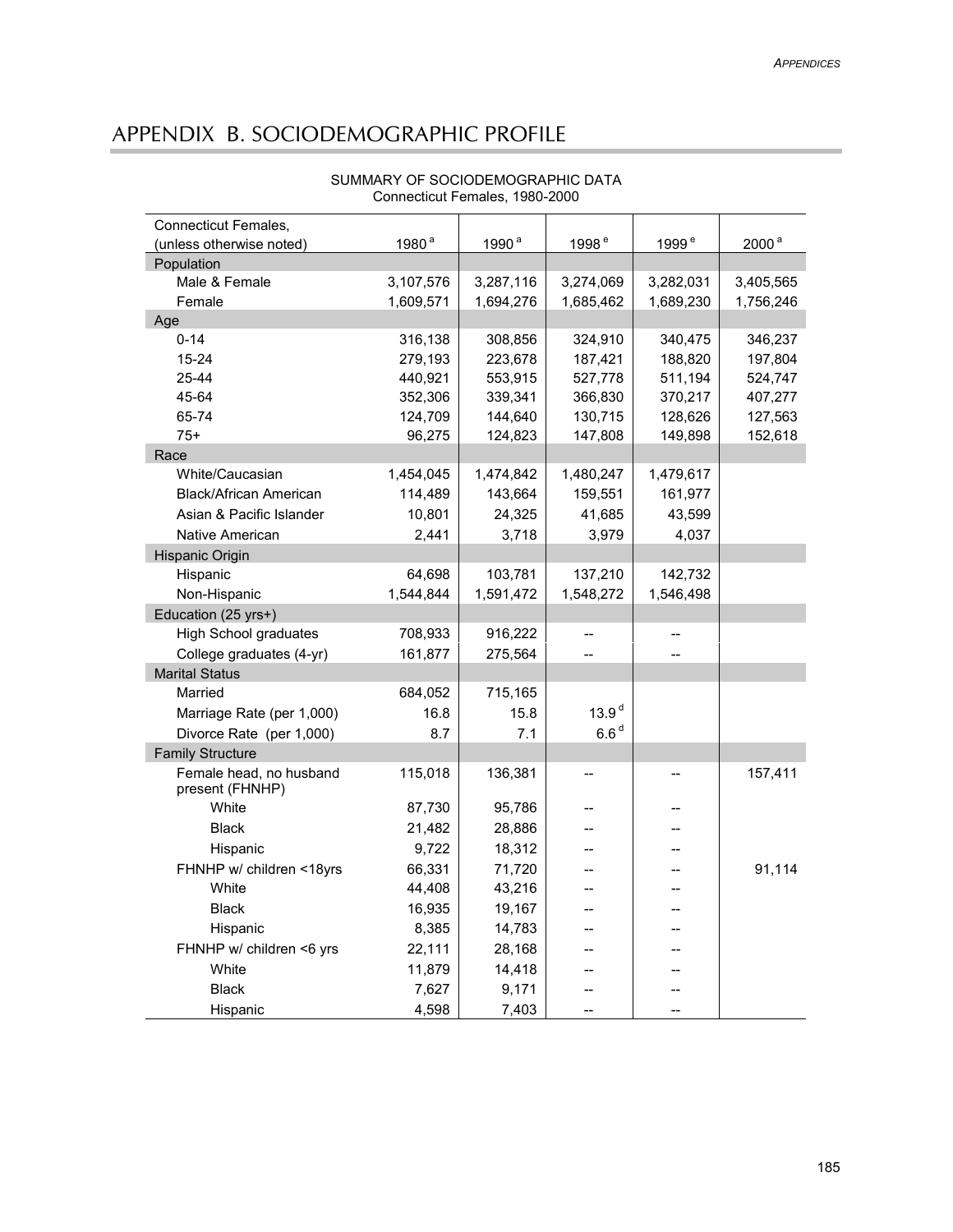| <b>Connecticut Females</b>       | 1980 <sup>a</sup> | 1990 $a$  | 1998                 | 1999                   | 2000 |
|----------------------------------|-------------------|-----------|----------------------|------------------------|------|
| Labor Force $(15 \text{ yrs +})$ |                   |           |                      |                        |      |
| In civilian labor force          | 677,689           | 832,431   | 836,000 <sup>c</sup> | $810,000$ <sup>f</sup> |      |
| Employed                         | 645,792           | 793,450   | 800,000 <sup>c</sup> | 787,000 <sup>f</sup>   |      |
| Median Income <sup>b</sup>       |                   |           |                      |                        |      |
| Females 15+ w/ income            | \$5,892           | \$14,028  |                      |                        |      |
| White                            | \$5,879           | \$14,308  |                      |                        |      |
| <b>Black</b>                     | \$5,997           | \$13,698  |                      |                        |      |
| Asian & PI                       | \$6,204           | \$11,072  |                      |                        |      |
| Native American                  | \$4,764           | \$13,068  |                      |                        |      |
| Hispanic                         |                   | \$9,649   |                      |                        |      |
| Female-headed family             | \$11,624          | \$25,739  |                      |                        |      |
| <b>Working Mothers</b>           |                   |           |                      |                        |      |
| Females 16+                      | 1,265,121         | 1,367,775 |                      |                        |      |
| w/ children <6 yrs               | 160,432           | 193,621   |                      |                        |      |
| in labor force                   | 65,531            | 114,818   |                      |                        |      |
| w/ children 6-17 yrs             | 248,177           | 201,090   |                      |                        |      |
| in labor force                   | 165,479           | 158,338   |                      |                        |      |

-- Data not available

Data not available at time of publication.

Sources:

<sup>a</sup> U.S. Census Bureau, 1970, 1980, 1990, and 2000 Census of Population.

<sup>b</sup> Census data reflect prior year's income and poverty levels. For example, 1990 data reflects 1989 income.

c U.S. Census Bureau, Statistical Abstract of the United States: 1999.

<sup>d</sup> Connecticut Department of Public Health, Office of Policy, Planning, and Evaluation, vital statistics.

e U.S. Census Bureau, Population Estimates by Age, Race, and Ethnicity, 1998 and 1999.

<sup>f</sup> U.S. Census Bureau, Statistical Abstract of the United States: 2000.

| Age<br>(yrs) | 1990      | 1991     | 1992     | 1993     | 1994     | 1995      | 1996     | 1997     | 1998     | 1999      |
|--------------|-----------|----------|----------|----------|----------|-----------|----------|----------|----------|-----------|
| $0 - 14$     | 309,734   | 315,801  | 319,391  | 324,089  | 326,309  | 327,177   | 326,326  | 325,052  | 332,229  | 340,475   |
| $15 - 24$    | 226,515   | 216,722  | 207,880  | 201,435  | 195,926  | 191,039   | 187,223  | 186,512  | 187,299  | 188,820   |
| 25-44        | 553,683   | 555,665  | 546,811  | 541,872  | 538,759  | 536,596   | 536,200  | 532,651  | 522,219  | 511,194   |
| 45-64        | 336,030   | 334,814  | 339,799  | 342,442  | 345,271  | 348,169   | 352,961  | 359,320  | 364,011  | 370,217   |
| 65-74        | 144,202   | 143,701  | 142,761  | 142,021  | 140,576  | 138,881   | 136,690  | 133,614  | 131,250  | 128,626   |
| 75-84        | 90,483    | 92.491   | 94,844   | 96,738   | 98,363   | 99,696    | 101,273  | 102,756  | 103,655  | 104,611   |
| $85 +$       | 34,536    | 35,856   | 36,979   | 38,177   | 39,236   | 40,640    | 41,983   | 42,932   | 44,177   | 45,287    |
| Total        | 1,695,000 | .695,000 | ,689,000 | 000,788. | ,684,000 | 1,682,000 | .683,000 | .683,000 | .685,000 | 1,689,000 |

#### POPULATION ESTIMATES Connecticut Females, 1990-1999

Source: U.S. Census Bureau. "Estimates of the Female Population of Connecticut" PE-65, 1990-1999.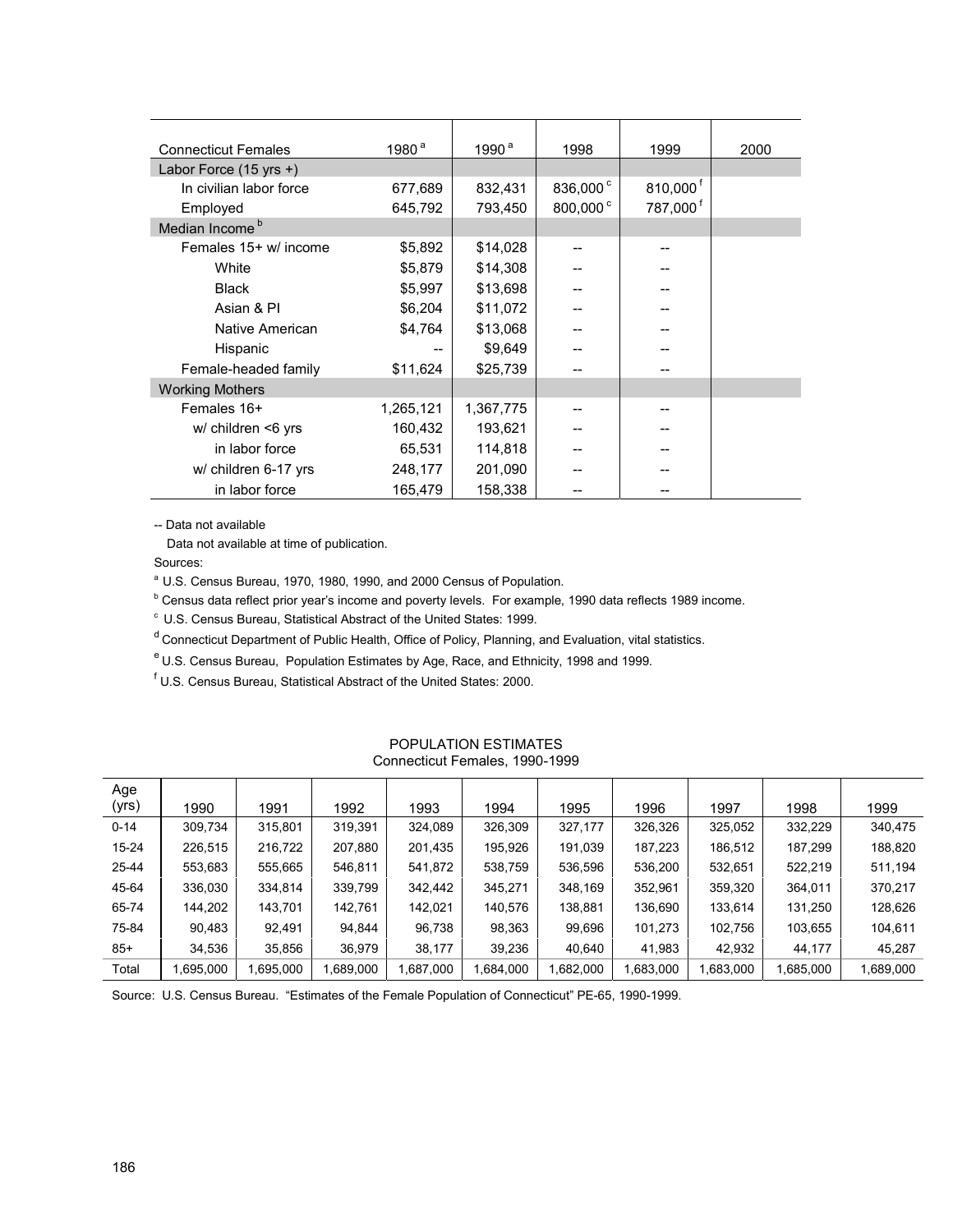| (Rounded to the nearest thousand) |       |       |       |       |  |
|-----------------------------------|-------|-------|-------|-------|--|
|                                   | 2000  | 2005  | 2015  | 2025  |  |
| <b>Total Population</b>           | 3,284 | 3.317 | 3,506 | 3,739 |  |
| Females                           | 1,688 | 1,702 | 1,793 | 1,906 |  |
| White                             | 1,474 | 1,464 | 1,498 | 1,553 |  |
| <b>Black</b>                      | 170   | 183   | 220   | 257   |  |
| American Indian                   | 4     | 4     | 5     | 6     |  |
| Asian & PI                        | 41    | 50    | 70    | 89    |  |
| Hispanic                          | 146   | 169   | 227   | 291   |  |

# POPULATION PROJECTIONS BY RACE & ETHNICITY Connecticut Females, 2000-2025

Source: U.S. Census Bureau. Projected State Populations by Sex, Race, and Hispanic Origin: 1995-2025. PPL #47, 2000.

#### POPULATION PROJECTIONS BY AGE GROUPS Connecticut Females, 2000-2025 (Rounded to the nearest thousand)

|                         | 2000  | 2005  | 2015  | 2025  |
|-------------------------|-------|-------|-------|-------|
| <b>Total Population</b> | 3.284 | 3.317 | 3.506 | 3.739 |
| Females                 | 1.688 | 1,702 | 1,793 | 1,906 |
| $0 - 4$                 | 104   | 100   | 111   | 120   |
| $5 - 17$                | 281   | 278   | 272   | 298   |
| 18-24                   | 136   | 148   | 161   | 156   |
| 25-64                   | 895   | 910   | 954   | 966   |
| $65+$                   | 272   | 266   | 295   | 366   |

Source: U.S. Census Bureau. Projected State Populations, by Sex, Race, and Hispanic Origin: 1995-2025. PPL #47, 2000.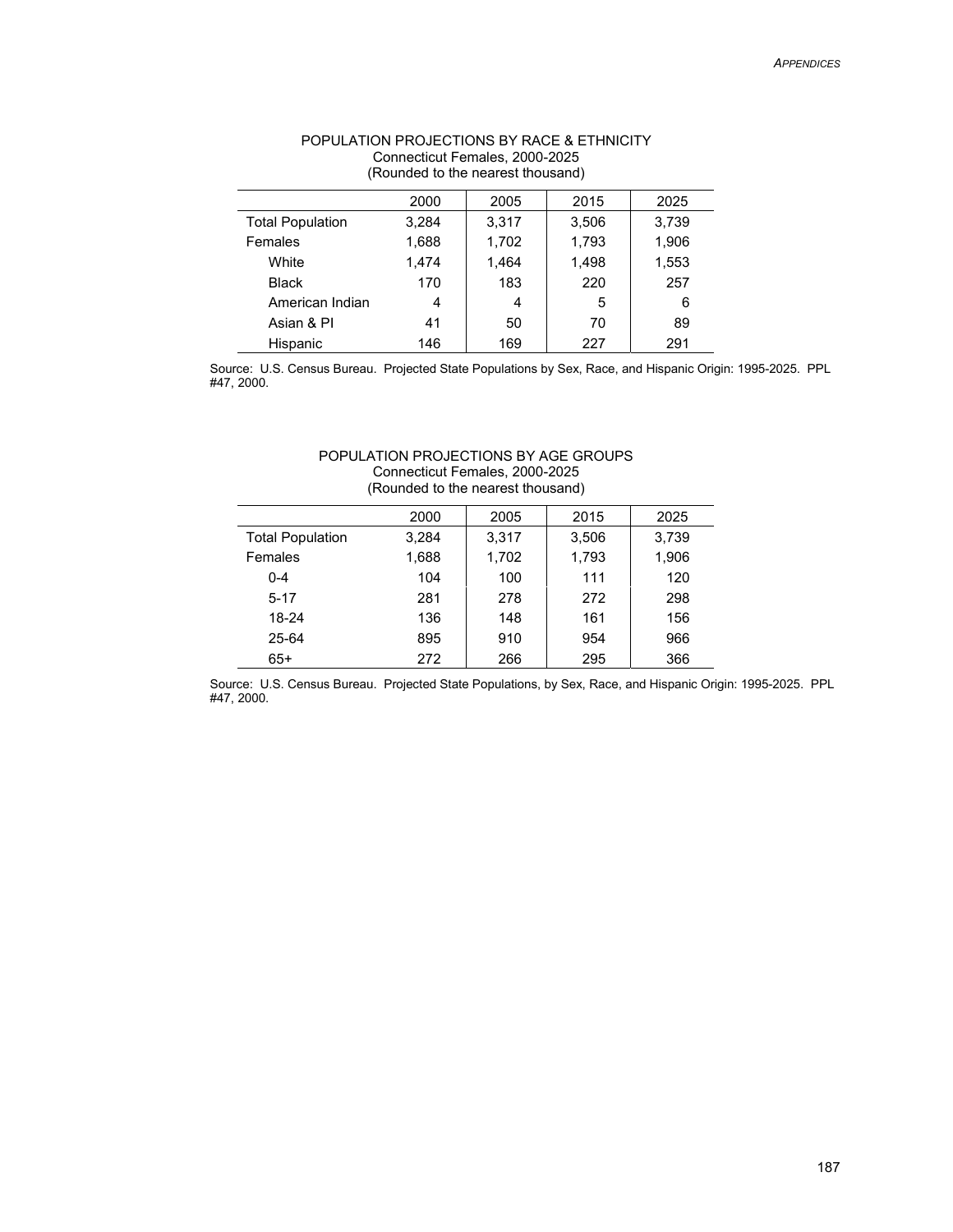| Cause of death                                         | Deaths | Rank           |
|--------------------------------------------------------|--------|----------------|
| Diseases of the heart (390-398,402,404-429)            | 15,669 | 1              |
| All cancer (140-208)                                   | 10,698 | $\overline{2}$ |
| Cerebrovascular disease (430-438)                      | 3,654  | 3              |
| Chronic obstructive pulmonary disease (COPD) (490-496) | 2,005  | 4              |
| Pneumonia & influenza (480-487)                        | 1,988  | 5              |
| Unintentional injuries (E800-E949)                     | 1,142  | 6              |
| Diabetes mellitus (250)                                | 1,058  | 7              |
| Septicemia (038)                                       | 638    | 8              |
| Nephritis, nephrotic syndrome/nephrosis (580-589)      | 551    | 9              |
| Alzheimer's disease (331.0)                            | 541    | 10             |
| Atherosclerosis (440)                                  | 351    | 11             |
| Chronic liver disease and cirrhosis (571)              | 334    | 12             |
| HIV infection (042-044)                                | 204    | 13             |
| Suicide (E950-E959)                                    | 188    | 14             |
| Homicide and legal intervention (E960-E978)            | 106    | 15             |

#### LEADING CAUSES OF DEATH Connecticut Females, 1996-1998

Source: Mueller, L.M., M.M. Hynes, H. Li, and F. Amadeo. In preparation. *Mortality and Its Risk Factors in Connecticut, 1989-1998*. Hartford, CT: Connecticut Department of Public Health, Division of Policy, Planning, and Analysis.

|                                                   | Age groups |           |           |       |       |       |       |
|---------------------------------------------------|------------|-----------|-----------|-------|-------|-------|-------|
| Cause of death                                    | $0 - 14$   | $15 - 24$ | $25 - 44$ | 45-64 | 65-74 | 75-84 | $85+$ |
| Unintentional injuries (E800-E949)                | 46         | 87        | 203       | 160   | 126   | 250   | 270   |
| All cancer (140-208)                              | 22         | 15        | 401       | 2,341 | 2,681 | 3,368 | 1,870 |
| Diseases of the heart (390-398,402,404-429)       | 19         | 14        | 160       | 1,006 | 1,935 | 4,708 | 7,827 |
| Homicide and legal intervention (E960-E978)       | 16         | 15        | 45        | 23    |       |       |       |
| HIV infection (042-044)                           | 8          | 4         | 143       | 48    |       |       | 0     |
| Pneumonia & influenza (480-487)                   | 5          |           | 20        | 80    | 144   | 536   | 1,202 |
| Cerebrovascular disease (430-438)                 | 5          |           | 46        | 174   | 392   | 1,219 | 1,817 |
| Septicemia (038)                                  | 4          |           | 16        | 50    | 80    | 220   | 267   |
| Chronic obstructive pulmonary disease (490-496)   | 2          | 3         | 21        | 182   | 462   | 831   | 504   |
| Nephritis, nephrotic syndrome/nephrosis (580-589) | 2          |           | 13        | 49    | 99    | 179   | 208   |
| Suicide (E950-E959)                               | 2          | 20        | 81        | 49    | 18    | 13    | 5     |
| Atherosclerosis (440)                             | 0          | 0         |           | 9     | 26    | 85    | 230   |
| Alzheimer's disease (331.0)                       | 0          | 0         |           |       | 36    | 182   | 316   |
| Chronic liver disease and cirrhosis (571)         | ი          | 0         | 32        | 99    | 89    | 98    | 16    |
| Diabetes mellitus (250)                           | 0          | 0         | 22        | 176   | 224   | 333   | 303   |

#### LEADING CAUSES OF DEATH BY AGE GROUPS Connecticut Females, 1996-1998

Source: Mueller, L.M., M.M. Hynes, H. Li, and F. Amadeo. In preparation. *Mortality and Its Risk Factors in Connecticut, 1989- 1998*. Hartford, CT: Connecticut Department of Public Health, Division of Policy, Planning, and Analysis.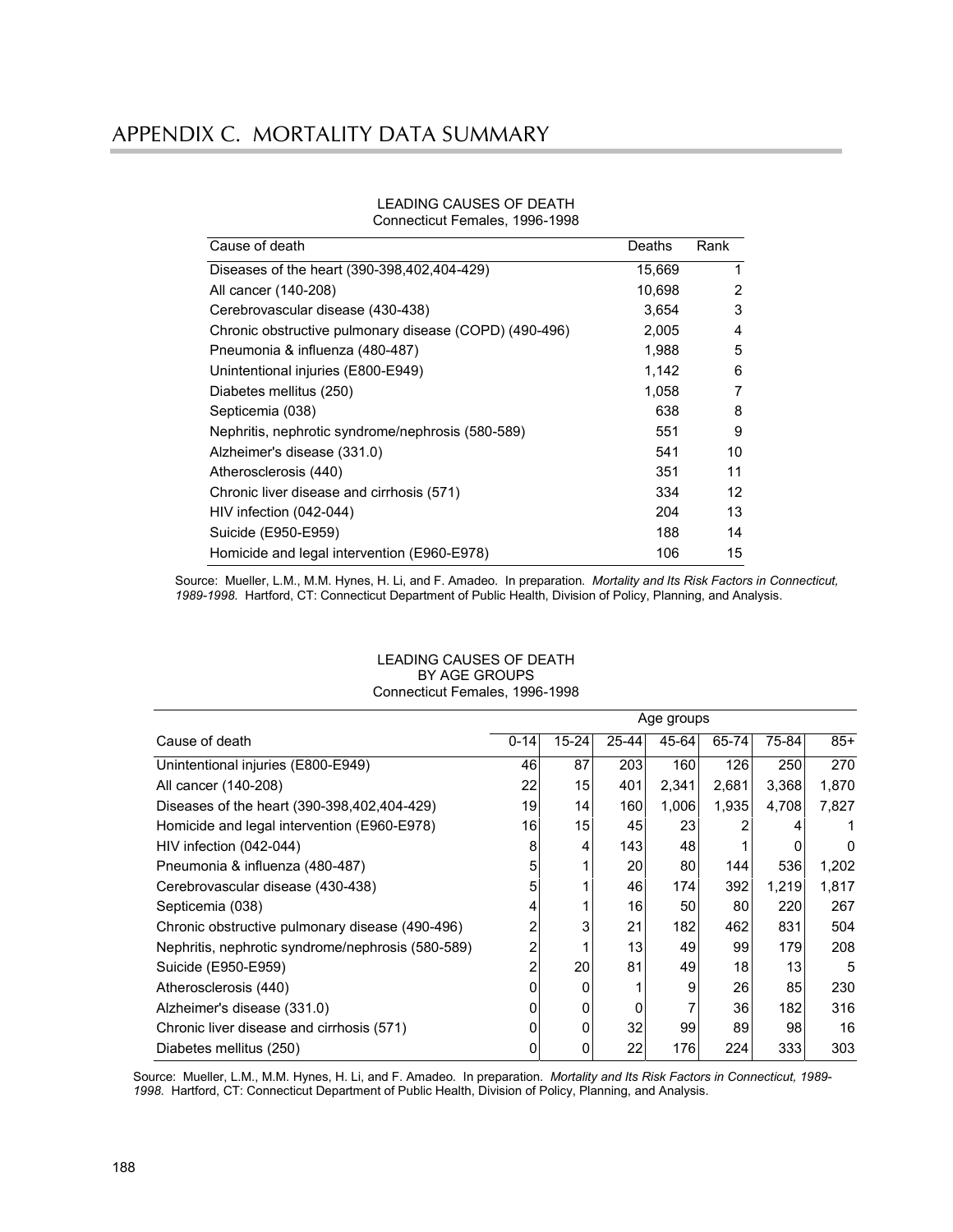#### LEADING CAUSES OF DEATH BY RACE AND ETHNICITY Connecticut Females, 1996-1998

|                                                               |        | Black/   |        |               |          |
|---------------------------------------------------------------|--------|----------|--------|---------------|----------|
|                                                               |        | African  | Asian/ | <b>Native</b> |          |
| Causes of death                                               | White  | American | $PI^*$ | American      | Hispanic |
| Diseases of the heart (390-398,402,404-429)                   | 14,764 | 864      | 33     | 4             | 248      |
| All cancer (140-208)                                          | 10,027 | 614      | 44     | 10            | 181      |
| Cerebrovascular disease (430-438)                             | 3,451  | 182      | 17     | 3             | 59       |
| Chronic obstructive pulmonary disease (COPD)<br>$(490 - 496)$ | 1,955  | 50       |        |               | 31       |
| Pneumonia & influenza (480-487)                               | 1,892  | 91       | 4      | 1             | 32       |
| Unintentional injuries (E800-E949)                            | 1,047  | 80       | 8      | 5             | 48       |
| Diabetes mellitus (250)                                       | 941    | 115      |        | 1             | 33       |
| Septicemia (038)                                              | 584    | 52       |        |               | 18       |
| Alzheimer's disease (331.0)                                   | 528    | 12       |        |               | 6        |
| Nephritis, nephrotic syndrome/nephrosis (580-589)             | 491    | 57       | 3      |               | 20       |
| Atherosclerosis (440)                                         | 339    | 12       |        |               | 2        |
| Chronic liver disease and cirrhosis (571)                     | 311    | 22       |        |               | 22       |
| Suicide (E950-E959)                                           | 173    | 12       | 2      | 1             | 5        |
| HIV infection (042-044)                                       | 102    | 101      |        |               | 51       |
| Homicide and legal intervention (E960-E978)                   | 61     | 42       |        | 2             | 9        |

\* Asian and Pacific Islander.

Source: Mueller, L.M., M.M. Hynes, H. Li, and F. Amadeo. In preparation. *Mortality and Its Risk Factors in Connecticut, 1989- 1998*. Hartford, CT: Connecticut Department of Public Health, Division of Policy, Planning, and Analysis.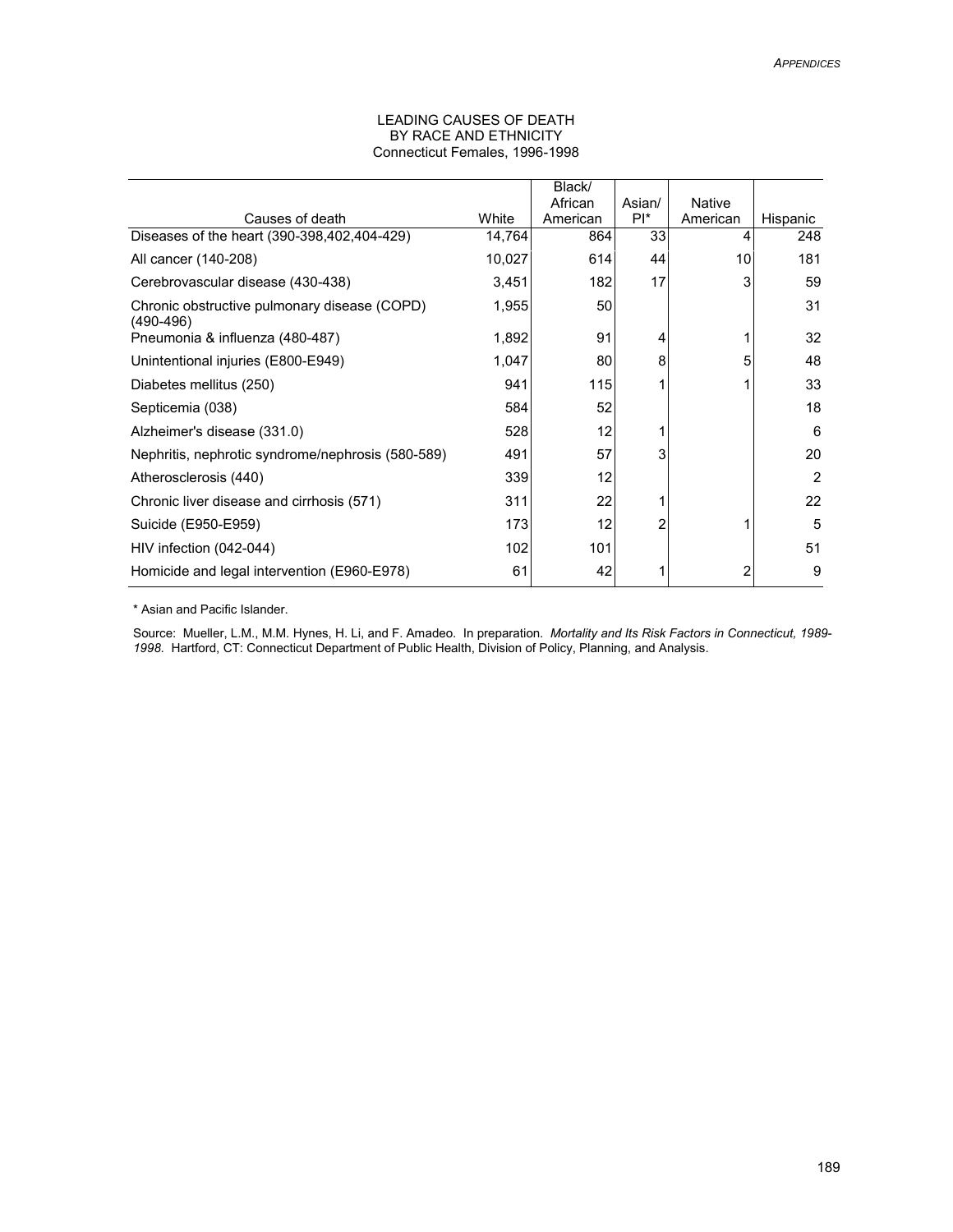#### AGE-ADJUSTED MORTALITY RATES (AAMR) FOR SELECTED CAUSES Connecticut Females, 1989 – 1998

## **CARDIOVASCULAR DISEASE**

#### **LUNG CANCER\***

| Year | CT AAMR | CT AAMR | US AAMR |
|------|---------|---------|---------|
|      | (2000)  | (1940)  | (1940)  |
| 1989 | 316.1   | 127.0   | 147.5   |
| 1990 | 302.1   | 120.9   | 143.0   |
| 1991 | 296.3   | 117.4   | 139.4   |
| 1992 | 298.5   | 118.4   | 136.3   |
| 1993 | 297.4   | 116.4   | 137.9   |
| 1994 | 293.3   | 116.6   | 134.5   |
| 1995 | 289.6   | 115.6   | 133.8   |
| 1996 | 296.6   | 118.6   | 131.3   |
| 1997 | 280.9   | 109.8   | 128.1   |
| 1998 | 279.6   | 109.0   | 125.3   |

| Year | CT AAMR | CT AAMR | <b>IIS AAMR</b> |
|------|---------|---------|-----------------|
|      | (2000)  | (1940)  | (1940)          |
| 1989 | 35.8    | 24.8    | 25.0            |
| 1990 | 35.4    | 24.3    | 25.6            |
| 1991 | 37.8    | 25.5    | 25.8            |
| 1992 | 39.1    | 26.6    | 26.3            |
| 1993 | 37.8    | 25.2    | 26.5            |
| 1994 | 39.2    | 26.1    | 26.6            |
| 1995 | 39.1    | 25.6    | 26.9            |
| 1996 | 41.2    | 26.6    | 26.8            |
| 1997 | 42.4    | 27.3    | 27.0            |
| 1998 | 40.0    | 25.7    | 27.0            |

#### **CORONARY HEART DISEASE**

| Year | CT AAMR | CT AAMR | IIS AAMR |
|------|---------|---------|----------|
|      | (2000)  | (1940)  | (1940)   |
| 1989 | 180.5   | 71.2    | 87.0     |
| 1990 | 169.3   | 66.5    | 84.1     |
| 1991 | 166.6   | 64.9    | 81.6     |
| 1992 | 163.2   | 63.7    | 79.1     |
| 1993 | 163.5   | 62.2    | 79.2     |
| 1994 | 157.7   | 61.1    | 76.6     |
| 1995 | 153.8   | 60.9    | 75.2     |
| 1996 | 155.7   | 61.1    | 73.3     |
| 1997 | 148.9   | 58.0    | 70.0     |
| 1998 | 145.6   | 56.4    | 68.0     |

# **FEMALE BREAST CANCER\***

| Year | CT AAMR | CT AAMR | US AAMR |
|------|---------|---------|---------|
|      | (2000)  | (1940)  | (1940)  |
| 1989 | 35.5    | 24.0    | 23.1    |
| 1990 | 31.8    | 21.4    | 23.0    |
| 1991 | 32.6    | 22.5    | 22.8    |
| 1992 | 30.9    | 21.1    | 21.8    |
| 1993 | 31.2    | 20.8    | 21.4    |
| 1994 | 30.9    | 21.1    | 21.1    |
| 1995 | 31.9    | 21.4    | 21.1    |
| 1996 | 30.9    | 20.9    | 20.2    |
| 1997 | 29.6    | 19.6    | 19.4    |
| 1998 | 29.7    | 19.7    | 18.8    |

#### **CEREBROVASCULAR DISEASE**

| Year | CT AAMR | CT AAMR | US AAMR |
|------|---------|---------|---------|
|      | (2000)  | (1940)  | (1940)  |
| 1989 | 53.5    | 20.9    | 26.1    |
| 1990 | 52.2    | 19.9    | 25.5    |
| 1991 | 48.1    | 18.1    | 24.6    |
| 1992 | 49.0    | 18.2    | 24.1    |
| 1993 | 51.1    | 19.3    | 24.4    |
| 1994 | 49.2    | 18.9    | 24.5    |
| 1995 | 48.7    | 18.1    | 24.7    |
| 1996 | 51.3    | 19.6    | 24.6    |
| 1997 | 49.6    | 18.4    | 24.1    |
| 1998 | 49.9    | 18.8    | 23.6    |
|      |         |         |         |

#### **COLORECTAL CANCER\***

| Year | CT AAMR | CT AAMR | IIS AAMR |
|------|---------|---------|----------|
|      | (2000)  | (1940)  | (1940)   |
| 1989 | 23.3    | 12.0    | 11.7     |
| 1990 | 21.5    | 11.2    | 11.4     |
| 1991 | 20.8    | 11.3    | 11.3     |
| 1992 | 19.0    | 9.9     | 10.9     |
| 1993 | 20.2    | 10.9    | 11.1     |
| 1994 | 19.0    | 9.5     | 10.7     |
| 1995 | 18.4    | 9.8     | 10.6     |
| 1996 | 16.9    | 8.8     | 10.3     |
| 1997 | 17.9    | 9.8     | 10.1     |
| 1998 | 18.5    | 9.7     | 10.0     |
|      |         |         |          |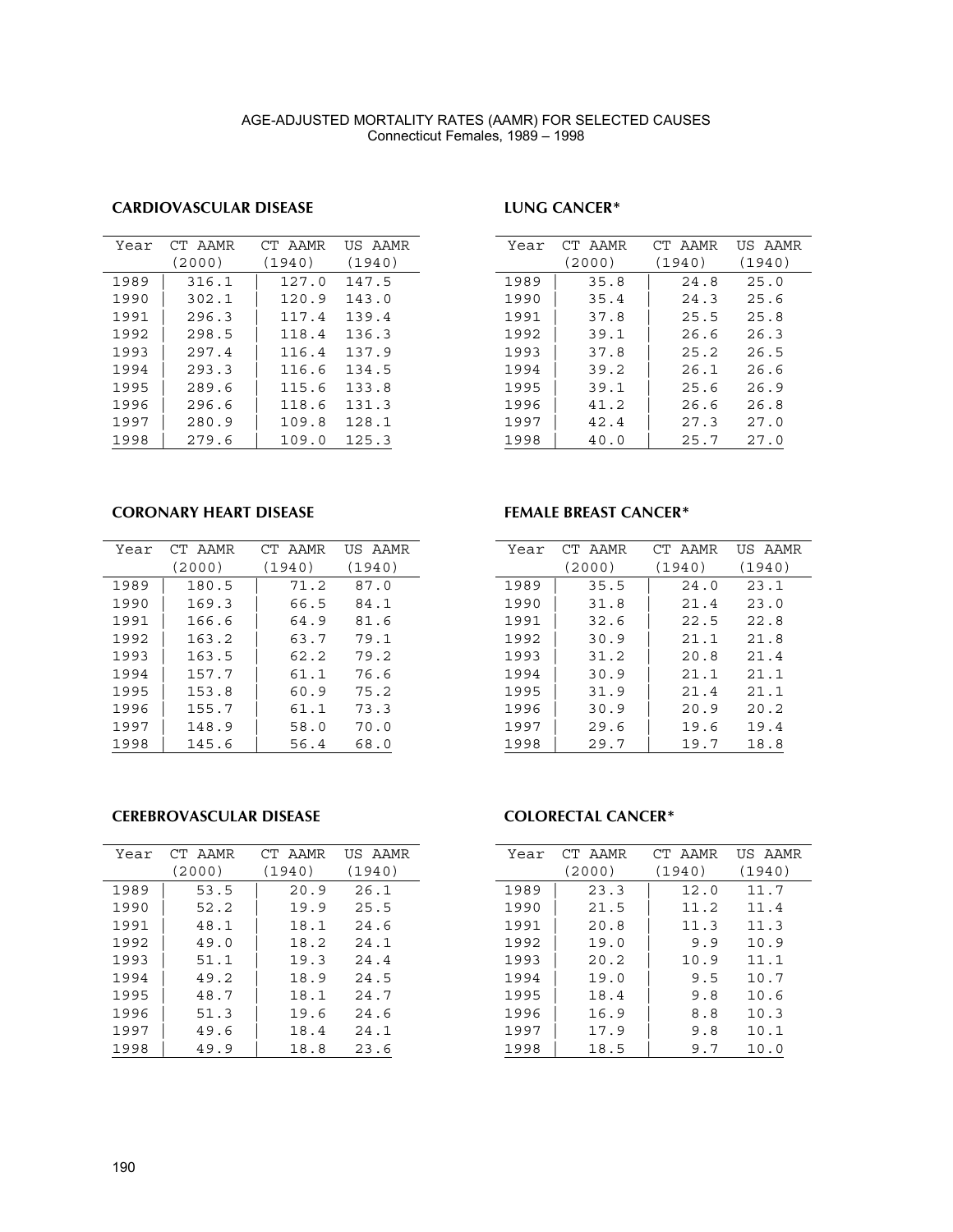# **CERVICAL CANCER**

| Year | CT AAMR | CT AAMR | US AAMR |
|------|---------|---------|---------|
|      | (2000)  | (1940)  | (1940)  |
| 1989 | 2.8     | 2.0     | 2.6     |
| 1990 | 2.4     | 1.7     | 2.8     |
| 1991 | 3.2     | 2.4     | 2.6     |
| 1992 | 2.0     | 1.5     | 2.7     |
| 1993 | 1.8     | 1.3     | 2.6     |
| 1994 | 2.5     | 2.1     | 2.6     |
| 1995 | 2.0     | 1.5     | 2.5     |
| 1996 | 3.0     | 2.2     | 2.5     |
| 1997 | 1.8     | 1.5     | 2.5     |
| 1998 | 1.9     | 1.4     | 2.3     |

#### **CHRONIC OBSTRUCTIVE PULMONARY DISEASE\***

| Year | CT AAMR | CT AAMR | US AAMR |
|------|---------|---------|---------|
|      | (2000)  | (1940)  | (1940)  |
| 1989 | 22.9    | 12.2    | 14.8    |
| 1990 | 23.3    | 12.2    | 14.6    |
| 1991 | 22.6    | 11.1    | 15.4    |
| 1992 | 25.8    | 12.4    | 15.4    |
| 1993 | 26.5    | 12.9    | 17.2    |
| 1994 | 28.5    | 14.3    | 17.0    |
| 1995 | 27.8    | 13.7    | 17.1    |
| 1996 | 28.6    | 14.2    | 17.6    |
| 1997 | 31.5    | 15.5    | 17.8    |
| 1998 | 29.5    | 14.5    | 18.1    |

#### **OVARIAN CANCER**

| Year | CT AAMR | CT AAMR | US AAMR |
|------|---------|---------|---------|
|      | (2000)  | (1940)  | (1940)  |
| 1989 | 9.3     | 6.5     | 6.3     |
| 1990 | 8.7     | 6.0     | 6.3     |
| 1991 | 9.4     | 6.3     | 6.5     |
| 1992 | 9.1     | 5.8     | 6.3     |
| 1993 | 10.1    | 6.4     | 6.1     |
| 1994 | 9.0     | 5.7     | 6.3     |
| 1995 | 9.3     | 5.9     | 6.1     |
| 1996 | 7.2     | 4.5     | 6.0     |
| 1997 | 8.8     | 5.7     | 5.9     |
| 1998 | 9.7     | 6.3     | 5.8     |

#### **ASTHMA**

| Year | CT AAMR | CT AAMR | US AAMR |
|------|---------|---------|---------|
|      | (2000)  | (1940)  | (1940)  |
| 1989 | 1.8     | 1.2     | 1.6     |
| 1990 | 1.4     | 1.0     | 1.4     |
| 1991 | 1.1     | 0.6     | 1.4     |
| 1992 | 1.7     | 1.1     | 1.6     |
| 1993 | 1.7     | 1.2     | 1.8     |
| 1994 | 1.5     | 1.1     | 1.6     |
| 1995 | 2.0     | 1.6     | 1.7     |
| 1996 | 1.7     | 1.3     | 1.8     |
| 1997 | 2.3     | 1.4     | 1.7     |
| 1998 | 1.8     | 1.2     | 1.5     |

## **ENDOMETRIAL CANCER**

| Year | CT AAMR | CT AAMR | US AAMR |
|------|---------|---------|---------|
|      | (2000)  | (1940)  | (1940)  |
| 1989 | 2.2     | 1.3     | 1.2     |
| 1990 | 2.1     | 1.3     | 1.2     |
| 1991 | 2.2     | 1.4     | 1.2     |
| 1992 | 1.8     | 1.1     | 1.3     |
| 1993 | 2.0     | 1.2     | 1.3     |
| 1994 | 2.2     | 1.3     | 1.2     |
| 1995 | 2.0     | 1.3     | 1.1     |
| 1996 | 2.4     | 1.4     | 1.1     |
| 1997 | 1.8     | 1.0     | 1.2     |
| 1998 | 2.1     | 1.2     | 1.2     |

## **DIABETES MELLITUS\***

| Year | CT AAMR | CT AAMR | US AAMR |
|------|---------|---------|---------|
|      | (2000)  | (1940)  | (1940)  |
| 1989 | 12.7    | 6.8     | 10.9    |
| 1990 | 14.7    | 7.5     | 11.0    |
| 1991 | 13.1    | 6.6     | 11.0    |
| 1992 | 13.9    | 7.4     | 11.2    |
| 1993 | 15.4    | 8.5     | 11.6    |
| 1994 | 16.5    | 8.8     | 12.1    |
| 1995 | 16.1    | 8.9     | 12.5    |
| 1996 | 18.1    | 10.1    | 12.6    |
| 1997 | 14.4    | 7.7     | 12.3    |
| 1998 | 16.0    | 8.5     | 12.3    |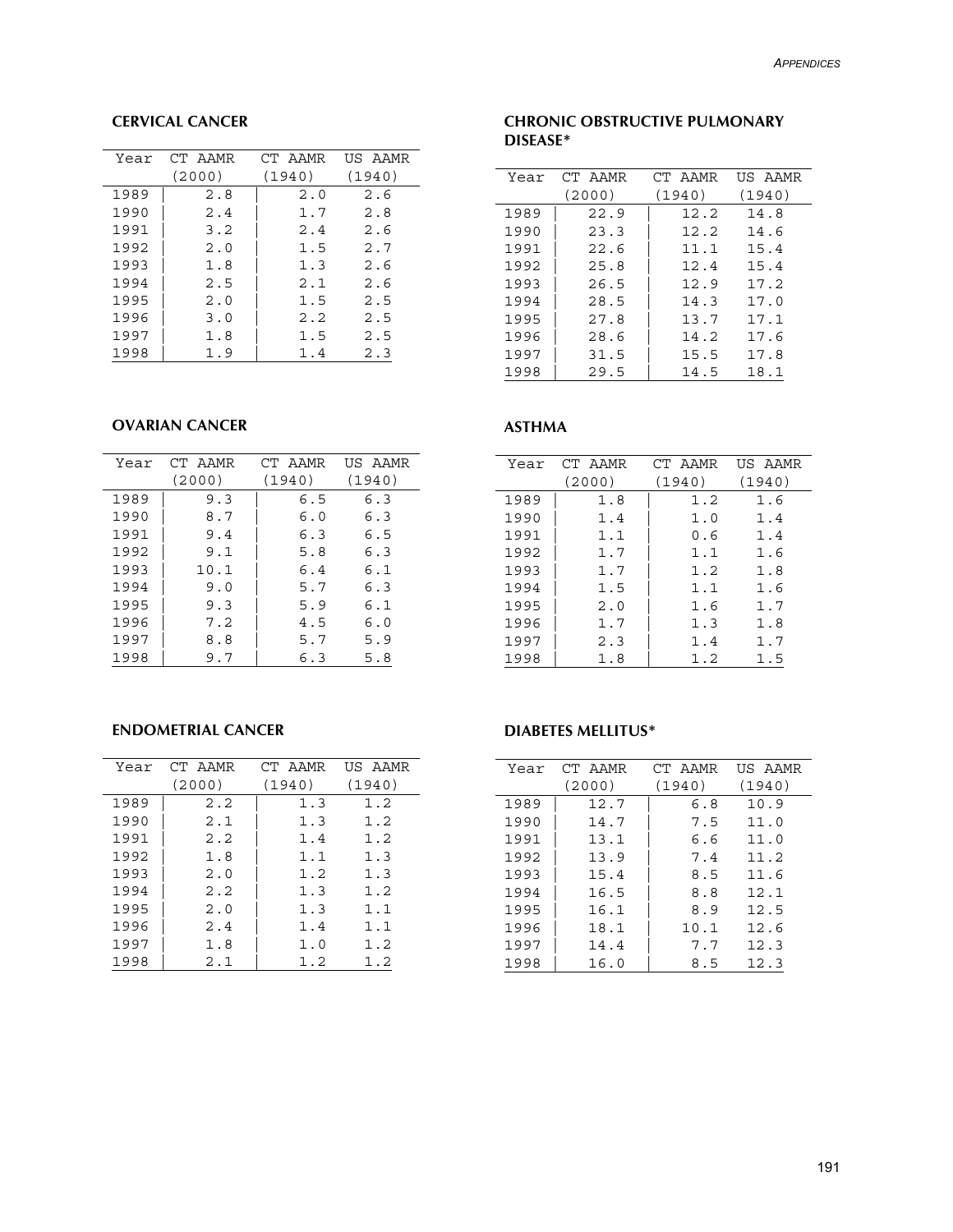#### **HIV INFECTION**

| Year | CT AAMR | CT AAMR | US AAMR |
|------|---------|---------|---------|
|      | (2000)  | (1940)  | (1940)  |
| 1989 | 3.3     | 3.3     | 1.8     |
| 1990 | 2.9     | 3.0     | 2.0     |
| 1991 | 4.5     | 4.5     | 2.6     |
| 1992 | 5.0     | 4.9     | 3.1     |
| 1993 | 6.8     | 6.8     | 3.8     |
| 1994 | 7.2     | 7.1     | 4.6     |
| 1995 | 9.1     | 8.8     | 5.3     |
| 1996 | 5.8     | 5.5     | 4.3     |
| 1997 | 3.2     | 3.2     | 2.3     |
| 1998 | 2.9     | 2.8     | 2.2     |

## **HOMICIDE & LEGAL INTERVENTION**

**FALLS & FALL-RELATED INJURY**

1989 | 4.0 | 1.5 1.6 1990 | 5.2 | 1.8 1.6 1991 | 4.1 | 1.4 1.6 1992 | 4.3 | 1.5 1.6 1993 | 4.1 | 1.5 1.6 1994 | 4.4 | 1.7 1.6 1995 | 4.7 | 1.8 1.6 1996 | 4.5 | 1.7 1.7 1997 | 3.0 | 1.1 1.7 1998 | 4.5 | 1.7 1.9

Year CT AAMR (2000)

| Year | CT AAMR | CT AAMR | US AAMR |
|------|---------|---------|---------|
|      | (2000)  | (1940)  | (1940)  |
| 1989 | 2.8     | 2.9     | 4.2     |
| 1990 | 2.2     | 2.2     | 4.3     |
| 1991 | 2.1     | 2.3     | 4.5     |
| 1992 | 2.2     | 2.2     | 4.4     |
| 1993 | 3.0     | 3.3     | 4.5     |
| 1994 | 2.9     | 3.2     | 4.0     |
| 1995 | 1.8     | 2.2     | 4.1     |
| 1996 | 2.4     | 2.4     | 3.6     |
| 1997 | 1.8     | 1.8     | 3.3     |
| 1998 | 2.3     | 2.6     | 3.2     |

CT AAMR (1940)

US AAMR (1940)

#### **PNEUMONIA & INFLUENZA\***

| Year | CT AAMR | CT AAMR | <b>IIS AAMR</b> |
|------|---------|---------|-----------------|
|      | (2000)  | (1940)  | (1940)          |
| 1989 | 28.6    | 9.8     | 10.9            |
| 1990 | 32.1    | 10.7    | 11.1            |
| 1991 | 28.1    | 8.9     | 10.5            |
| 1992 | 28.1    | 9.3     | 10.0            |
| 1993 | 29.1    | 10.0    | 10.8            |
| 1994 | 27.7    | 9.4     | 10.6            |
| 1995 | 26.2    | 9.3     | 10.6            |
| 1996 | 26.4    | 9.1     | 10.5            |
| 1997 | 26.4    | 9.0     | 10.6            |
| 1998 | 27.0    | 9.0     | 11.0            |

#### **SUICIDE**

| Year | CT AAMR | CT AAMR | US AAMR |
|------|---------|---------|---------|
|      | (2000)  | (1940)  | (1940)  |
| 1989 | 3.4     | 3.1     | 4.6     |
| 1990 | 3.4     | 3.2     | 4.4     |
| 1991 | 3.6     | 3.4     | 4.4     |
| 1992 | 2.9     | 2.7     | 4.3     |
| 1993 | 3.7     | 3.4     | 4.2     |
| 1994 | 4.1     | 3.8     | 4.1     |
| 1995 | 3.7     | 3.6     | 4.1     |
| 1996 | 3.3     | 3.2     | 4.0     |
| 1997 | 3.8     | 3.5     | 4.0     |
| 1998 | 3.7     | 3.4     | 4.0     |

#### Source: Mueller, L.M., M.M. Hynes, H. Li, and F. Amadeo. In preparation. *Mortality and Its Risk Factors in Connecticut, 1989- 1998*. Hartford, CT: Connecticut Department of Public Health, Division of Policy, Planning, and Analysis.

Notes:

\* The annual percent change from 1989 to 1998 is significant (p< .05).

Rates adjusted to the 2000 and 1940 U.S. standard million population. U.S. Census Bureau population estimates used for rate calculations are presented in Appendix B. See Appendix A for definition of terms used in mortality analyses.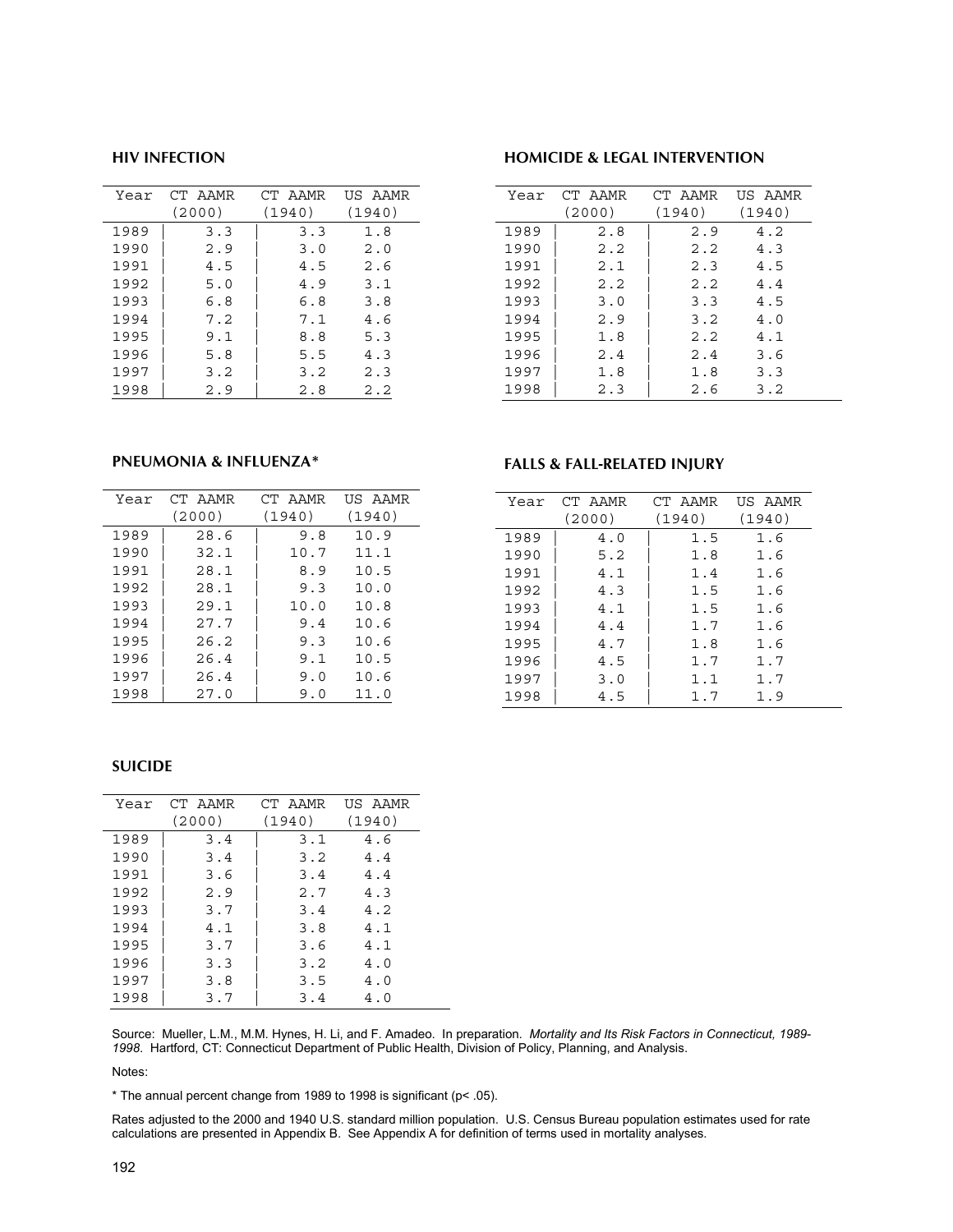#### AGE-ADJUSTED MORTALITY RATES (AAMR) FOR SELECTED CAUSES BY RACE & ETHNICITY Connecticut Females, 1989-1991 and 1996-1998

# **CARDIOVASCULAR DISEASE**

| Race/Ethnicity                      | 1989-1991<br>deaths | 1989-1991<br><b>AAMR</b> | 1996-1998<br>deaths | 1996-1998<br><b>AAMR</b> |
|-------------------------------------|---------------------|--------------------------|---------------------|--------------------------|
| All Females                         | 19,155              | 304.7                    | 20,586              | 285.7*                   |
| White                               | 18,124              | 299.9                    | 19,401              | $280.5*$                 |
| <b>Black &amp; African American</b> | 902                 | $351.3^{\ddagger}$       | 1,118               | $368.4^{\ddagger}$       |
| Asian & Pacific Islander            | 21                  | $111.8^{\ddagger}$       | 54                  | $120.1^{\ddagger}$       |
| Native American                     | 19                  | 270.3                    | 8                   |                          |
| Hispanic                            | 233                 | $185.8^{\ddagger}$       | 319                 | $176.4^{+}$              |

## **CORONARY HEART DISEASE**

|                                     | 1989-1991 | 1989-1991         | 1996-1998 | 1996-1998          |
|-------------------------------------|-----------|-------------------|-----------|--------------------|
| Race/Ethnicity                      | deaths    | AAMR              | deaths    | <b>AAMR</b>        |
| All Females                         | 10,857    | 172.1             | 10,826    | $150.0*$           |
| White                               | 10,318    | 170.1             | 10,224    | $147.5*$           |
| <b>Black &amp; African American</b> | 454       | 179.7             | 575       | $189.9^{\ddagger}$ |
| Asian & Pacific Islander            | 10        |                   | 22        | $46.8^{\ddagger}$  |
| Native American                     | 13        | t                 | 2         |                    |
| Hispanic                            | 118       | $97.6^{\text{+}}$ | 157       | $38.2^{+}$         |

# **CEREBROVASCULAR DISEASE**

| Race/Ethnicity                      | 1989-1991<br>deaths | 1989-1991<br>AAMR | 1996-1998<br>deaths | 1996-1998<br><b>AAMR</b> |
|-------------------------------------|---------------------|-------------------|---------------------|--------------------------|
| All Females                         | 3,219               | 51.3              | 3,654               | 50.3                     |
| White                               | 3,060               | 50.7              | 3,451               | 49.5                     |
| <b>Black &amp; African American</b> | 140                 | 57.4              | 182                 | $62.1^{\ddagger}$        |
| Asian & Pacific Islander            | 5.                  |                   | 17                  | 42.2                     |
| Native American                     | 3                   |                   | 3                   |                          |
| <b>Hispanic</b>                     | 48                  | 39.0              | 59                  |                          |

# **LUNG CANCER**

| Race/Ethnicity           | 1989-1991<br>deaths | 1989-1991<br>AAMR | 1996-1998<br>deaths | 1996-1998<br>AAMR |
|--------------------------|---------------------|-------------------|---------------------|-------------------|
| All Females              | 2,109               | 36.4              | 2,503               | $41.2*$           |
| White                    | 2,004               | 36.6              | 2,378               | $41.8*$           |
| Black & African American | 88                  | 29.9              | 119                 | 35.8              |
| Asian & Pacific Islander | $\mathcal{P}$       |                   | 5                   |                   |
| Native American          |                     |                   |                     |                   |
| <b>Hispanic</b>          | 19                  |                   | 25                  |                   |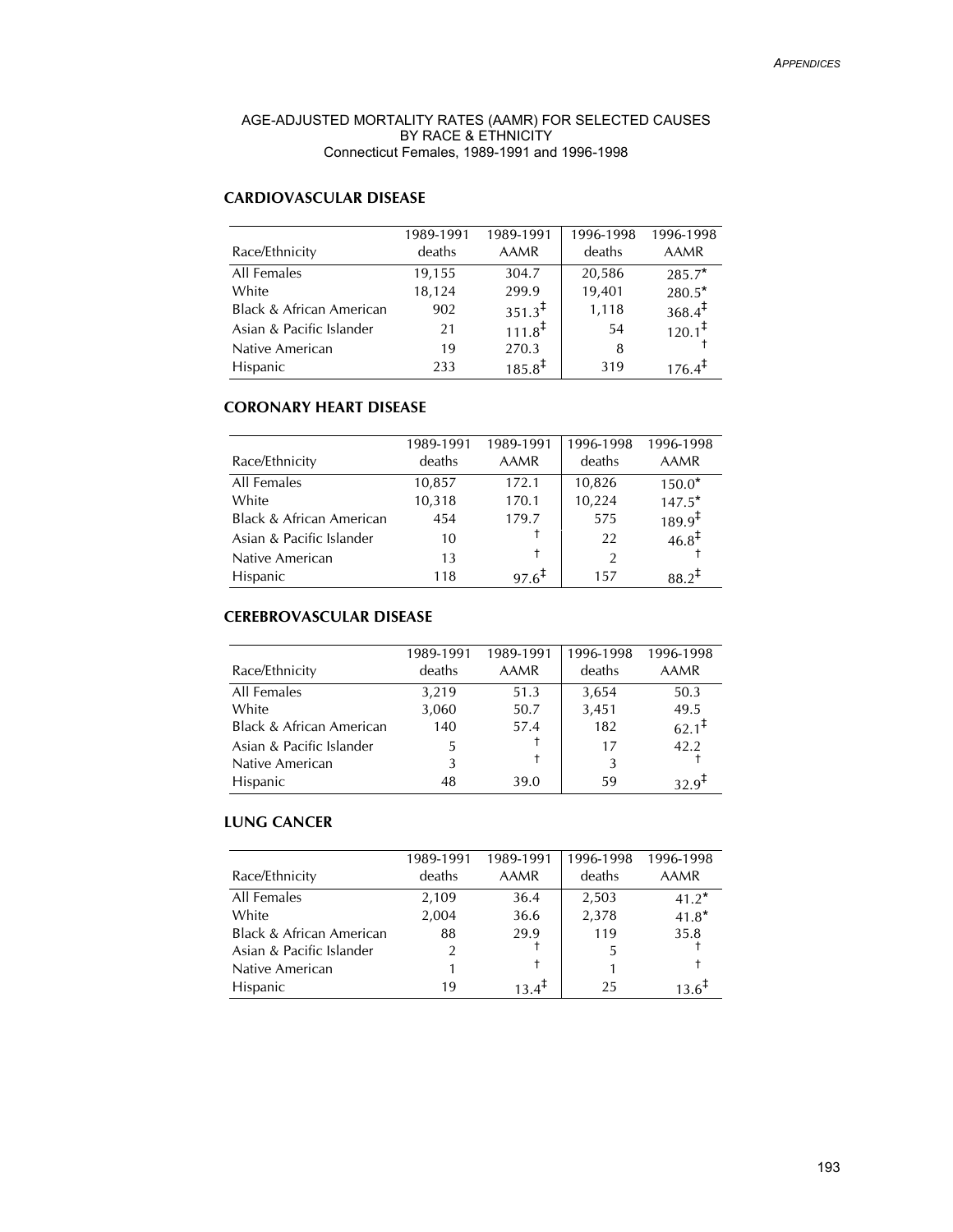## **FEMALE BREAST CANCER**

|                                     | 1989-1991 | 1989-1991        | 1996-1998 | 1996-1998         |
|-------------------------------------|-----------|------------------|-----------|-------------------|
| Race/Ethnicity                      | deaths    | AAMR             | deaths    | <b>AAMR</b>       |
| All Females                         | 1,885     | 33.3             | 1,796     | $30.0*$           |
| White                               | 1,777     | 33.3             | 1,653     | $29.7*$           |
| <b>Black &amp; African American</b> | 92        | 30.1             | 135       | $39.5^{\ddagger}$ |
| Asian & Pacific Islander            |           |                  | 5         |                   |
| Native American                     |           |                  |           |                   |
| <b>Hispanic</b>                     | 16        | $9.3^{\ddagger}$ | 33        | 13 2+             |

## **COLORECTAL CANCER**

|                                     | 1989-1991 | 1989-1991         | 1996-1998 | 1996-1998          |
|-------------------------------------|-----------|-------------------|-----------|--------------------|
| Race/Ethnicity                      | deaths    | AAMR              | deaths    | <b>AAMR</b>        |
| All Females                         | 1,325     | 21.8              | 1,169     | $17.8*$            |
| White                               | 1,265     | 21.9              | 1,097     | $17.5*$            |
| <b>Black &amp; African American</b> | 52        | 20.0              | 65        | 19.9               |
| Asian & Pacific Islander            |           |                   |           |                    |
| Native American                     | 0         |                   | 0         |                    |
| Hispanic                            | 16        | $13.1^{\text{F}}$ | 15.       | $7.2^{\mathrm{+}}$ |

# **CERVICAL CANCER**

|                                     | 1989-1991 | 1989-1991 | 1996-1998 | 1996-1998   |
|-------------------------------------|-----------|-----------|-----------|-------------|
| Race/Ethnicity                      | deaths    | AAMR      | deaths    | <b>AAMR</b> |
| All Females                         | 150       | 2.8       | 127       | 2.2         |
| White                               | 126       | 2.5       | 101       | 1.9         |
| <b>Black &amp; African American</b> | 22        | $6.6^{+}$ | 22        | $5.8^{+}$   |
| Asian & Pacific Islander            |           |           |           |             |
| Native American                     |           |           |           |             |
| Hispanic                            |           |           |           |             |

# **OVARIAN CANCER**

|                                     | 1989-1991 | 1989-1991 |        | 1996-1998 1996-1998 |
|-------------------------------------|-----------|-----------|--------|---------------------|
| Race/Ethnicity                      | deaths    | AAMR      | deaths | AAMR                |
| All Females                         | 526       | 9.2       | 522    | 8.6                 |
| White                               | 506       | 9.4       | 505    | 8.9                 |
| <b>Black &amp; African American</b> | 17        | 5.9       | 15     | $4.6^{\text{T}}$    |
| Asian & Pacific Islander            |           |           |        |                     |
| Native American                     |           | --        |        |                     |
| <b>Hispanic</b>                     |           |           | 10     |                     |

# **ENDOMETRIAL CANCER**

| Race/Ethnicity                      | 1989-1991<br>deaths | 1989-1991<br>AAMR | 1996-1998<br>deaths | 1996-1998<br>AAMR |
|-------------------------------------|---------------------|-------------------|---------------------|-------------------|
| All Females                         | 133                 | 2.2               | 135                 | 2.1               |
| White                               | 127                 | 2.2               | 126                 | 2.1               |
| <b>Black &amp; African American</b> | 6                   |                   | 9                   |                   |
| Asian & Pacific Islander            | O                   |                   |                     |                   |
| Native American                     |                     |                   |                     |                   |
| Hispanic                            |                     |                   |                     |                   |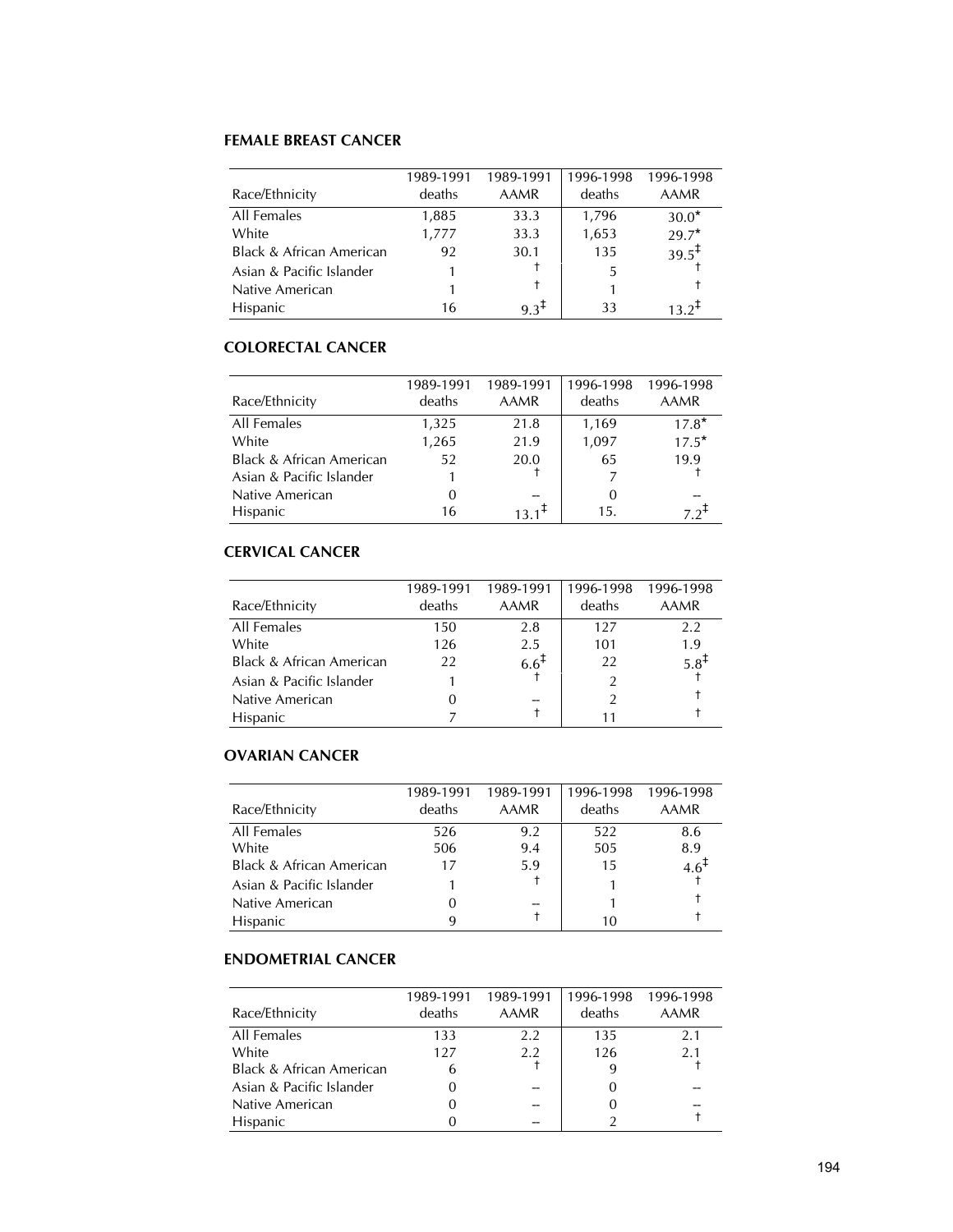# **CHRONIC OBSTRUCTIVE PULMONARY DISEASE**

|                          | 1989-1991 | 1989-1991         | 1996-1998 | 1996-1998         |
|--------------------------|-----------|-------------------|-----------|-------------------|
| Race/Ethnicity           | deaths    | AAMR              | deaths    | <b>AAMR</b>       |
| All Females              | 1,412     | 23.0              | 2,005     | $29.9*$           |
| White                    | 1,369     | 23.3              | 1,955     | $30.7*$           |
| Black & African American | 43        | $15.3^{\ddagger}$ | 50        | $15.1^{\ddagger}$ |
| Asian & Pacific Islander | 0         |                   | $\Omega$  |                   |
| Native American          | 0         |                   | 0         |                   |
| <b>Hispanic</b>          | 19        |                   | 31        |                   |

#### **ASTHMA**

| Race/Ethnicity                      | 1989-1991<br>deaths | 1989-1991<br>AAMR | 1996-1998<br>deaths | 1996-1998<br>AAMR |
|-------------------------------------|---------------------|-------------------|---------------------|-------------------|
| All Females                         | 85                  | 1.5               | 114                 | 1.9               |
| White                               | 73                  | 1.3               | 100                 | 1.8               |
| <b>Black &amp; African American</b> | 12                  |                   | 14                  |                   |
| Asian & Pacific Islander            |                     |                   |                     |                   |
| Native American                     | 0                   |                   | 0                   |                   |
| <b>Hispanic</b>                     |                     |                   | 12                  |                   |

# **DIABETES MELLITUS**

| Race/Ethnicity                      | 1989-1991<br>deaths | 1989-1991<br>AAMR | 1996-1998<br>deaths | 1996-1998<br><b>AAMR</b> |
|-------------------------------------|---------------------|-------------------|---------------------|--------------------------|
| All Females                         | 822                 | 13.5              | 1,058               | $16.2*$                  |
| White                               | 735                 | 12.6              | 941                 | $15.1*$                  |
| <b>Black &amp; African American</b> | 83                  | $30.7^{\ddagger}$ | 115                 | $36.3^{\ddagger}$        |
| Asian & Pacific Islander            |                     |                   |                     |                          |
| Native American                     |                     |                   |                     |                          |
| <b>Hispanic</b>                     | 25                  | 20.6              | 33                  | 17.8                     |

#### **HIV INFECTION**

| Race/Ethnicity                      | 1989-1991<br>deaths | 1989-1991<br>AAMR | 1996-1998<br>deaths | 1996-1998<br><b>AAMR</b> |
|-------------------------------------|---------------------|-------------------|---------------------|--------------------------|
| All Females                         | 192                 | 3.6               | 204                 | 3.9                      |
| White                               | 86                  | 1.8               | 102                 | 2.3                      |
| <b>Black &amp; African American</b> | 103                 | $21.7^{+}$        | 101                 | $21.1^{\frac{1}{2}}$     |
| Asian & Pacific Islander            |                     |                   | 0                   |                          |
| Native American                     | $\Omega$            |                   | 0                   |                          |
| <b>Hispanic</b>                     | 32                  | $9.4^{\text{+}}$  | 51                  |                          |

# **PNEUMONIA & INFLUENZA**

| Race/Ethnicity                      | 1989-1991<br>deaths | 1989-1991<br>AAMR | 1996-1998<br>deaths | 1996-1998<br><b>AAMR</b> |
|-------------------------------------|---------------------|-------------------|---------------------|--------------------------|
| All Females                         | 1,884               | 29.6              | 1,988               | $26.6*$                  |
| White                               | 1,808               | 29.5              | 1,892               | $26.4*$                  |
| <b>Black &amp; African American</b> | 59                  | 22.7              | 91                  | 30.9                     |
| Asian & Pacific Islander            | 4                   |                   |                     |                          |
| Native American                     |                     |                   |                     |                          |
| <b>Hispanic</b>                     | 20                  | $191+$            | 32                  |                          |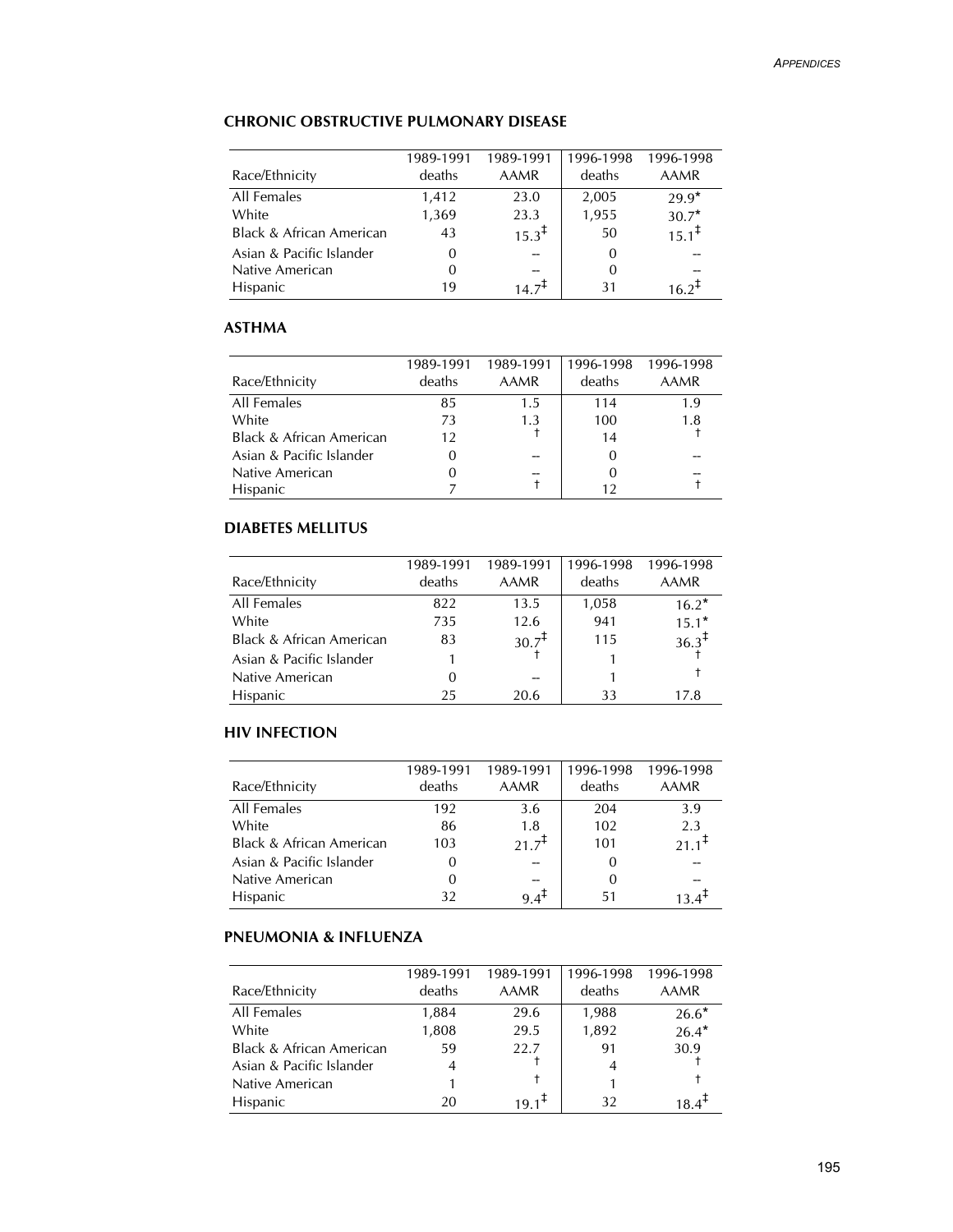#### **SUICIDE**

|                                     | 1989-1991 | 1989-1991 | 1996-1998 | 1996-1998   |
|-------------------------------------|-----------|-----------|-----------|-------------|
| Race/Ethnicity                      | deaths    | AAMR      | deaths    | <b>AAMR</b> |
| All Females                         | 181       | 3.5       | 188       | 3.6         |
| White                               | 165       | 3.5       | 173       | 3.7         |
| <b>Black &amp; African American</b> | 10        |           | 12        |             |
| Asian & Pacific Islander            |           |           |           |             |
| Native American                     |           |           |           |             |
| Hispanic                            |           |           |           |             |

#### **HOMICIDE AND LEGAL INTERVENTION**

|                                     | 1989-1991 | 1989-1991        | 1996-1998 | 1996-1998 |
|-------------------------------------|-----------|------------------|-----------|-----------|
| Race/Ethnicity                      | deaths    | AAMR             | deaths    | AAMR      |
| All Females                         | 127       | 2.4              | 106       | 2.1       |
| White                               | 89        | 1.9              | 61        | 1.4       |
| <b>Black &amp; African American</b> | 35        | 6.9 <sup>T</sup> | 42        | $8.3^{+}$ |
| Asian & Pacific Islander            |           |                  |           |           |
| Native American                     |           |                  |           |           |
| <b>Hispanic</b>                     |           |                  |           |           |

#### **FALLS AND FALL RELATED INJURY**

| Race/Ethnicity                      | 1989-1991<br>deaths | 1989-1991<br>AAMR | 1996-1998<br>deaths | 1996-1998<br><b>AAMR</b> |
|-------------------------------------|---------------------|-------------------|---------------------|--------------------------|
| All Females                         | 282                 | 4.4               | 293                 | 4.0                      |
| White                               | 275                 | 4.5               | 287                 | 4.1                      |
| <b>Black &amp; African American</b> |                     |                   |                     |                          |
| Asian & Pacific Islander            |                     |                   |                     |                          |
| Native American                     |                     |                   |                     |                          |
| <b>Hispanic</b>                     |                     |                   |                     |                          |

Source: Mueller, L.M., M.M. Hynes, H. Li, and F. Amadeo. In preparation. *Mortality and Its Risk Factors in Connecticut, 1989- 1998*. Hartford, CT: Connecticut Department of Public Health, Division of Policy, Planning, and Analysis.

#### Notes:

Racial groupings (African American/Black, Asian & Pacific Islander, Native American, and White) include persons of Hispanic ethnicity. Less than 1 percent of the mortality data are missing race or ethnicity identifiers.

\* Change in rates from 1989-1991 to 1996-1998 period is statistically significant (p< .05).

† Statistics not calculated for fewer than 15 events.

‡ The AAMR is significantly different from that of whites (p< .05)

Rates are per 100,000 persons based on race and ethnicity specific population estimates, and age-adjusted to the 2000 U.S. standard million population.

See Appendix A for definition of terms used in mortality analyses.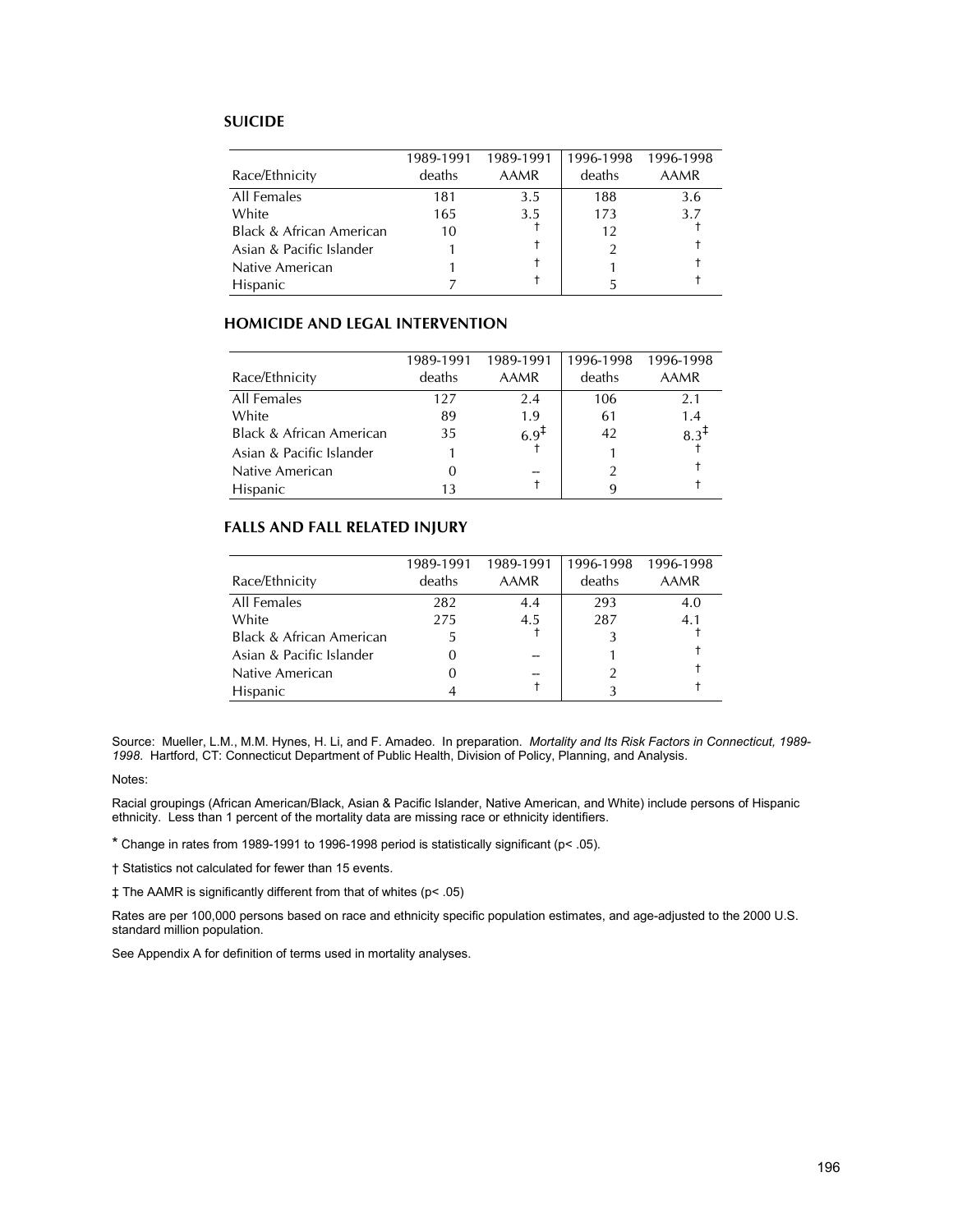# APPENDIX D. HOSPITALIZATION DATA SUMMARY

#### AGE-ADJUSTED HOSPITALIZATION RATES (AAHR) FOR SELECTED CAUSES Connecticut Females, 1993 – 1997

#### **CARDIOVASCULAR DISEASE**

| Year   | <b>Discharges</b> | <b>AAHR</b> |
|--------|-------------------|-------------|
| 1993   | 27,937            | 1378.1      |
| 1994   | 28,599            | 1400.6      |
| 1995   | 28,984            | 1407.9      |
| 1996   | 28,868            | 1391.0      |
| 1997   | 29,317            | 1399.2      |
| $5-yr$ | 143,705           | 1395.9      |

#### **CORONARY HEART DISEASE**

| Year   | <b>Discharges</b> | AAHR  |
|--------|-------------------|-------|
| 1993   | 9,826             | 493.8 |
| 1994   | 10,017            | 500.4 |
| 1995   | 10,087            | 501.3 |
| 1996   | 9,945             | 491.0 |
| 1997   | 9,813             | 481.3 |
| $5-vr$ | 49,688            | 493.9 |

#### **CEREBROVASCULAR DISEASE**

| Year   | <b>Discharges</b> | AAHR  |
|--------|-------------------|-------|
| 1993   | 4,680             | 224.0 |
| 1994   | 4,799             | 228.3 |
| 1995   | 5,142             | 242.3 |
| 1996   | 5,169             | 242.0 |
| 1997   | 5,343             | 247.2 |
| $5-vr$ | 25,133            | 237.2 |

#### **LUNG CANCER**

| Year   | <b>Discharges</b> | AAHR |
|--------|-------------------|------|
| 1993   | 828               | 43.4 |
| 1994   | 833               | 43.3 |
| 1995   | 852               | 43.6 |
| 1996   | 893               | 46.5 |
| 1997   | 979               | 49.8 |
| $5-yr$ | 4,385             | 45.8 |

#### **FEMALE BREAST CANCER**

| Year   | <b>Discharges</b> | AAHR  |
|--------|-------------------|-------|
| 1993   | 1,862             | 102.5 |
| 1994   | 1,822             | 99.8  |
| 1995   | 1,754             | 95.2  |
| 1996   | 1,647             | 90.2  |
| 1997   | 1,588             | 86.0  |
| $5-vr$ | 8,673             | 95.0  |

#### **COLORECTAL CANCER**

| Year   | <b>Discharges</b> | AAHR |
|--------|-------------------|------|
| 1993   | 1,002             | 48.8 |
| 1994   | 1,017             | 49.3 |
| 1995   | 1,068             | 51.2 |
| 1996   | 955               | 45.8 |
| 1997   | 1,100             | 53.0 |
| $5-vr$ | 5,142             | 50.1 |

#### **CERVICAL CANCER**

| <b>Discharges</b> | AAHR |
|-------------------|------|
| 168               | 9.4  |
| 171               | 9.6  |
| 184               | 9.8  |
| 207               | 11.3 |
| 188               | 10.2 |
| 918               | 10.4 |
|                   |      |

#### **OVARIAN CANCER**

| Year   | <b>Discharges</b> | AAHR |
|--------|-------------------|------|
| 1993   | 295               | 15.7 |
| 1994   | 311               | 16.5 |
| 1995   | 289               | 15.8 |
| 1996   | 324               | 17.3 |
| 1997   | 321               | 17.2 |
| $5-yr$ | 1,540             | 17.0 |

#### **ENDOMETRIAL CANCER**

| Year   | <b>Discharges</b> | AAHR |
|--------|-------------------|------|
| 1993   | 520               | 27.6 |
| 1994   | 515               | 27.0 |
| 1995   | 513               | 27.7 |
| 1996   | 516               | 27.2 |
| 1997   | 494               | 26.0 |
| $5-vr$ | 2,558             | 27.5 |
|        |                   |      |

#### **COPD**

| Year   | <b>Discharges</b> | AAHR  |
|--------|-------------------|-------|
| 1993   | 5,052             | 276.4 |
| 1994   | 4,967             | 272.6 |
| 1995   | 5,161             | 283.1 |
| 1996   | 5,173             | 284.0 |
| 1997   | 5,110             | 277.9 |
| $5-vr$ | 25,463            | 279.4 |
|        |                   |       |

#### **ASTHMA**

| Year   | <b>Discharges</b> | AAHR  |
|--------|-------------------|-------|
| 1993   | 2,830             | 165.5 |
| 1994   | 2,656             | 156.1 |
| 1995   | 2,710             | 159.7 |
| 1996   | 2,704             | 160.9 |
| 1997   | 2,503             | 148.7 |
| $5-yr$ | 13,403            | 158.6 |

#### **DIABETES MELLITUS**

| Year   | <b>Discharges</b> | AAHR  |
|--------|-------------------|-------|
| 1993   | 1,827             | 100.5 |
| 1994   | 1,889             | 103.2 |
| 1995   | 1,935             | 105.7 |
| 1996   | 1,936             | 104.5 |
| 1997   | 1,875             | 101.8 |
| $5-vr$ | 9,462             | 103.7 |

#### **OSTEOPOROSIS**

| Year   | <b>Discharges</b> | AAHR |
|--------|-------------------|------|
| 1993   | 640               | 29.3 |
| 1994   | 620               | 28.2 |
| 1995   | 547               | 24.5 |
| 1996   | 516               | 23.2 |
| 1997   | 504               | 22.0 |
| $5-yr$ | 2,827             | 25.8 |

#### **OSTEOARTHRITIS**

| Year   | <b>Discharges</b> | AAHR  |
|--------|-------------------|-------|
| 1993   | 2,080             | 103.9 |
| 1994   | 2,202             | 110.1 |
| 1995   | 2,353             | 117.1 |
| 1996   | 2,591             | 128.8 |
| 1997   | 2,800             | 140.3 |
| $5-vr$ | 12,026            | 120.5 |
|        |                   |       |

#### **AUTO-IMMUNE DISEASES**

| Year   | <b>Discharges</b> | AAHR |
|--------|-------------------|------|
| 1993   | 462               | 25.6 |
| 1994   | 449               | 25.3 |
| 1995   | 424               | 24.1 |
| 1996   | 464               | 25.9 |
| 1997   | 495               | 27.7 |
| $5-vr$ | 2,294             | 26.3 |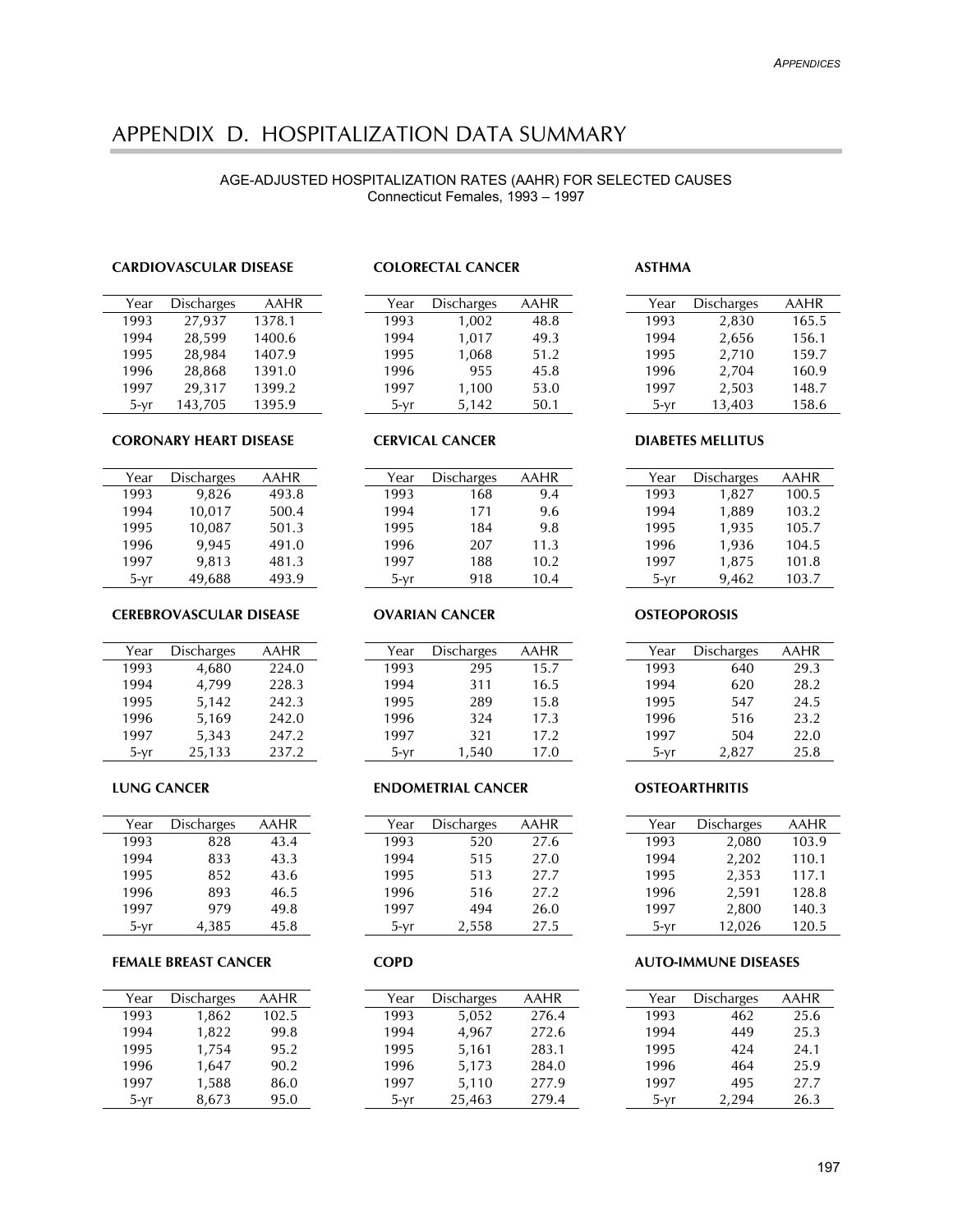#### **SEXUALLY TRANSMITTED DISEASES** Year Discharges AAHR<br>1993 49 2.6 1993 49 2.6<br>1994 46 2.6 1994 46 2.6<br>1995 46 2.7 1995 46 2.7<br>1996 47 2.7 1996 1997 31 1.6<br>5-yr 219 2.8  $5-yr$ **PELVIC INFLAMMATORY DISEASE HIV INFECTION** Year Discharges AAHR 1993 70 3.7<br>1994 147 8.0 1994 147 8.0<br>1995 498 27.8 1995 498 27.8<br>1996 523 29.5 1996 523 29.5<br>1997 338 19.2 1997 5-yr 1,576 18.0 **SELF-INFLICTED INJURY** Year Discharges AAHR 1993 1,181 72.1 1994 1,237 76.1 1995 1,169 71.6 1996 1,221 74.7 1997 1,173 71.8 5-yr 5,981 73.7

| <b>Discharges</b><br>AAHR<br>Year |  |
|-----------------------------------|--|
| 1993<br>538<br>31.5               |  |
| 1994<br>33.9<br>566               |  |
| 1995<br>492<br>29.1               |  |
| 1996<br>421<br>25.4               |  |
| 1997<br>380<br>23.1               |  |
| 2,397<br>29.1<br>5-vr             |  |

#### **PNEUMONIA & INFLUENZA**

| Year   | Discharges | AAHR |
|--------|------------|------|
| 1993   | 1,181      | 72.1 |
| 1994   | 1,237      | 76.1 |
| 1995   | 1,169      | 71.6 |
| 1996   | 1,221      | 74.7 |
| 1997   | 1,173      | 71.8 |
| $5-yr$ | 5,981      | 73.7 |

#### **FALLS & FALL-RELATED INJURY**

| Year   | Discharges | AAHR | Year |      | <b>Discharges</b> | AAHR  | Year | <b>Discharges</b> |  |
|--------|------------|------|------|------|-------------------|-------|------|-------------------|--|
| 1993   | 538        | 31.5 | 1993 |      | 5,522             | 279.1 | 1993 | 5,710             |  |
| 1994   | 566        | 33.9 | 1994 |      | 5,661             | 283.7 | 1994 | 7,288             |  |
| 1995   | 492        | 29.1 | 1995 |      | 5.949             | 294.4 | 1995 | 6,755             |  |
| 1996   | 421        | 25.4 | 1996 |      | 5.714             | 281.0 | 1996 | 6,797             |  |
| 1997   | 380        | 23.1 | 1997 |      | 5.717             | 276.6 | 1997 | 6.646             |  |
| $5-vr$ | 2.397      | 29.1 |      | 5-vr | 28,563            | 283.6 | 5-vr | 33,196            |  |

Source: Connecticut Department of Public Health, Division of Policy, Planning & Analysis. 2001. Unpublished data.

Notes: Rates adjusted to the 2000 U.S. standard million population. U.S. Census Bureau population estimates used for rate calculations are presented in Appendix B. See Appendix A for definition of terms used in hospitalization analyses.

#### AGE-ADJUSTED HOSPITALIZATION RATES (AAHR) FOR SELECTED CAUSES BY RACE AND ETHNICITY Connecticut Females, 1993-1997

#### **CARDIOVASCULAR DISEASE**

| Race/Ethnicity         | <b>Discharges</b> | <b>AAHR</b> |
|------------------------|-------------------|-------------|
|                        |                   |             |
| All Females            | 143,705           | 1395.9*     |
| White, Non-Hispanic    | 126,553           | 1329.3      |
| Black, Non-Hispanic    | 10,720            | 2080.0*     |
| Asian/Pl, Non-Hispanic | 230               | $316.2*$    |
| Native American, Non-H | 45                | 349.8*      |
| Hispanic               | 4,277             | 1330.2      |

#### **CORONARY HEART DISEASE**

| Race/Ethnicity         | <b>Discharges</b> | AAHR     |
|------------------------|-------------------|----------|
| All Females            | 49,688            | 493.9*   |
| White, Non-Hispanic    | 44,280            | 478.5    |
| Black, Non-Hispanic    | 2,881             | $556.7*$ |
| Asian/PI, Non-Hispanic | 65                | $93.6*$  |
| Native American, Non-H | 12                |          |
| Hispanic               | 1,633             | $519.8*$ |

#### **CEREBROVASCULAR DISEASE**

| Race/Ethnicity         | <b>Discharges</b> | AAHR     |
|------------------------|-------------------|----------|
| All Females            | 25,133            | $237.2*$ |
| White, Non-Hispanic    | 22,314            | 226.4    |
| Black, Non-Hispanic    | 1,952             | $396.1*$ |
| Asian/PI, Non-Hispanic | 60                | $90.7*$  |
| Native American, Non-H | 8                 | Ť        |
| Hispanic               | 501               | $164.9*$ |

#### **LUNG CANCER**

| Race/Ethnicity         | <b>Discharges</b> | <b>AAHR</b> |
|------------------------|-------------------|-------------|
| All Females            | 4,385             | 45.8        |
| White, Non-Hispanic    | 4,002             | 46.3        |
| Black, Non-Hispanic    | 266               | 49.3        |
| Asian/PI, Non-Hispanic | 5                 | Ť           |
| Native American, Non-H | 0                 |             |
| Hispanic               | 63                | $18.1*$     |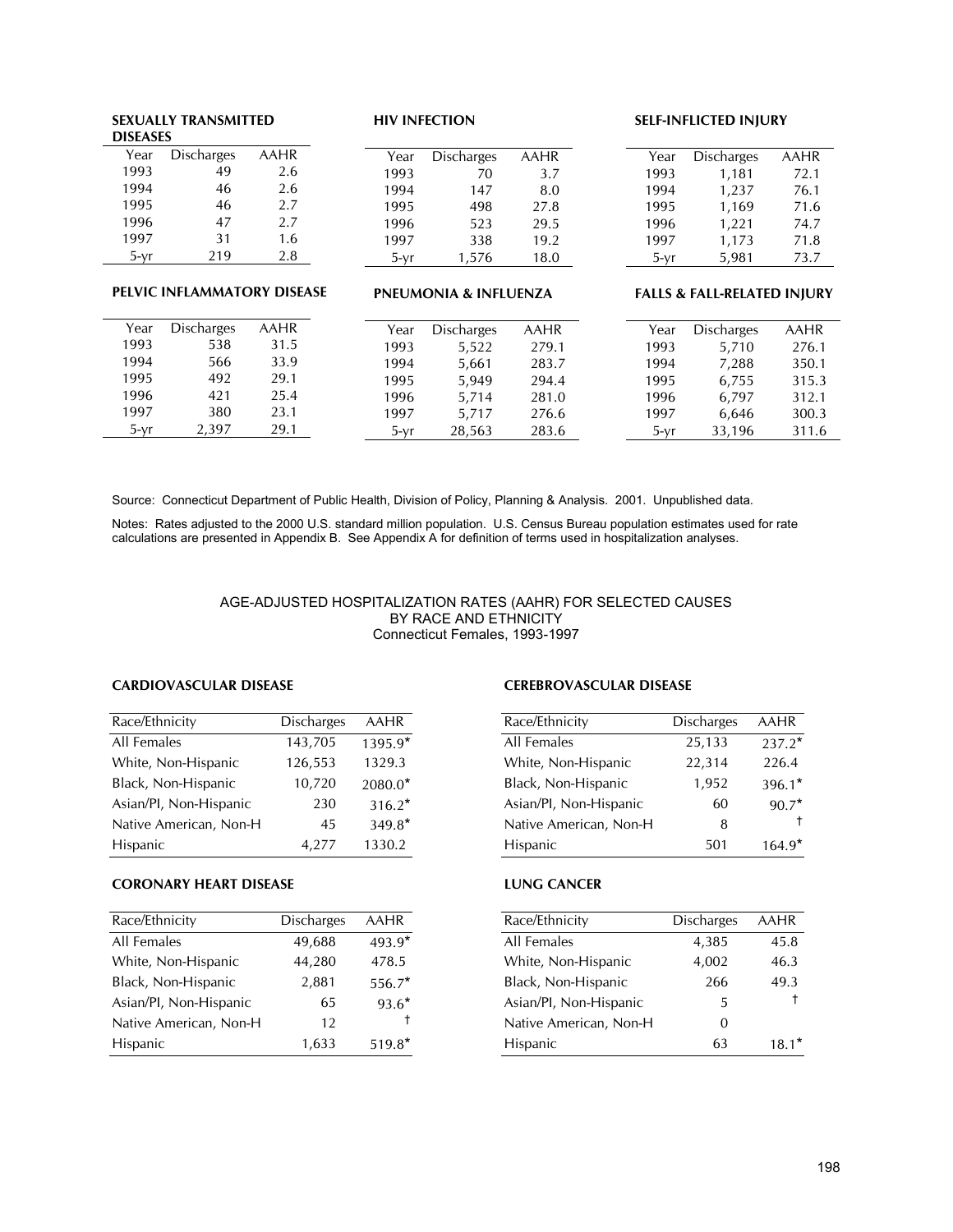#### **FEMALE BREAST CANCER**

| Race/Ethnicity         | <b>Discharges</b> | <b>AAHR</b> |
|------------------------|-------------------|-------------|
| All Females            | 8,673             | 95.0        |
| White, Non-Hispanic    | 7,834             | 96.9        |
| Black, Non-Hispanic    | 515               | 90.3        |
| Asian/PI, Non-Hispanic | 34                | $30.0*$     |
| Native American, Non-H | 4                 |             |
| Hispanic               | 158               | $40.1*$     |

#### **COLORECTAL CANCER**

| Race/Ethnicity         | <b>Discharges</b> | AAHR    |
|------------------------|-------------------|---------|
| All Females            | 5,142             | 50.1    |
| White, Non-Hispanic    | 4,695             | 49.8    |
| Black, Non-Hispanic    | 288               | 56.2    |
| Asian/PI, Non-Hispanic | 10                |         |
| Native American, Non-H | 1                 | Ť       |
| <b>Hispanic</b>        | 80                | $26.0*$ |

#### **CERVICAL CANCER**

| Race/Ethnicity         | <b>Discharges</b> | <b>AAHR</b> |
|------------------------|-------------------|-------------|
| All Females            | 918               | $10.4*$     |
| White, Non-Hispanic    | 663               | 8.7         |
| Black, Non-Hispanic    | 142               | $23.3*$     |
| Asian/PI, Non-Hispanic | 12                |             |
| Native American, Non-H | 0                 |             |
| <b>Hispanic</b>        | 77                | $18.5*$     |

#### **OVARIAN CANCER**

| Race/Ethnicity         | <b>Discharges</b> | AAHR   |
|------------------------|-------------------|--------|
| All Females            | 1,540             | 17.0   |
| White, Non-Hispanic    | 1,420             | 17.7   |
| Black, Non-Hispanic    | 50                | $8.7*$ |
| Asian/Pl, Non-Hispanic | 5                 |        |
| Native American, Non-H | 0                 |        |
| Hispanic               | 44                |        |

# **ENDOMETRIAL CANCER**

| Race/Ethnicity         | <b>Discharges</b> | AAHR    |
|------------------------|-------------------|---------|
| All Females            | 2,558             | 27.5    |
| White, Non-Hispanic    | 2,360             | 28.3    |
| Black, Non-Hispanic    | 115               | $21.8*$ |
| Asian/Pl, Non-Hispanic | 7                 |         |
| Native American, Non-H | 0                 |         |
| <b>Hispanic</b>        | 33                | $9.3*$  |

#### **CHRONIC OBSTRUCTIVE PULMONARY DIS.**

| Race/Ethnicity         | <b>Discharges</b> | <b>AAHR</b> |
|------------------------|-------------------|-------------|
| All Females            | 25,463            | $279.4*$    |
| White, Non-Hispanic    | 18,486            | 225.9       |
| Black, Non-Hispanic    | 3,278             | 489.1*      |
| Asian/Pl, Non-Hispanic | 57                | $40.8*$     |
| Native American, Non-H | 13                |             |
| <b>Hispanic</b>        | 3,413             | $664.7*$    |

#### **ASTHMA**

| Race/Ethnicity         | <b>Discharges</b> | AAHR     |
|------------------------|-------------------|----------|
| All Females            | 13,403            | $158.6*$ |
| White, Non-Hispanic    | 7,452             | 104.4    |
| Black, Non-Hispanic    | 2,708             | $380.4*$ |
| Asian/PI, Non-Hispanic | 48                | $30.5*$  |
| Native American, Non-H | 11                |          |
| <b>Hispanic</b>        | 3.043             | $546.4*$ |

#### **DIABETES**

| Race/Ethnicity         | <b>Discharges</b> | <b>AAHR</b> |
|------------------------|-------------------|-------------|
| All Females            | 9,462             | $103.7*$    |
| White, Non-Hispanic    | 6,723             | 83.8        |
| Black, Non-Hispanic    | 1,967             | 337.3*      |
| Asian/Pl, Non-Hispanic | 14                |             |
| Native American, Non-H | 4                 | Ť.          |
| <b>Hispanic</b>        | 646               | 156.6*      |

#### **OSTEOPOROSIS**

| Race/Ethnicity         | <b>Discharges</b> | AAHR   |
|------------------------|-------------------|--------|
| All Females            | 2,827             | 25.8   |
| White, Non-Hispanic    | 2,707             | 26.6   |
| Black, Non-Hispanic    | 39                | $8.0*$ |
| Asian/Pl, Non-Hispanic | 4                 |        |
| Native American, Non-H | 1                 |        |
| Hispanic               | 25                | -5     |

#### **OSTEOARTHRITIS**

| Race/Ethnicity         | <b>Discharges</b> | AAHR    |
|------------------------|-------------------|---------|
| All Females            | 12,026            | 120.5   |
| White, Non-Hispanic    | 11,070            | 121.6   |
| Black, Non-Hispanic    | 626               | 123.9   |
| Asian/PI, Non-Hispanic | 9                 |         |
| Native American, Non-H | 7                 |         |
| <b>Hispanic</b>        | 143               | $45.3*$ |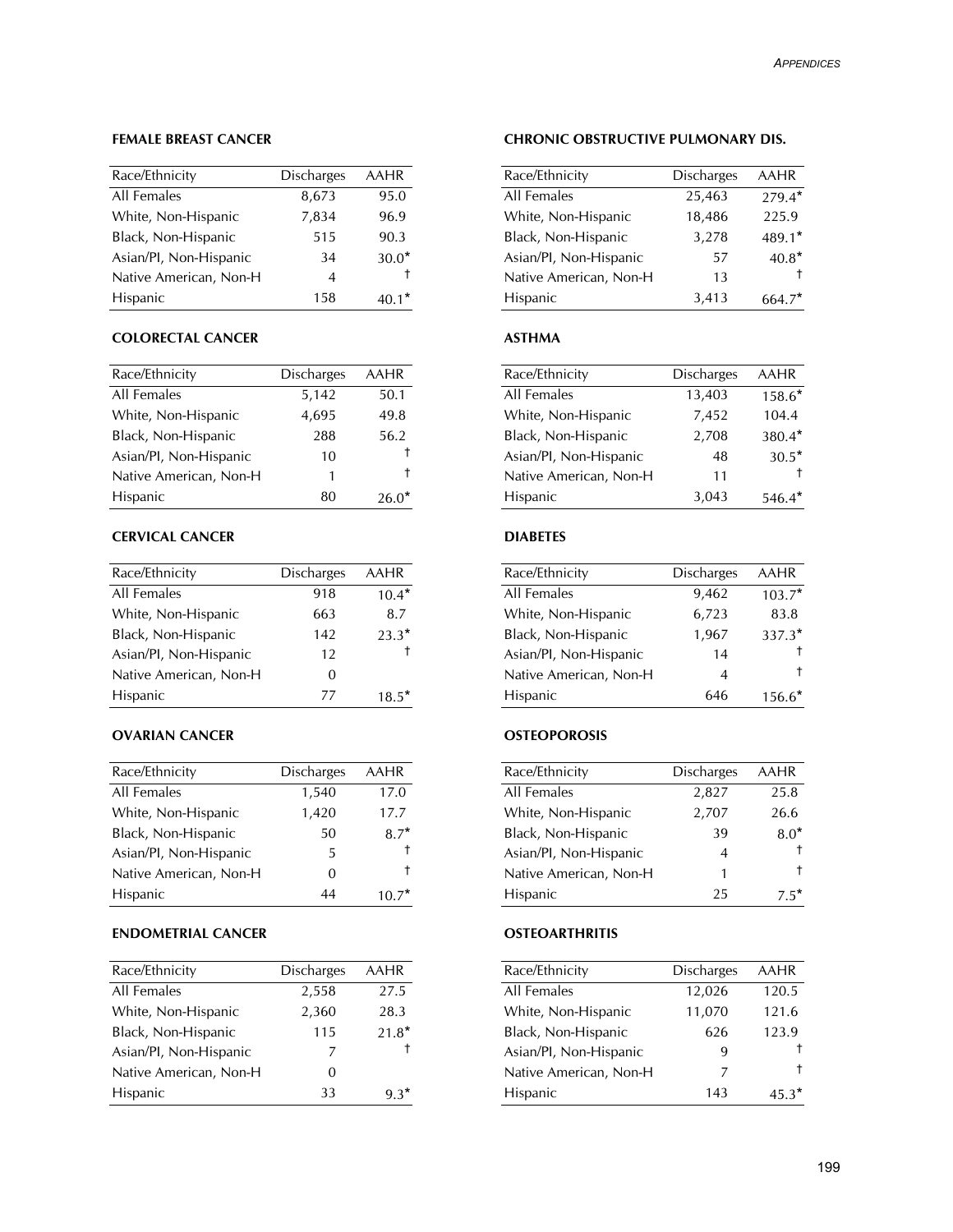#### **SEXUALLY TRANSMITTED DISEASES**

| Race/Ethnicity         | <b>Discharges</b> | <b>AAHR</b> |
|------------------------|-------------------|-------------|
| All Females            | 219               | $2.8*$      |
| White, Non-Hispanic    | 59                | 0.9         |
| Black, Non-Hispanic    | 120               | $15.8*$     |
| Asian/Pl, Non-Hispanic | 18                | Ť           |
| Native American, Non-H | 1                 | t           |
| <b>Hispanic</b>        | 35                | $-5*$       |

#### **PELVIC INFLAMMATORY DISEASE**

| Race/Ethnicity         | <b>Discharges</b> | <b>AAHR</b> |
|------------------------|-------------------|-------------|
| All Females            | 2,397             | $29.1*$     |
| White, Non-Hispanic    | 1,356             | 20.3        |
| Black, Non-Hispanic    | 656               | $83.2*$     |
| Asian/PI, Non-Hispanic | 18                | t           |
| Native American, Non-H | 1                 | Ť.          |
| <b>Hispanic</b>        | 324               | $465*$      |

#### **HIV**

| Race/Ethnicity         | <b>Discharges</b> | <b>AAHR</b> |
|------------------------|-------------------|-------------|
| All Females            | 1,576             | $18.0*$     |
| White, Non-Hispanic    | 390               | 5.4         |
| Black, Non-Hispanic    | 757               | $98.0*$     |
| Asian/Pl, Non-Hispanic | $\Omega$          |             |
| Native American, Non-H | $\Omega$          |             |
| Hispanic               | 413               | $63.2*$     |

# **PNEUMONIA & INFLUENZA**

| Race/Ethnicity         | <b>Discharges</b> | <b>AAHR</b> |
|------------------------|-------------------|-------------|
| All Females            | 28,563            | $283.6*$    |
| White, Non-Hispanic    | 23,698            | 256.1       |
| Black, Non-Hispanic    | 2,714             | $435.6*$    |
| Asian/PI, Non-Hispanic | 53                | $63.1*$     |
| Native American, Non-H | 11                |             |
| Hispanic               | 1,783             | $403.3*$    |
|                        |                   |             |

#### **SELF-INFLICTED INJURY**

| Race/Ethnicity         | <b>Discharges</b> | AAHR    |
|------------------------|-------------------|---------|
| All Females            | 5,981             | 73.7    |
| White, Non-Hispanic    | 4,664             | 71.6    |
| Black, Non-Hispanic    | 515               | 65.1    |
| Asian/Pl, Non-Hispanic | 32                | $16.8*$ |
| Native American, Non-H | 5                 |         |
| Hispanic               |                   |         |

#### **FALLS & FALL-RELATED INJURY**

| Race/Ethnicity         | <b>Discharges</b> | <b>AAHR</b> |
|------------------------|-------------------|-------------|
| All Females            | 33,196            | 311.6       |
| White, Non-Hispanic    | 30,917            | 316.4       |
| Black, Non-Hispanic    | 1,158             | 208.9*      |
| Asian/PI, Non-Hispanic |                   |             |
| Native American, Non-H |                   |             |
| Hispanic               | 610               | $152.4*$    |

Source: Connecticut Department of Public Health, Division of Policy, Planning & Analysis. 2001. Unpublished data. Notes:

\* There is a statistically significant difference from the White, Non-Hispanic AAHR.

† Statistics not calculated for fewer than 25 events.

Rates adjusted to the 2000 U.S. standard million population. U.S. Census Bureau population estimates used for rate calculations are presented in Appendix B. See Appendix A for definition of terms used in hospitalization analyses.